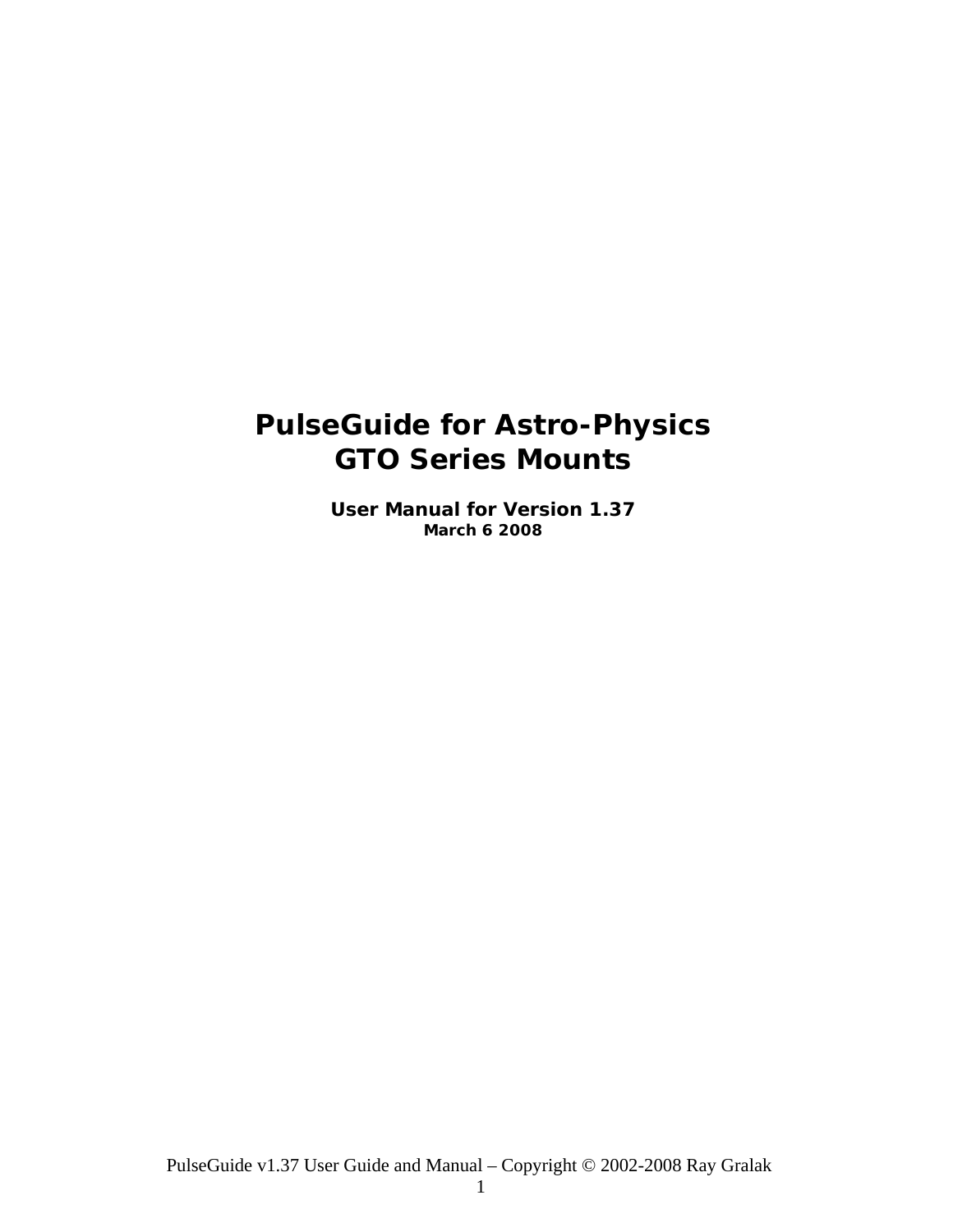| Edit |  |
|------|--|
|      |  |
|      |  |
|      |  |
|      |  |
|      |  |
|      |  |
|      |  |
|      |  |
|      |  |
|      |  |
|      |  |
|      |  |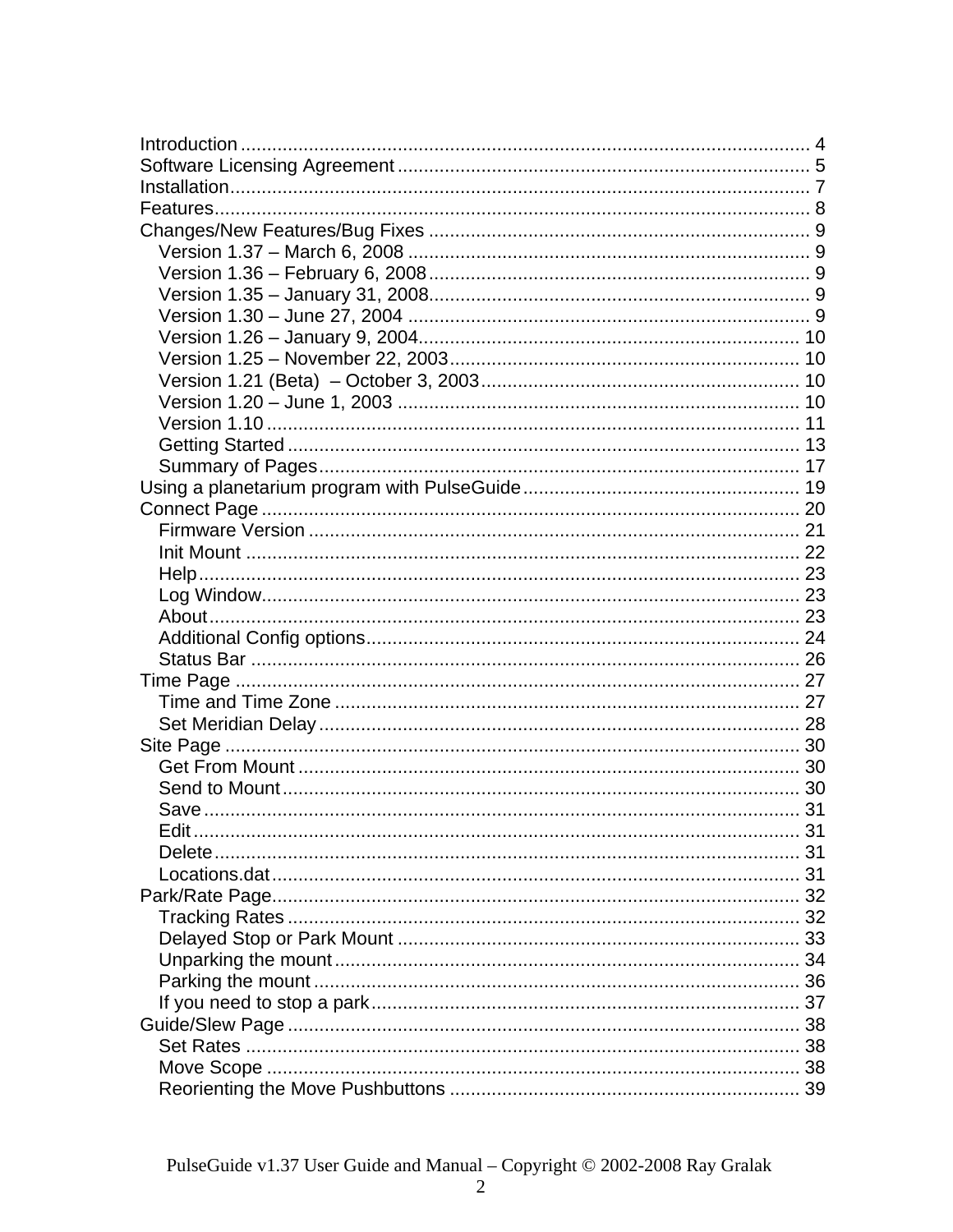| PulseGuide won't connect and I know the COM Port is right.  59 |  |
|----------------------------------------------------------------|--|
| Appendix A - ASTRO-PHYSICS COMMAND PROTOCOL FOR GTO MOUNTS     |  |
|                                                                |  |
|                                                                |  |
|                                                                |  |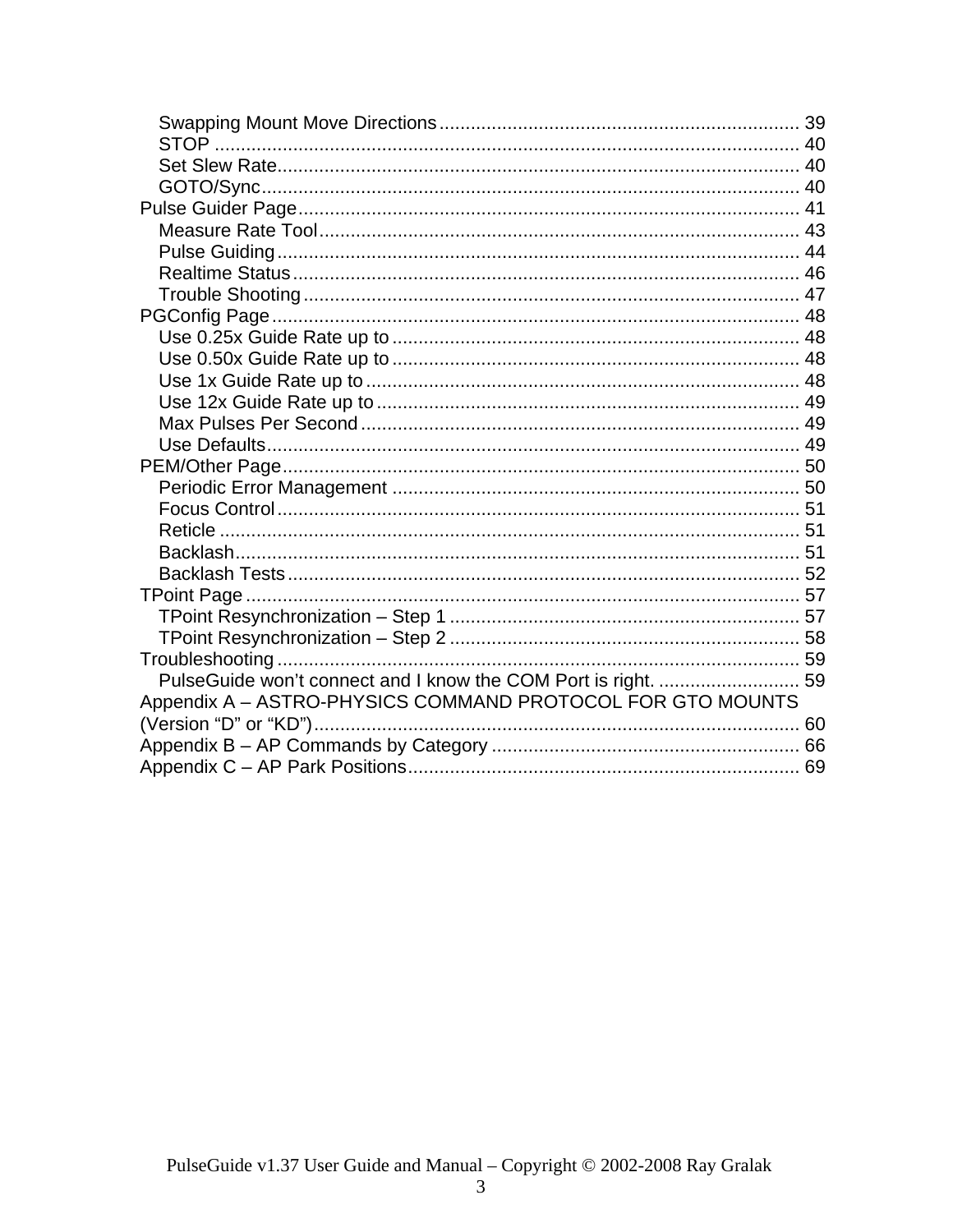# **Introduction**

*PulseGuide* is a stand-alone Windows (98, ME, 2000, NT4, XP, Vista) utility that provides complete remote control of **Astro-Physics** GTO400, GTO600, GTO900, and GTO1200 mounts. It derives its name from its most distinctive feature, *pulse guiding*, which can improve unguided tracking. Specifically it can help correct tracking errors caused by polar misalignment and refraction. You can also train *PulseGuide* to track objects moving relative to the stars, such as asteroids, comets, and the moon.

In addition to pulse guiding, *PulseGuide* also has many useful [utility](#page-0-0)  [features](#page-0-0). With just a few exceptions, it supports the serial Astro-Physics command protocol.

**PulseGuide** requires a serial connection from your PC to your mount using a straight through DB9 cable. One end of the cable must have a female connector and the other end male. Cables as long as 100 feet or more should work provided the cable is made from high-quality shielded cable. Cables with twisted pair wires work best, such as those from [Belden.](http://www.belden.com/)

| PulseGuide for Astro-Physics GTO Series Mounts                                                            |                   |
|-----------------------------------------------------------------------------------------------------------|-------------------|
| Site   Park/Rate   Guide/Slew   Pulse Guider   PG Config   PEM/Other   TPoint  <br>Connect<br><b>Time</b> |                   |
| Connection                                                                                                | Firmware          |
| Connect<br>COM <sub>2</sub><br>$\overline{\phantom{m}}$                                                   | Version           |
| Disconnec                                                                                                 |                   |
| Additional Config                                                                                         |                   |
|                                                                                                           | <b>Init Mount</b> |
| 1200GTO<br>Disable RA/Dec, Alt/Az                                                                         | Help              |
| Ask if OK to Exit<br>□ Confirm GOTOs<br><b>□ Confirm Syncs</b><br>Mways on top                            | Log Window        |
| □ Ignore Mount Timeouts<br>Display Alt/Az                                                                 | About             |
|                                                                                                           |                   |
| $RA = 175641.0$<br>$Side = East$<br>$\text{LST} = 002513$<br>$Dec = +894924$                              | $HA = +062832$    |

Figure 1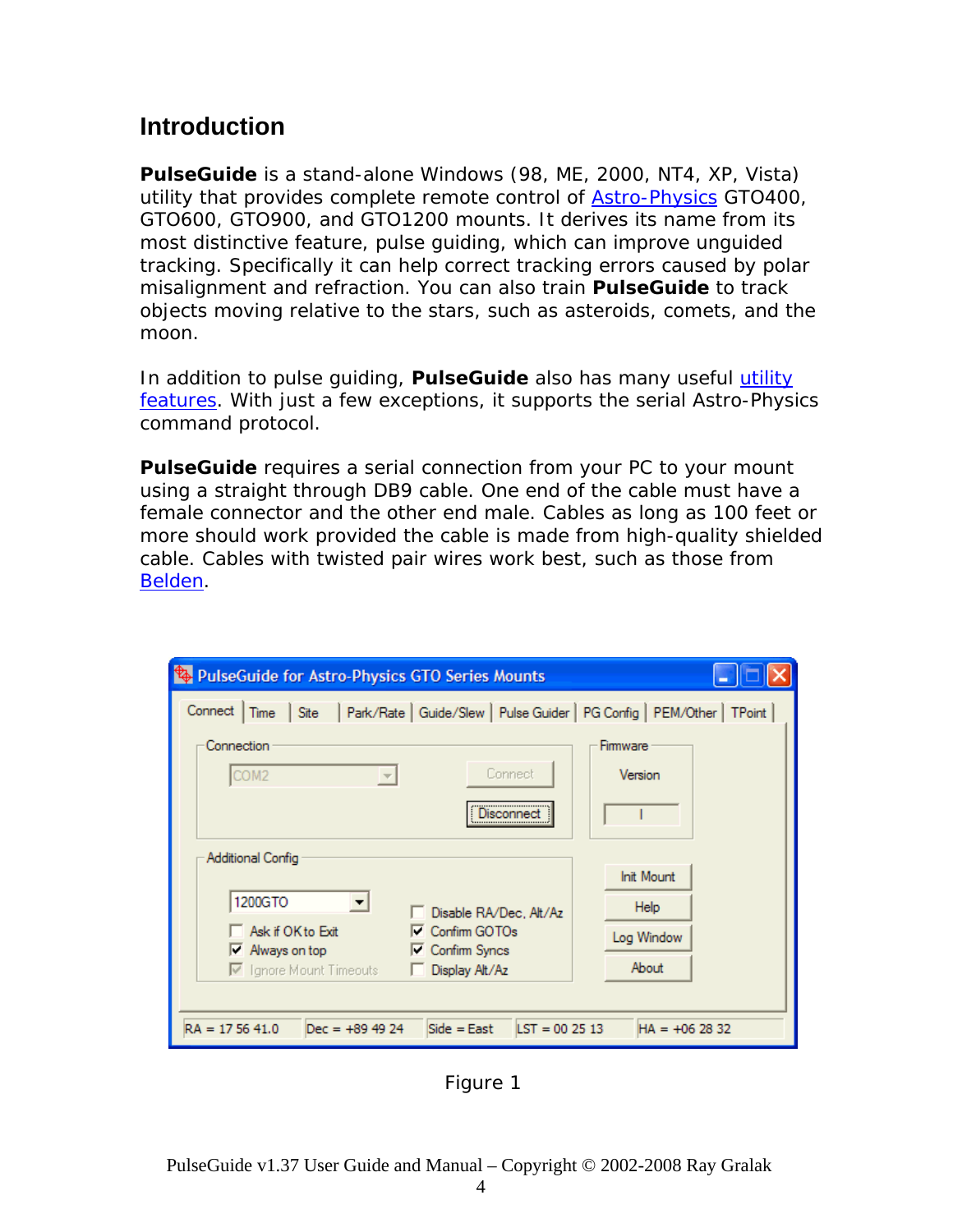# **Software Licensing Agreement**

The following statement must be read and agreed with before you can install this Software Product (*PulseGuide*).

IMPORTANT, PLEASE READ CAREFULLY: THIS IS A LEGAL AGREEMENT BETWEEN YOU AND SIRIUS-IMAGING (RAY GRALAK) BY INSTALLING, COPYING, OR OTHERWISE USING THE SOFTWARE PRODUCT, YOU ARE AGREEING UNCONDITIONALLY TO BE BOUND BY THE TERMS OF THIS LICENSE AGREEMENT, EVEN IF THIS LICENSE AGREEMENT IS DEEMED A MODIFICATION OF ANY PREVIOUS ARRANGEMENT OR CONTRACT. IF YOU DO NOT AGREE TO THE TERMS OF THIS LICENSE AGREEMENT, DO NOT INSTALL OR USE THE SOFTWARE PRODUCT.

1. For the purposes of this License Agreement, "Software", "Software Product" , or "Software Patch" refers to the computer software and associated media, printed materials, and "online" or electronic documentation, including any and all executable files, tutorials, help files, utilities, and other files that accompany this product.

The Software Product is owned by Sirius-Imaging (Ray Gralak) and is protected by United States copyright laws, international copyright treaties, and all other applicable national laws. Title, ownership rights, and intellectual property rights in and to the software shall remain with Sirius-Imaging (Ray Gralak). The Software Product is licensed, not sold. There is no transfer to you of any title to or ownership of the Software, and this license shall not be construed as a sale of any right in the Software.

2. Other Restrictions. You may not reverse engineer, decompile, or disassemble the Software Product or make any attempt to discover the source code to the Software Product. Except as expressly permitted in this License Agreement or with written permission from Sirius-Imaging (Ray Gralak – ray@gralak.com), the Software may not be used, copied, redistributed, retransmitted, published, sold, rented, leased, marketed, sublicensed, assigned, transferred, altered, or modified.

3. Liability. BECAUSE THE SOFTWARE PRODUCT IS LICENSED FREE OF CHARGE, THERE IS NO WARRANTY FOR THE SOFTWARE PRODUCT, TO THE EXTENT PERMITTED BY APPLICABLE LAW. EXCEPT WHEN OTHERWISE STATED IN WRITING THE COPYRIGHT HOLDERS AND/OR OTHER PARTIES PROVIDE THE SOFTWARE PRODUCT "AS IS" WITHOUT WARRANTY OF ANY KIND, EITHER EXPRESSED OR IMPLIED, INCLUDING, BUT NOT LIMITED TO, THE IMPLIED WARRANTIES OF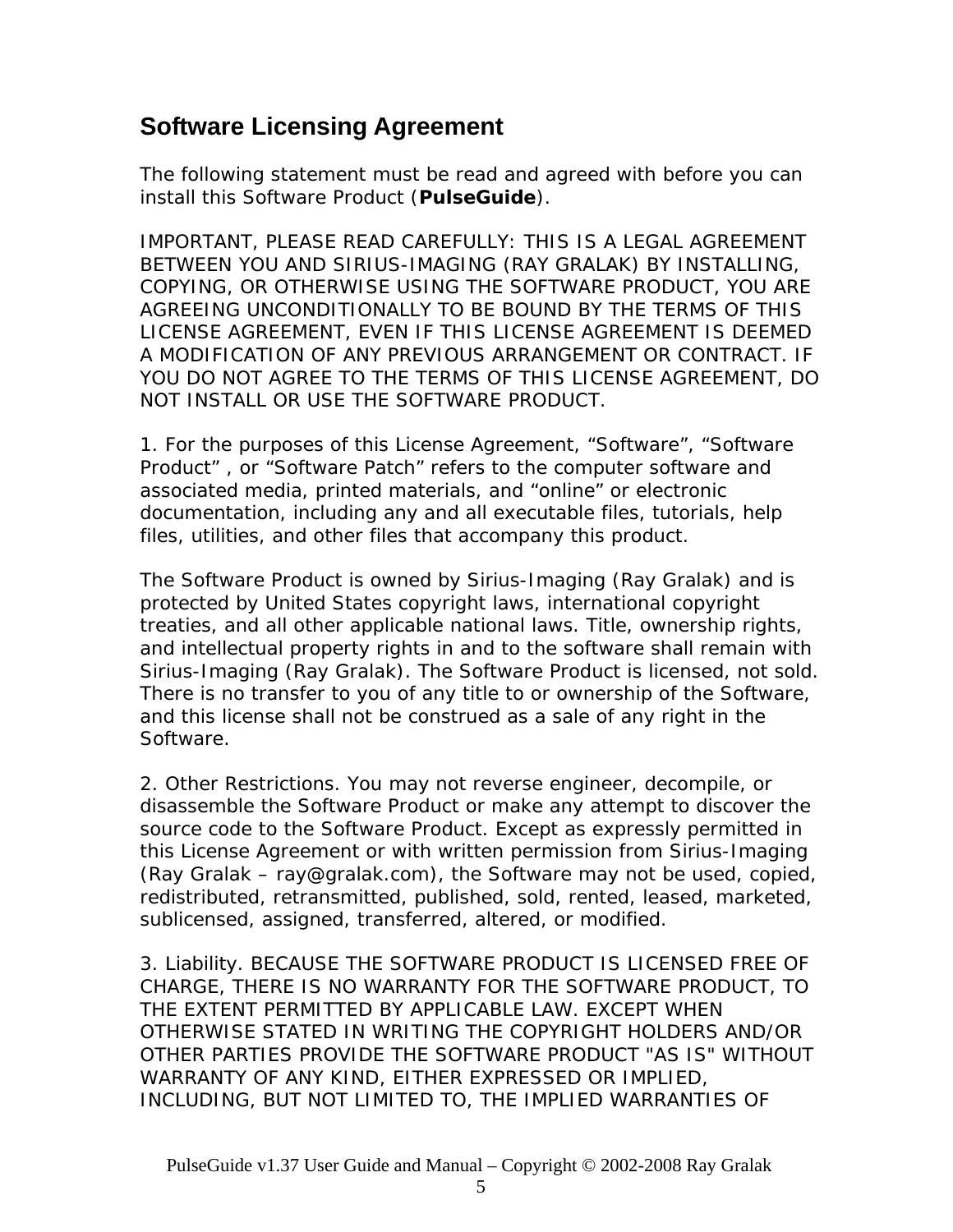MERCHANTABILITY AND FITNESS FOR A PARTICULAR PURPOSE. THE ENTIRE RISK AS TO THE QUALITY AND PERFORMANCE OF THE SOFTWARE PRODUCT IS WITH YOU. SHOULD THE SOFTWARE PRODUCT PROVE DEFECTIVE, YOU ASSUME THE COST OF ALL NECESSARY SERVICING, REPAIR OR CORRECTION.

IN NO EVENT UNLESS REQUIRED BY APPLICABLE LAW OR AGREED TO IN WRITING WILL ANY COPYRIGHT HOLDER, OR ANY OTHER PARTY WHO MAY MODIFY AND/OR REDISTRIBUTE THE SOFTWARE PRODUCT AS PERMITTED ABOVE, BE LIABLE TO YOU FOR DAMAGES, INCLUDING ANY GENERAL, SPECIAL, INCIDENTAL OR CONSEQUENTIAL DAMAGES ARISING OUT OF THE USE OR INABILITY TO USE THE SOFTWARE PRODUCT (INCLUDING BUT NOT LIMITED TO LOSS OF DATA OR DATA BEING RENDERED INACCURATE OR LOSSES SUSTAINED BY YOU OR THIRD PARTIES OR A FAILURE OF THE SOFTWARE PRODUCT TO OPERATE WITH ANY OTHER SOFTWARE PRODUCTS), EVEN IF SUCH HOLDER OR OTHER PARTY HAS BEEN ADVISED OF THE POSSIBILITY OF SUCH DAMAGES.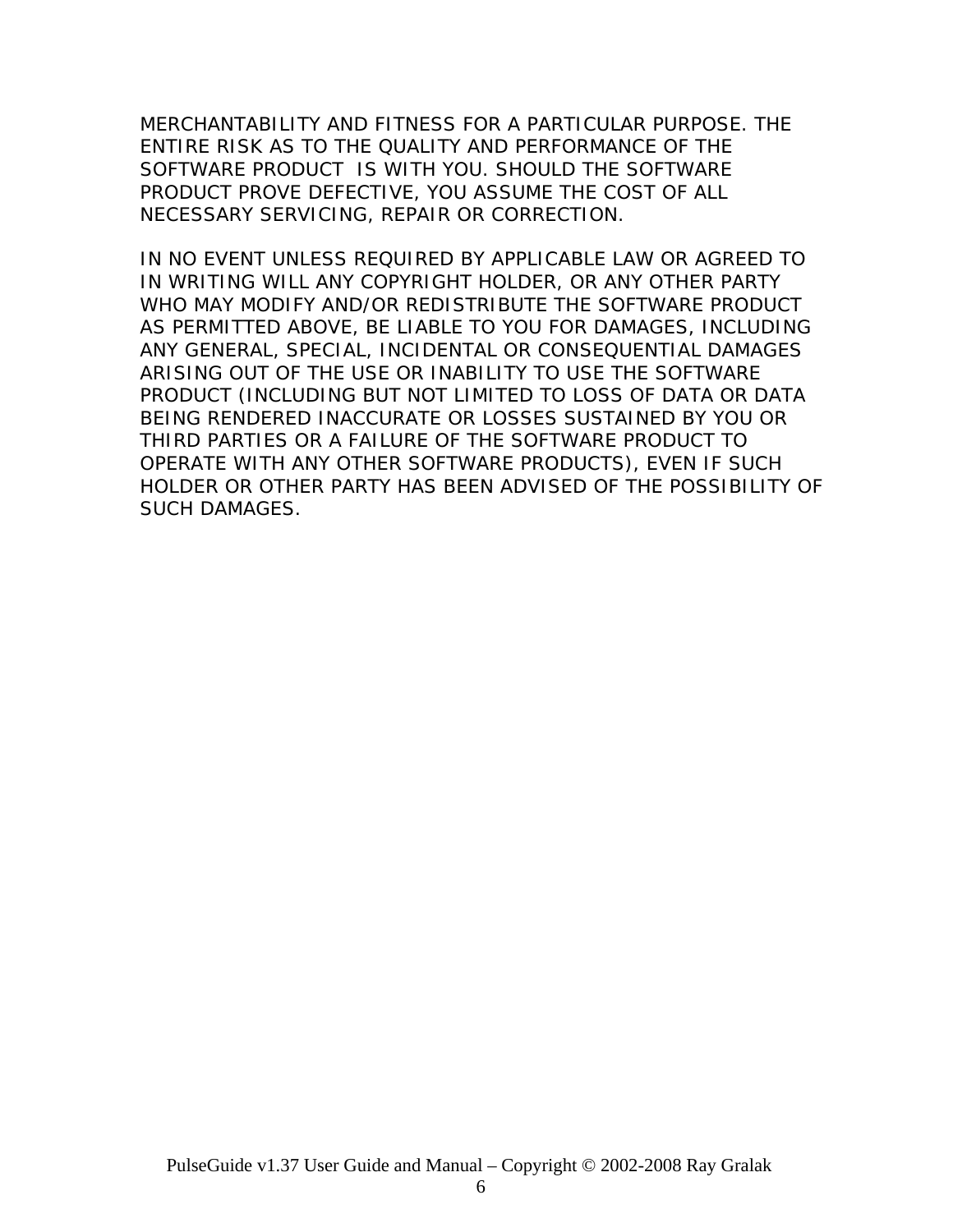# **Installation**

After downloading the latest version of *PulseGuide* from the [PulseGuide](http://www.pulseguide.com/)  [Home Page](http://www.pulseguide.com/), you will need to unzip it to get to the setup EXE that is usually named **PulseGuideVVV.EXE**, where "VVV" is the version number. For example, version 1.37's install EXE is **PulseGuide137.EXE**.

The installation is very straightforward. Follow the install directions to complete the installation. After the installation completes a new program group, "*PulseGuide*", will be available with links to run *PulseGuide* and to view documentation, etc.

#### **IMPORTANT INSTALLATION NOTES:**

- 1. This new version does NOT uninstall any previous version of PulseGuide. If you do not plan to use an old version you can remove it with *Add or Remove Programs* in *Windows Control Panel*.
- 2. The installation directory for this version is now: "*C:\Program Files\PulseGuide*".
- 3. To be Vista compatible PulseGuide's working directory is now **\\My Documents\Astro-Physics\PulseGuide**. The HTML Help file (**PulseGuide.chm**) and Site information file (**Locations.dat)**  are now located in this directory.
- 4. If you want to use site information from version 1.30 you must locate **locations.dat** and copy it to **\\My Documents\Astro-Physics\PulseGuide**. This file is usually located in *c:\Program Files\PulseGuide v1.30.*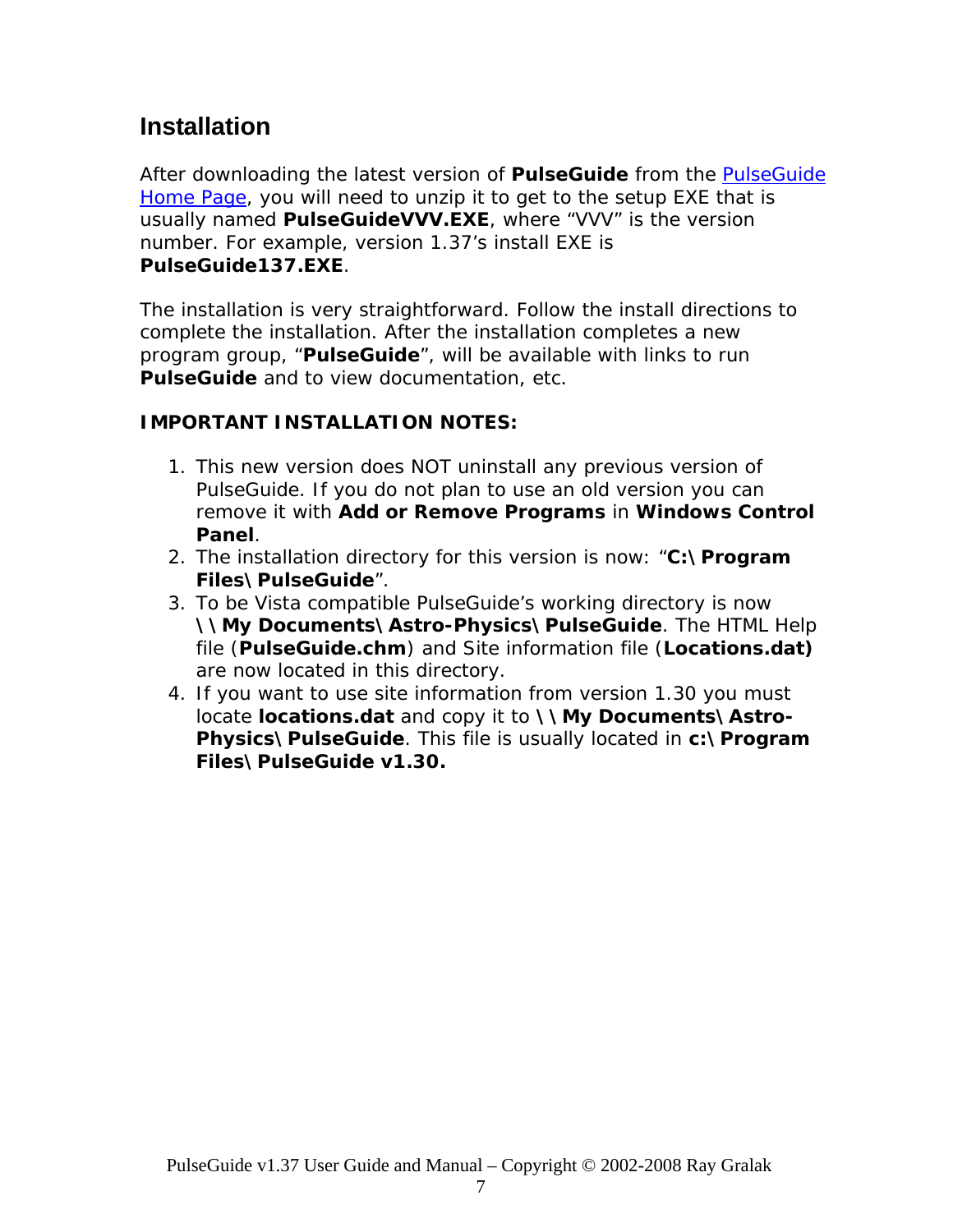# **Features**

- Supports the [AP serial command protocol](#page-0-0).
- Pulse quiding This corrects for drift due to mispolar alignment and refraction. Pulse guiding is an idea originally suggested by Roland Christen (founder of Astro-Physics) and implemented in this application. It works by sending precisely timed serial commands that make the mount move faster in RA and/or Dec for a short period (hence "pulses").
- Declination axis tests that you can use to check the health of your mount's declination axis.
- With one button [Unpark,](#page-0-0) automatically setting the time, time zone, longitude, and latitude without ever needing to plug in the hand controller. *PulseGuide* will even detect that your mount is not initialized and ask to initialize it.
- [Unpark from one of the AP park positions or your own Alt/Az](#page-0-0)
- One-button Park feature allows you to park the mount at its current position, one of the AP park positions, or a user-defined Alt/Az.
- Set quide/[slew](#page-0-0) rates.
- Buttons to [move](#page-0-0) the scope conveniently.
- A [status bar](#page-0-0) that shows the scope's position in RA/Dec (or Alt/Az), the side of mount that the scope is on, Local Sidereal time, and Object Hour Angle.
- [Set the tracking rate](#page-0-0) (sidereal, lunar, solar, zero).
- [Delayed stop or park](#page-0-0) of the mount so the scope will not hit the pier if you fall asleep or forget to shut down the scope.
- [PEM](#page-0-0) (On/Off, record with timer).
- Set mount to [PC Time and set Time Zone.](#page-0-0)
- [Set a Meridian delay](#page-0-0) so the mount will not flip on a GOTO command.
- Convenient [Site management](#page-0-0).
- [GOTO/Sync](#page-0-0) to RA/DEC coordinates. [STOP](#page-0-0) button to stop a GOTO, if desired.
- [TPoint resynchronization](#page-0-0). This is a useful tool if you are using Software Bisque's TheSky with a TPoint model and lose synchronization because you moved the scope by hand.
- [Focus control](#page-0-0) including a counter to keep track of position.
- [Reticle brightness control](#page-0-0).
- [Set mount backlash.](#page-0-0)
- Other miscellaneous features.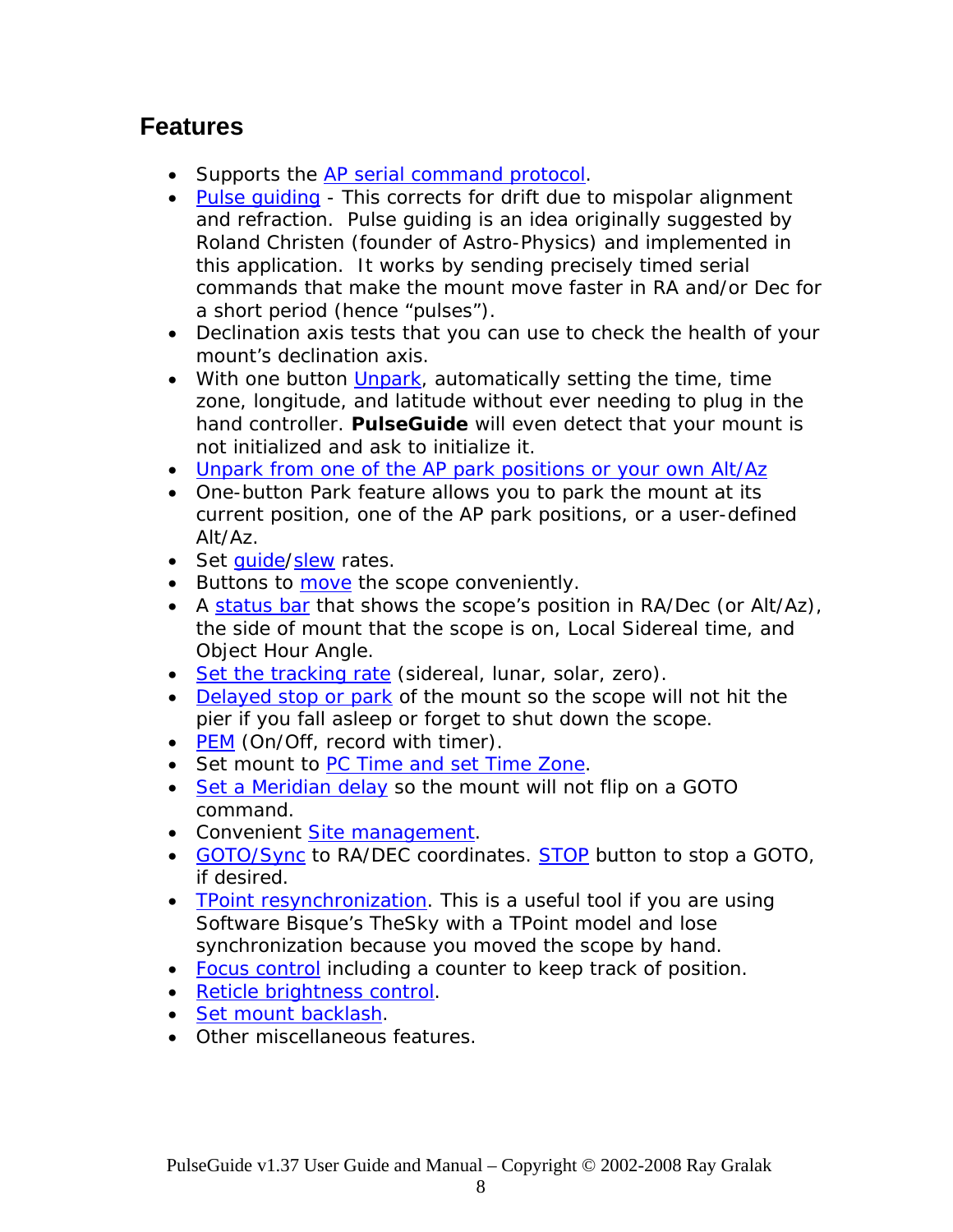# **Changes/New Features/Bug Fixes**

## *Version 1.37 – March 6, 2008*

- 1. Fixed install bug that asked to reinstall everytime PulseGuiude is run.
- 2. Added reverse Dec/RA checkboxes in Measurement dialog.

## *Version 1.36 – February 6, 2008*

1. Fixed timing bug that may cause a queued command to be sent before a reply to the previous command is received.

## *Version 1.35 – January 31, 2008*

- 1. Added North/South field to Declination in Goto/Sync group box.
- 2. Fixed bug in Mount Initialization dialog Slew rate is now initialized.
- 3. Add a button to load the current RA/Dec into the RA/Dec fields of the Goto/Sync group box.
- 4. Added "Init Mount" button to the Connect page. This allows you to initialize the mount at any time, and not just when the mount has not been initialized since power on.
- 5. After initialization the Last Sent Tracking Rate and Slew Rate fields are now filled in.
- 6. Fixed compatibility bug (with keypad firmware) when sending/receiving with East Longitude coordinates.
- 7. Updated Park/Unpark Alt/Az locations so that they work properly in North and South Hemispheres.
- 8. Better validation of received RA/Dec values.
- 9. On the PulseGuider tab show "N/A" in some PulseGuide fields when hardware supported tracking rates are used (GTOCP3).
- 10. Time Zone can now be entered in the range -11 to 23 hours (was 0 to 23).

## *Version 1.30 – June 27, 2004*

- 1. Added support for new GTOCP3 controller (firmware revision "F" and higher).
- 2. Pulse guiding now directly sets the Dec and RA rates in firmware for very precise rates. The old method of sending pulses to effectively adjust the rate is still supported for older firmware revisions.
- 3. Pulse guider direction automatically reverses if the mount is flipped.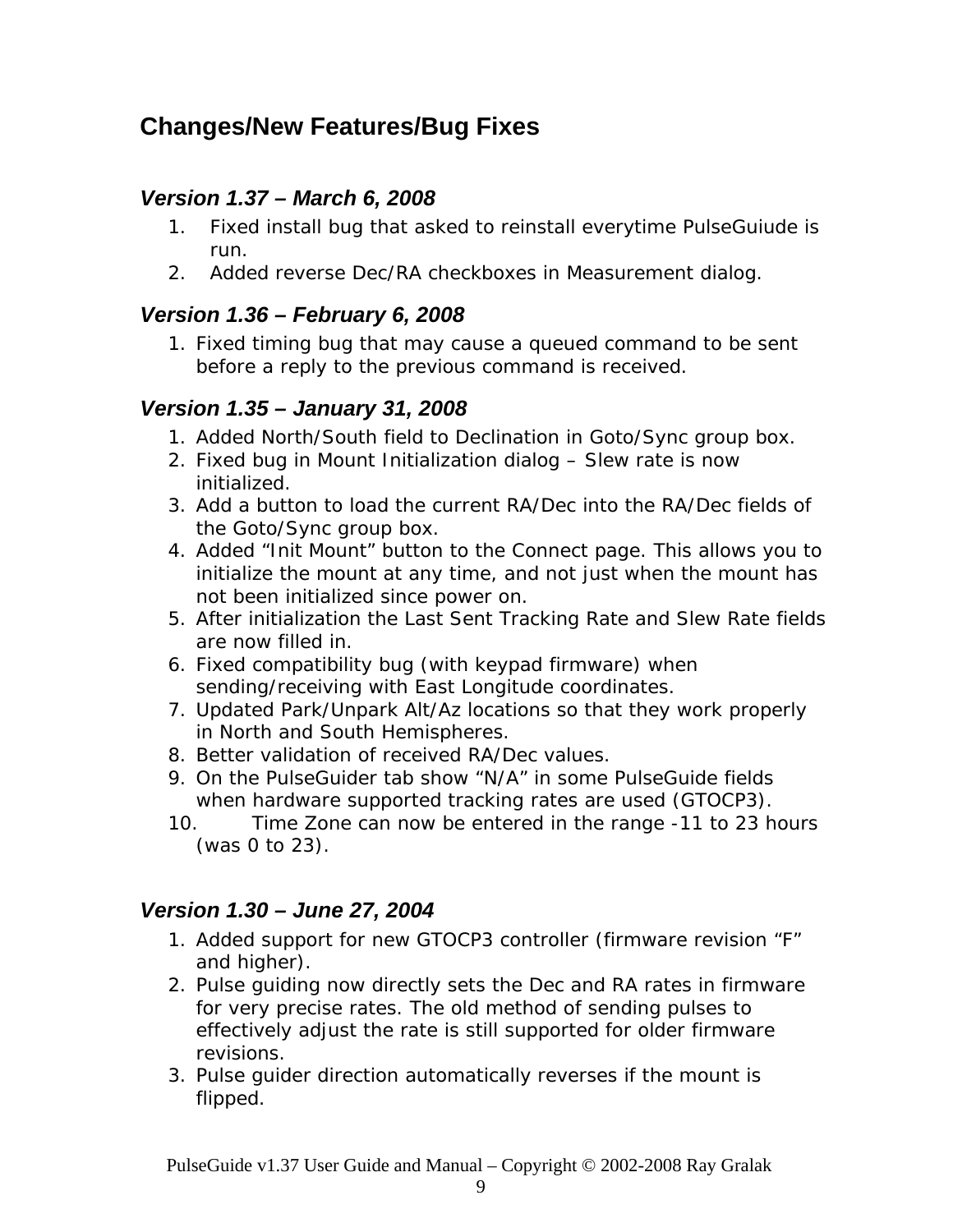- 4. The Guide rate and Button rate can now be set independently like can be done in the AP keypad.
- 5. New program icon.
- 6. Miscellaneous other changes.

### *Version 1.26 – January 9, 2004*

- 1. Fixed Dec Test 3 which would only do one movement to the North before reversing to the South.
- 2. Fixed the focuser counter. It now decrements the counter when you press the "-" button.

### *Version 1.25 – November 22, 2003*

- 1. Added a third Declination axis test. To do this test you must remove the declination axis cover and watch the gear train. Or, you can observe the motion at night by looking at a star with very high power.
- 2. The focuser control now has a position counter. When a button is pressed the focuser will be sent pulses slowly at first and will accelerate as you keep the button pressed.

## *Version 1.21 (Beta) – October 3, 2003*

- 1. A new comprehensive mount initialization dialog automatically pops up when the mount is detected in the un-initialized state after power is applied.
- 2. Added two Declination-axis backlash tests suggested by Roland to determine the health of your mount's declination axis.

## *Version 1.20 – June 1, 2003*

- 1. Improved internal logic to prevent commands from overlapping.
- 2. Additional movement buttons, ability to rotate buttons.
- 3. New Measurement results dialog.
- 4. Park to AP Park Positions or user-defined Alt/Az.
- 5. Unpark from AP Park Positions or user-defined Alt/Az.
- 6. Improved accuracy when setting and retrieving time.
- 7. Focus control.
- 8. Reticle brightness control.
- 9. Backlash control.
- 10. Local serial time displayed in status bar (instead of sidereal time).
- 11. The Measure Rate Tool now calculates the RA and Dec rates correctly.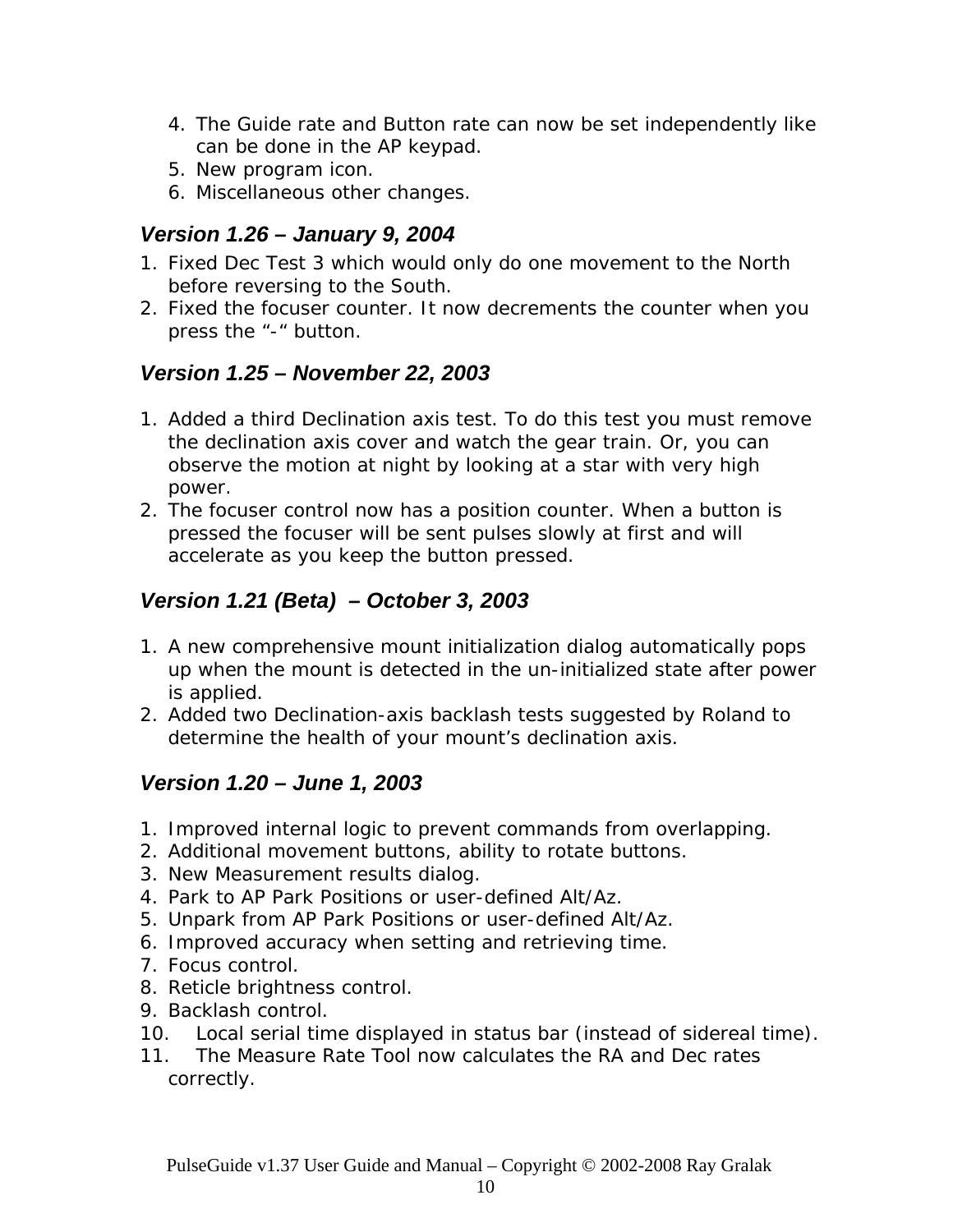- 12. The serial commands are now queued so they cannot overlap each other. Stricter error checking is done on responses.
- 13. *PulseGuide* no longer disconnects often.
- 14. Hour-Angle in status bar is now correct.
- 15. Numerous minor user interface changes.

### *Version 1.10*

1. New status bar on the bottom of the window displays RA, DEC, Side of mount the scope is on, the current sidereal time, and the hour angle (angle of the scope relative to the meridian). The status bar is not part of any of *PulseGuide*'s tabs so it displays all time while the mount is connected.

2. Optionally, the *PulseGuide* application will place itself always on top of other windows.

3. New Locations tab allows user to save and restore an arbitrary number of locations (longitude/latitude). *PulseGuide* can easily send whichever location you choose to the mount.

4. New TPoint tab allows you to resynchronize your mount to your TPoint(TM) Model in TheSky(TM).

5. In addition to stopping the mount the Delayed Stop feature can now Park the mount. Parking de-energizes the motors so that autoguider signals or serial commands will not move the mount.

6. When unparking the mount the mount's longitude, latitude, and time zone are sent in addition to the PC time.

7. You can swap the positions of the N/S and E/W move scope buttons.

8. Goto manually entered coordinates.

9. Sync to manually entered coordinates

10. STOP movement button to stop a GOTO if necessary

11. When one of the Set Guide/Centering Rate buttons is pressed the rate is now displayed in the center of the Move Scope buttons (in addition to the Last Sent edit box).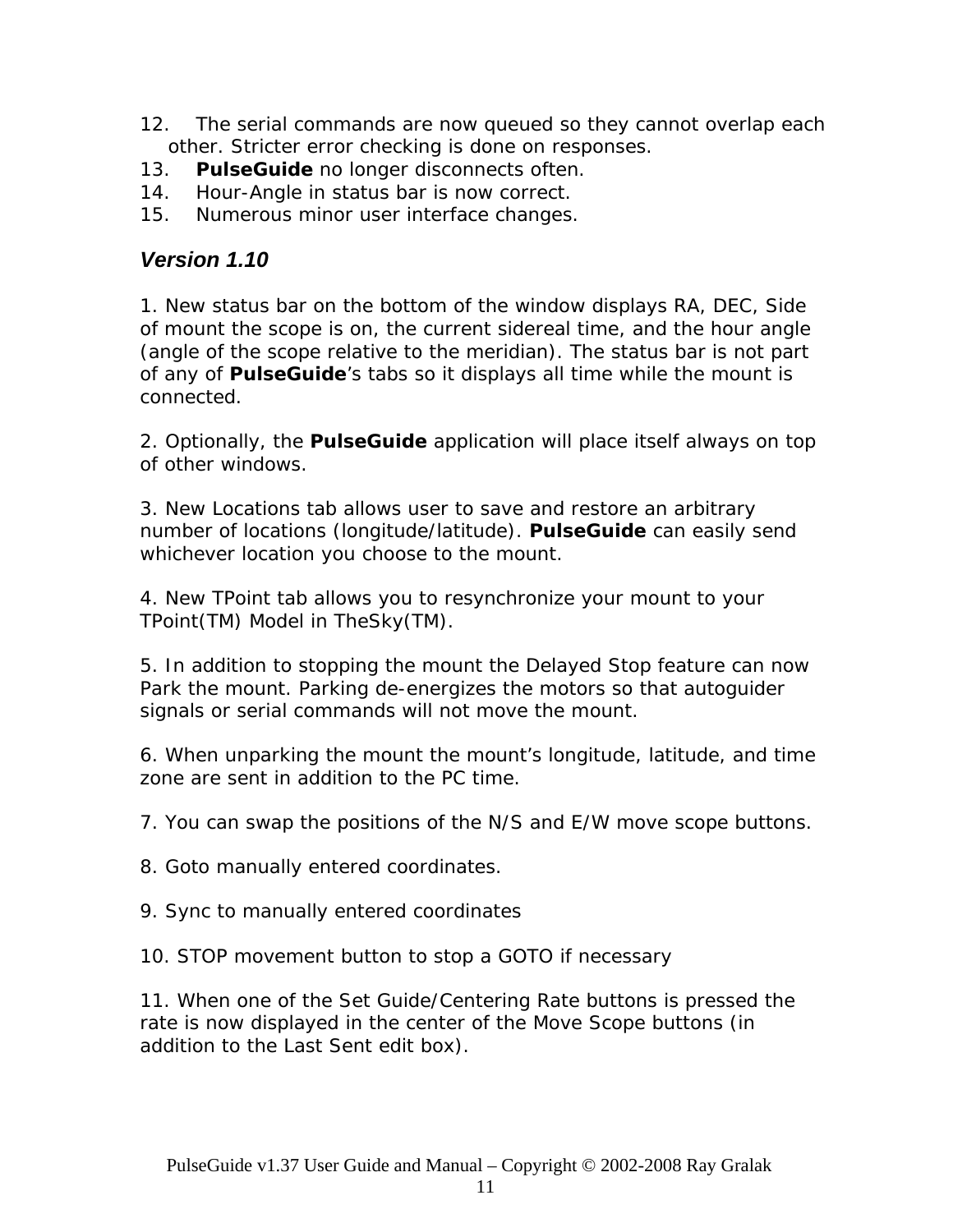12. *PulseGuide* now updates RA and Dec every second instead of every other second.

13. Removed the ALT/AZ option (tell me if you want it back in).

14. Unpark now sends location and time zone in addition to time (which was all that *PulseGuide* sent in v1.10). In particular, this is what *PulseGuide* sends when you click Unpark (commands sent in this order):

Longitude Latitude Local Time Time Zone Date Unpark command Set Sidereal Rate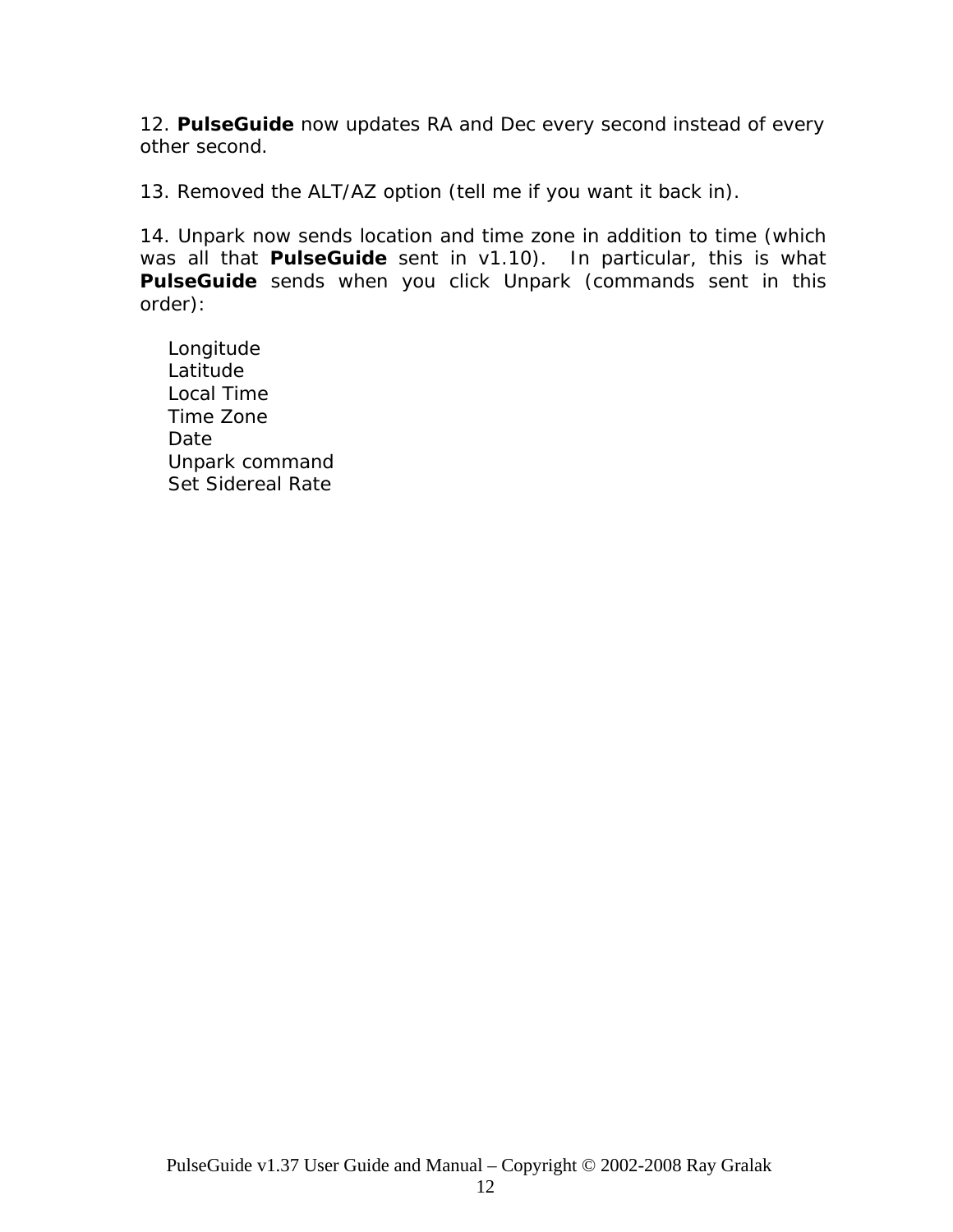## *Getting Started*

After starting *PulseGuide* but before connecting to the mount you will need to connect a serial cable to the mount and determine which COM port to select.

*PulseGuide* requires a serial connection from your PC to your mount using a straight through DB9 cable. One end of the cable must have a female connector and the other end male. Cables as long as 100 feet or more should work provided the cable is made from high-quality shielded cable. Cables with twisted pair wires work best, such as those from [Belden.](http://www.belden.com/)

Connect the male end of the serial cable to one of the two serial ports on your mount. It does not matter which you use. Once connected, you can start *PulseGuide* from its desktop icon or from the Start menu. You should see something like the following Figure:

| PulseGuide for Astro-Physics GTO Series Mounts                                                                                                               | ╾ |
|--------------------------------------------------------------------------------------------------------------------------------------------------------------|---|
| Connect                                                                                                                                                      |   |
| Connection<br>Firmware<br><br>COM <sub>2</sub><br>Version<br>.onnect<br>Disconnect                                                                           |   |
| Additional Config<br><b>Init Mount</b><br>1200GTO<br>≖<br><b>Help</b><br>Disable RA/Dec, Alt/Az<br>Ask if OK to Exit<br>$\nabla$ Confirm GOTOs<br>Log Window |   |
| $\overline{\phantom{a}}$ Always on top<br><b>□</b> Confirm Syncs<br>About<br>Iv Ignore Mount Timeouts<br>Display Alt/Az                                      |   |

Figure 2 – Before connecting

Next, you must select the appropriate COM port. If you are using a desktop or notebook PC with a single serial port it is likely that it is COM1. Desktop PC's with two serial ports usually are COM1 and COM2. If you are using a USB to serial port adapter, such as the Iogear [GUC232A](http://www.iogear.com/products/product.php?Item=GUC232A) you can find out in the Windows Device Manager which COM port it is using.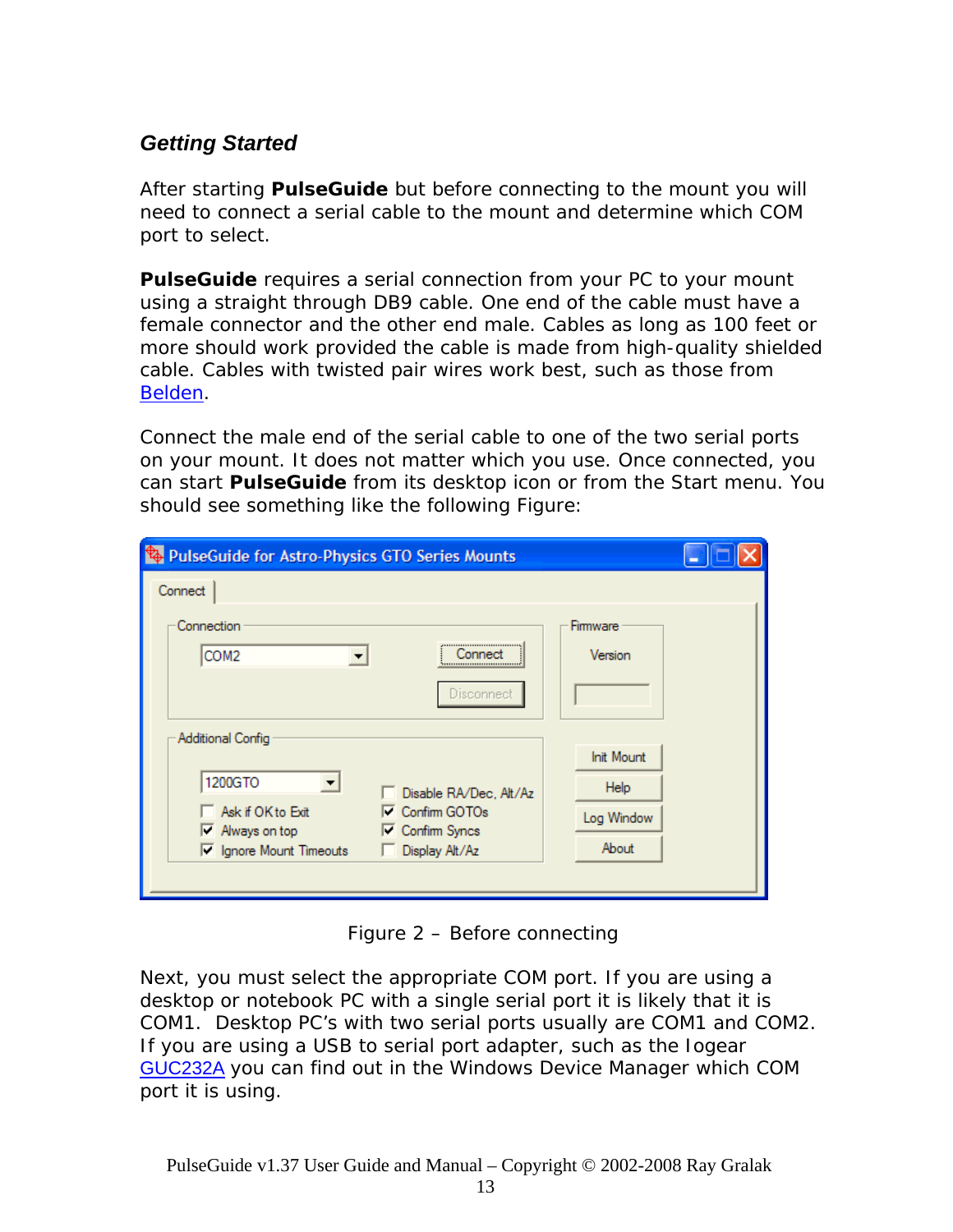If you are still unsure of the COM port then make sure that "**Ignore Mount Timeouts**" is unchecked then start trying COM ports starting with COM1. If a port is invalid or opened by another application *PulseGuide* will report an error opening the port, or will not succeed.

Once connected a number of additional page tabs appear. If the port is really communicating to the mount the status bar will fill with the RA, DEC, side of mount, etc., like this:

| <b>&amp; PulseGuide for Astro-Physics GTO Series Mounts</b>                                        |                     |
|----------------------------------------------------------------------------------------------------|---------------------|
| Site   Park/Rate   Guide/Slew   Pulse Guider   PG Config   PEM/Other   TPoint  <br>Connect<br>Time |                     |
| Connection<br>Connect<br>COM2                                                                      | Firmware<br>Version |
| Disconnec                                                                                          |                     |
| Additional Config                                                                                  | <b>Init Mount</b>   |
| 1200GTO<br>□ Disable RA/Dec, Alt/Az                                                                | Help                |
| Ask if OK to Exit<br>□ Confirm GOTOs<br>$\nabla$ Always on top<br>$\nabla$ Confirm Syncs           | Log Window          |
| □ Ignore Mount Timeouts<br>□ Display Alt/Az                                                        | About               |
|                                                                                                    |                     |
| $RA = 175641.0$<br>$\text{LST} = 002513$<br>$Dec = +89.49.24$<br>$Side = East$                     | $HA = +062832$      |

Figure 3 – Successful connection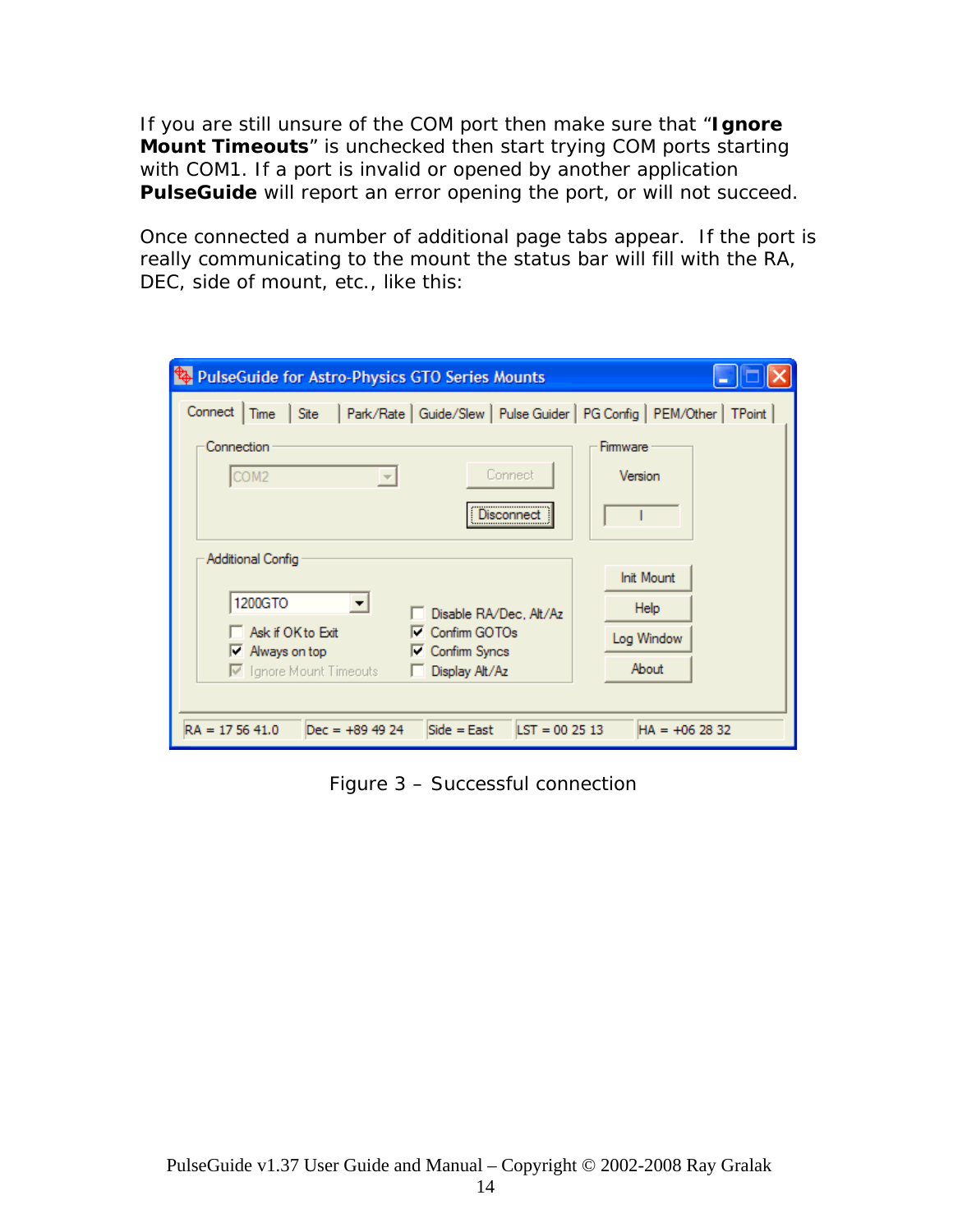If PulseGuide detects that the mount is in the powered up and unparked state (RA=0, Dec=90) it will automatically pop up the Initialization dialog shown below. From this dialog you can set up and review which parameters PulseGuide will immediately configure.

Supported parameters are unpark position, Site, Time Zone, Tracking Rate, Guide Rate, Slew Rate, Dec and RA backlash, and PEM enable.

All parameters that you set will be remembered and displayed in this dialog the next time this dialog displays (which will be the next time you power up the mount).

| <b>PulseGuide Mount Initialization</b>                                                                          |                              |
|-----------------------------------------------------------------------------------------------------------------|------------------------------|
| Your mount is not yet initialized. You<br>can initialize and unpark now (or later<br>by clicking 'Init Mount'). | <u>Initialize</u><br>Cancel  |
| $\nabla$ Unpark:<br>From Last Parked Position                                                                   | $\blacktriangledown$         |
| Site:<br>Home                                                                                                   | ▾                            |
| 8 Hours<br>Time Zone:                                                                                           | 0<br>Mins                    |
| Ⅳ Set Tracking Rate                                                                                             | Sidereal<br>▼                |
| $\nabla$ Set Guide Rate                                                                                         | l1x<br>$\vert \cdot \vert$   |
| $\overline{\triangledown}$ Set Button Rate                                                                      | 64x                          |
| $\overline{\triangledown}$ Set Slew Rate                                                                        | 900x<br>$\blacktriangledown$ |
| ☑ Set Dec Backlash                                                                                              | n<br>Arc Secs                |
| <b>▽</b> Set RA Backlash                                                                                        | 0<br>Arc Secs                |
| $\nabla$ Enable PEM                                                                                             |                              |

Click **Initialize** to automatically initialize the mount. If you decide to click **No** you can always initialize the mount later by [clicking the](#page-0-0) **Init Mount** [button on the Connect page](#page-0-0).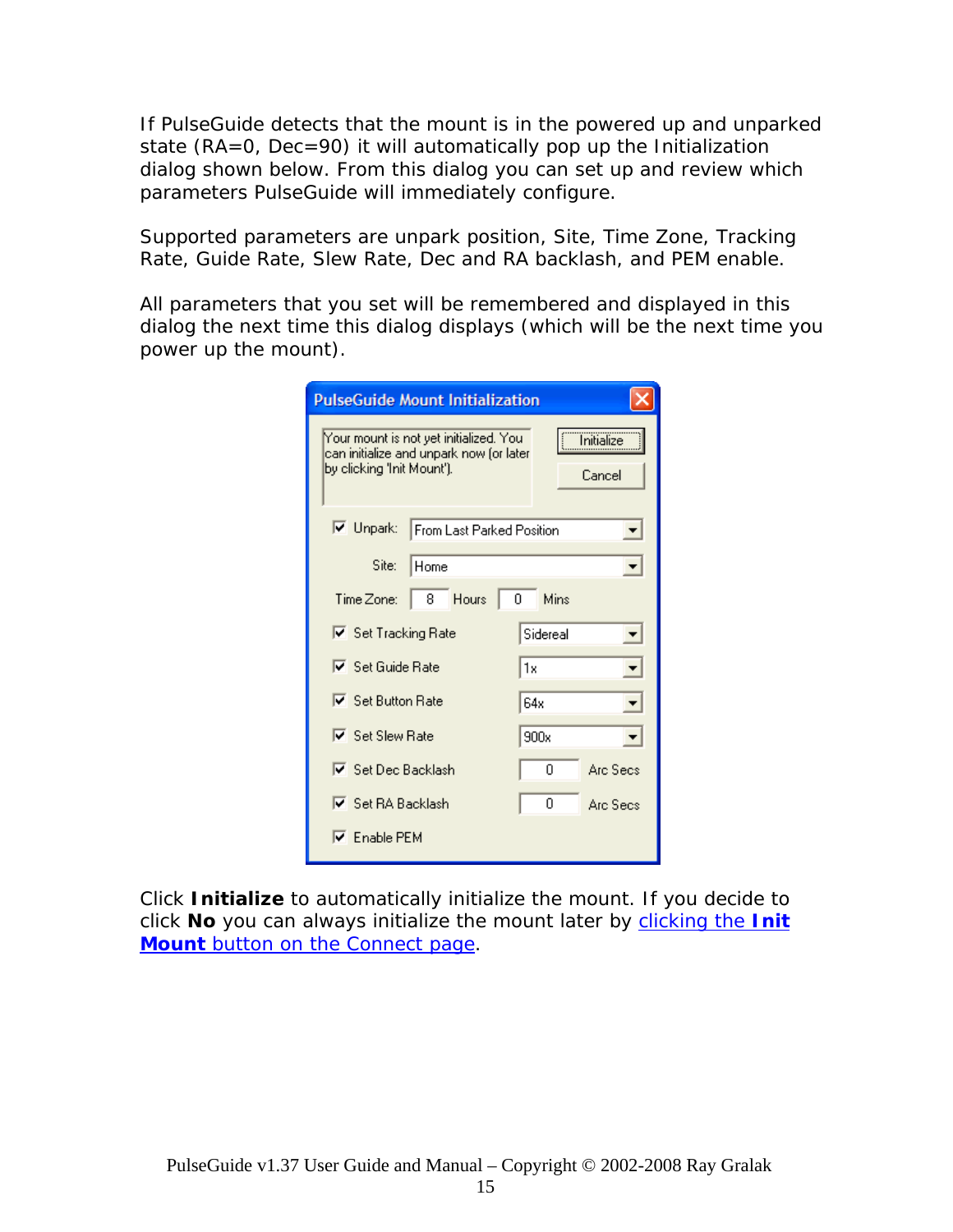If you have not set up a default [site](#page-0-0) yet, you will get this dialog:



Despite this warning it is usually OK to click **OK** if you know that the last used location of the mount was set properly (from either the keypad or from a planetarium program or *PulseGuide*).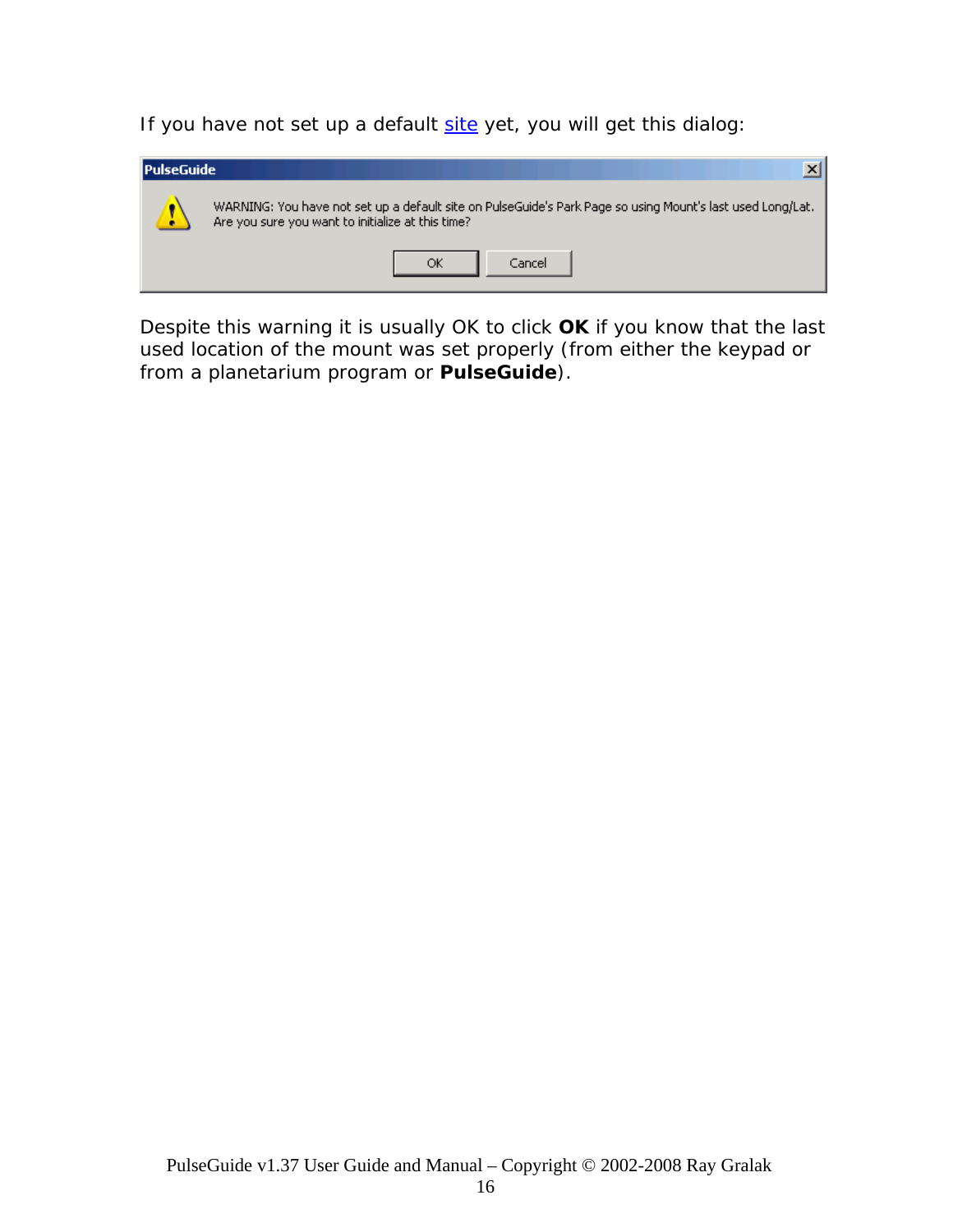### *Summary of Pages*

Here is a summary of what each page does. For more information on a page, click the link:

[Connect Page](#page-0-0) – The initial page with connect options. The firmware version will display here when connected. You can click the **Help** button to get program help. You can also access help for any page by pressing **F1** with that page displayed.

[Time Page](#page-0-0) – You can set or get your mount's time and time zone. You can also set a [simulated meridian delay](#page-0-0) on this page.

[Site Page](#page-0-0) – You can define the longitude and latitude of sites you visit. You can also get the longitude and latitude currently set in your mount. The sites you define on this page can be set up automatically when you unpark your mount in the **[Park/Rate Page](#page-0-0)**.

[Park/Rate Page](#page-0-0) – You can set your tracking rate with one of the built-in rates the mount supports (sidereal, lunar, solar, zero).

You can also do a one-button unpark and park of your mount. When parking, you can have your mount slew to one of the [AP Park Positions](#page-0-0) or an Alt/Az of your choice.

Lastly, you can set up a delayed stop of your mount when imaging. This will stop the mount after a number of hours so that your mount will not hit the pier if you fall asleep or forget to stop it.

[Guide/Slew Page](#page-0-0) – You can set the mount's guide, centering, and slew rates. You can move the mount around with buttons. You can do a GOTO to a RA/Dec coordinate or SYNCH on a RA/Dec coordinate.

[Pulse Guider Page](#page-0-0) – You can use the pulse-guiding feature from this page.

[PG Config Page](#page-0-0) – You can adjust the pulse-guiding configuration parameters from this page.

[PEM/Other Page](#page-0-0) – You can record a periodic error (PEM) cycle, turn on and off PEM, control focus through the AP focus port, adjust reticle brightness, and set RA and Dec backlash.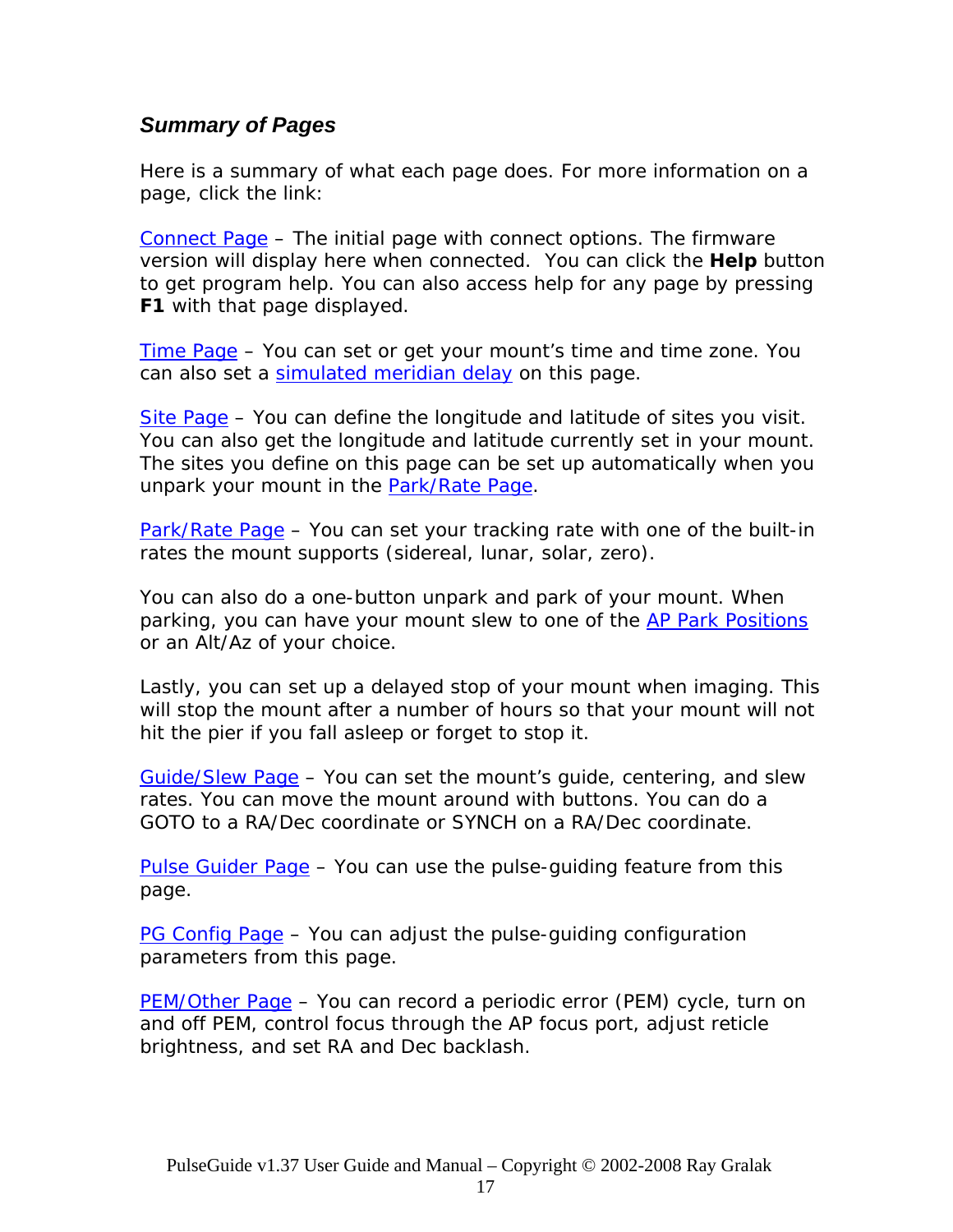[TPoint Page](#page-0-0) – This page allows you to resynchronize with your Software [Bisque](http://www.bisque.com/) [TPoint](http://www.bisque.com/Products/TPoint/TPoint.asp) model, should you accidentally move your scope by hand or otherwise loose synchronization.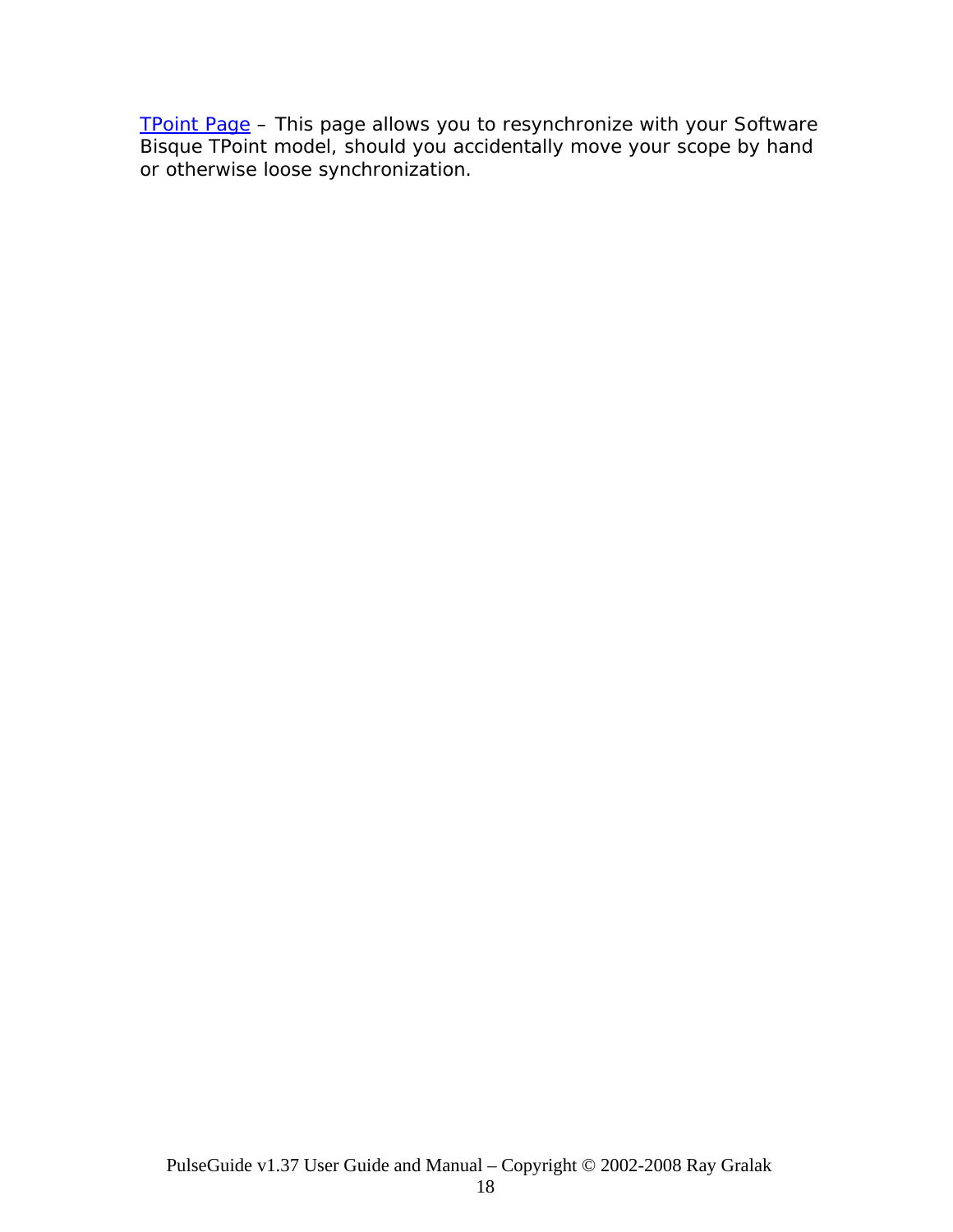# **Using a planetarium program with PulseGuide**

There are several ways to simultaneously use *PulseGuide* and a planetarium program such as TheSky, Desktop Universe, MegaStar, etc.

- 1. You can use the second serial port on your mount and a second COM port on your PC. This provides dedicated connections for both applications so you can use both *PulseGuide* and your planetarium program simultaneously. However this obviously requires two serial cables and COM ports on your PC, which might not be available.
- 2. You can use a single serial cable and connect to each program when needed then disconnect when done.
- 3. The Astro-Physics Command Center, which is still in development at this time (Feb 2008), will present multiple virtual port connections, which will allow you to connect several applications simultaneously through a single serial port connection.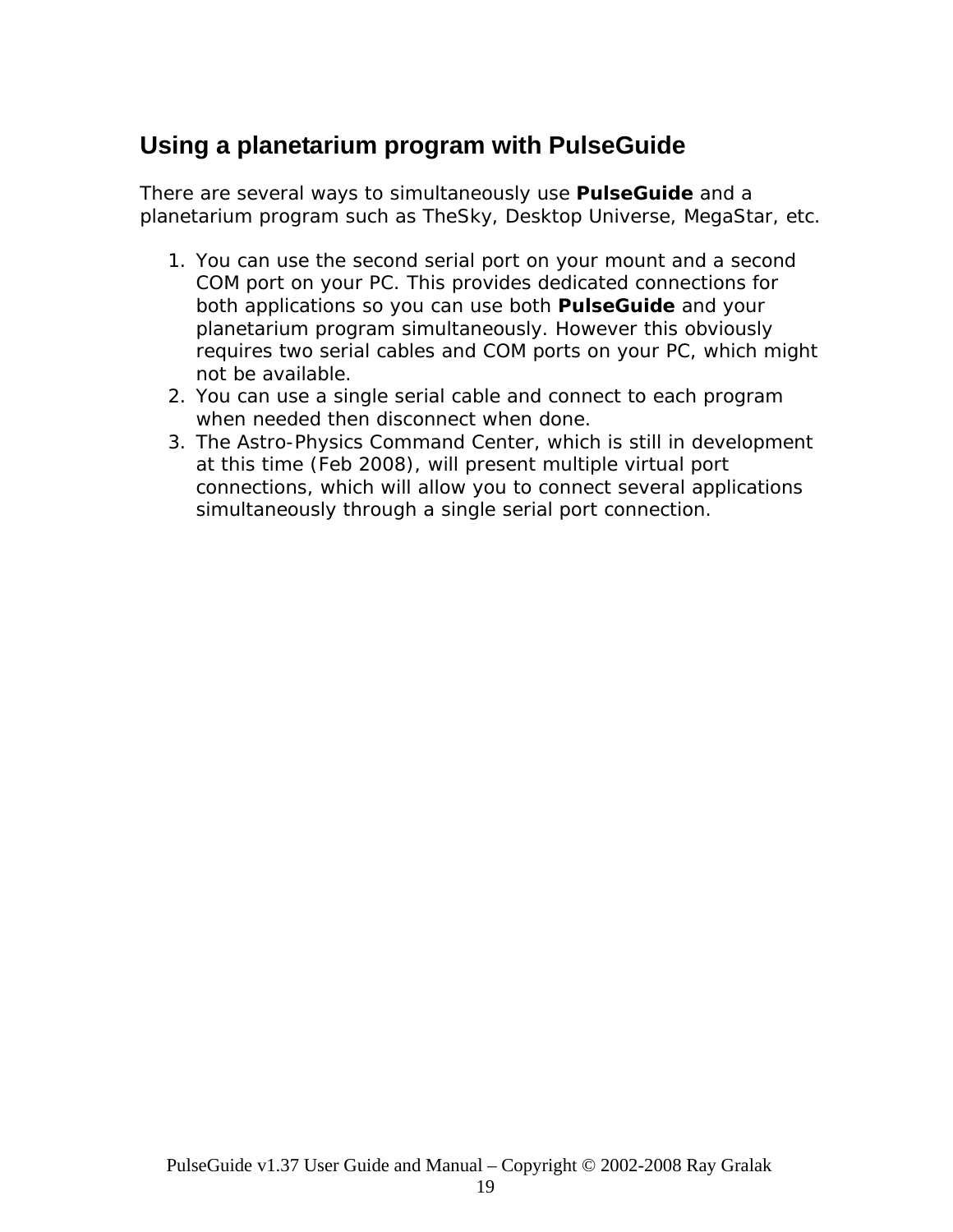# **Connect Page**

Figure 4 below shows *PulseGuide* as it comes up. If this is your first time using *PulseGuide* please also take a look at the [Getting Started](#page-0-0) section. In order to control your Astro-Physics GTO mount you must have a serial port connection (or USB to serial adapter) to your mount. For most PC's and laptops you will need to connect a "straight through" DB9 to DB9 Male to Female cable.

All Astro-Physics GTO mounts have two serial ports so if you also need to control your mount with TheSky or other planetarium software then you will need a second serial port on your PC and another cable. Again, you can use a USB to serial adapter if your PC does not have a second serial port. logear makes one that works well ([GUC232A](http://www.iogear.com/products/product.php?Item=GUC232A)).

| <b>&amp; PulseGuide for Astro-Physics GTO Series Mounts</b>                                                                                   |                           |
|-----------------------------------------------------------------------------------------------------------------------------------------------|---------------------------|
| Connect                                                                                                                                       |                           |
| Connection<br>COM <sub>2</sub><br>Connect<br>▼                                                                                                | Firmware<br>Version       |
| Disconnect                                                                                                                                    |                           |
| Additional Config<br>1200GTO<br>$\vert \bm{\tau} \vert$<br>Disable RA/Dec, Alt/Az                                                             | <b>Init Mount</b><br>Help |
| Ask if OK to Exit<br>$\nabla$ Confirm GOTOs<br>$\nabla$ Always on top<br><b>□ Confirm Syncs</b><br>IV Ignore Mount Timeouts<br>Display Alt/Az | Log Window<br>About       |
|                                                                                                                                               |                           |

Figure 4

Once you have connected your PC to the mount you need to select the serial port that you are using. If you have only one serial port then the port is likely COM1. If you have two ports then they are probably COM1 and COM2. If in doubt, start with COM1 and increase the port number sequentially.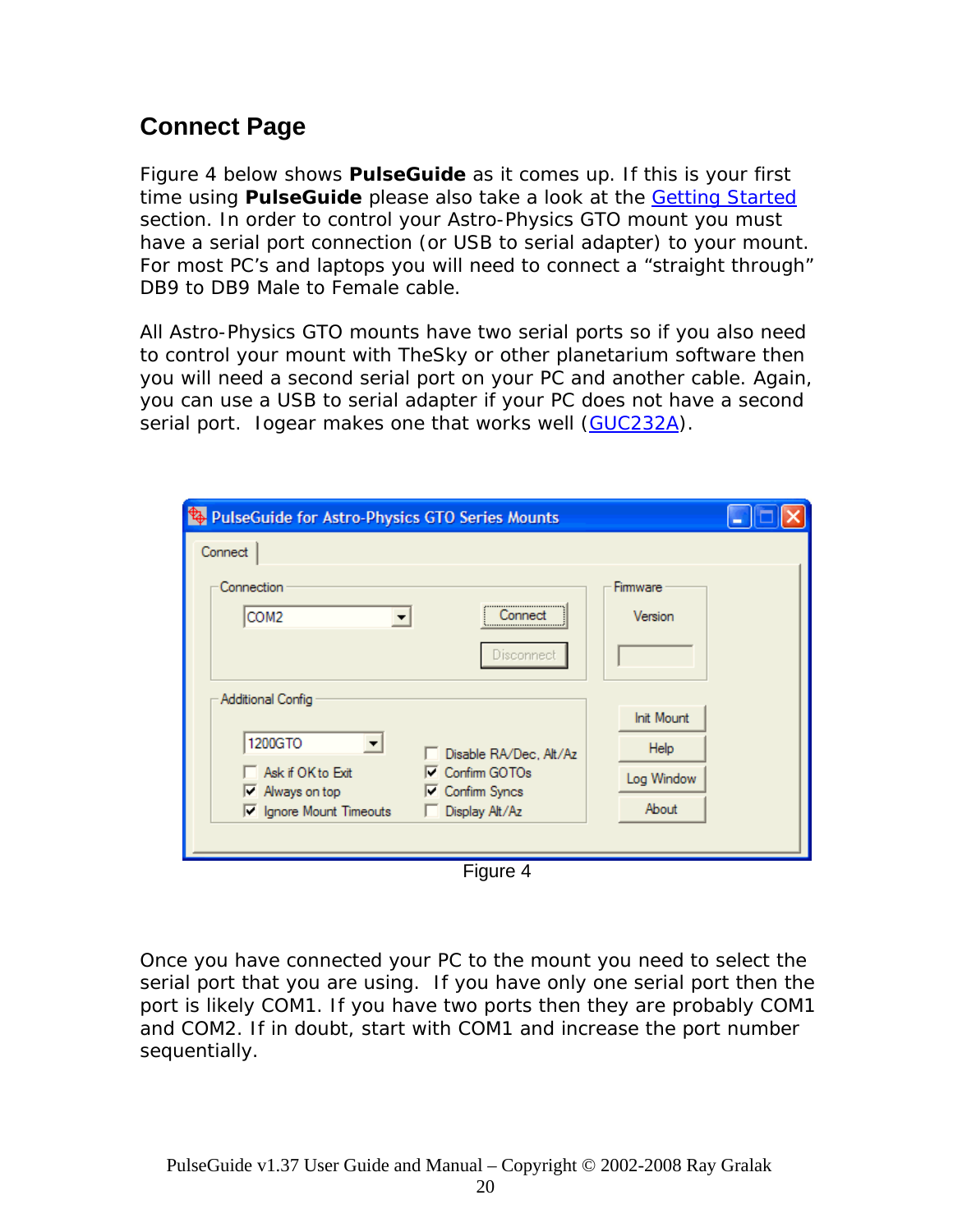When testing a port for the first time, make sure to uncheck the checkbox **Ignore Mount Timeouts**. *PulseGuide* will report an error if the mount does not respond.

If the mount does respond, the Firmware version will display and **PulseGuide** will fill the status bar with information as shown in figure 5:

| PulseGuide for Astro-Physics GTO Series Mounts                                                      |                   |
|-----------------------------------------------------------------------------------------------------|-------------------|
| Park/Rate   Guide/Slew   Pulse Guider   PG Config   PEM/Other   TPoint  <br>Connect<br>Site<br>Time |                   |
| Connection                                                                                          | Firmware          |
| Connect<br>COM <sub>2</sub><br>$\overline{\phantom{m}}$                                             | Version           |
| <b>Jisconnec</b><br>                                                                                |                   |
| Additional Config                                                                                   |                   |
|                                                                                                     | <b>Init Mount</b> |
| 1200GTO<br>▼<br>□ Disable RA/Dec, Alt/Az                                                            | Help              |
| Ask if OK to Exit<br><b>□</b> Confirm GOTOs                                                         | Log Window        |
| Always on top<br><b>□ Confirm Syncs</b><br>☞<br>□ Ignore Mount Timeouts<br>Display Alt/Az           | About             |
|                                                                                                     |                   |
|                                                                                                     |                   |
| $LST = 002513$<br>$Side = East$<br>$RA = 175641.0$<br>$Dec = +89.49.24$                             | $HA = +062832$    |

Figure 5

However, if the mount does not respond then *PulseGuide* will automatically disconnect in about 15 seconds. If this happens, check your cable and/or try another serial port until you have found the correct port.

## *Firmware Version*

The latest firmware available for general distribution as of January 2008 is version "L" in the brand new mounts with GTOCP3 control boxes. Version "E" or "E1" is the latest for previous generations. Upgrades to the latest control box are available from AP.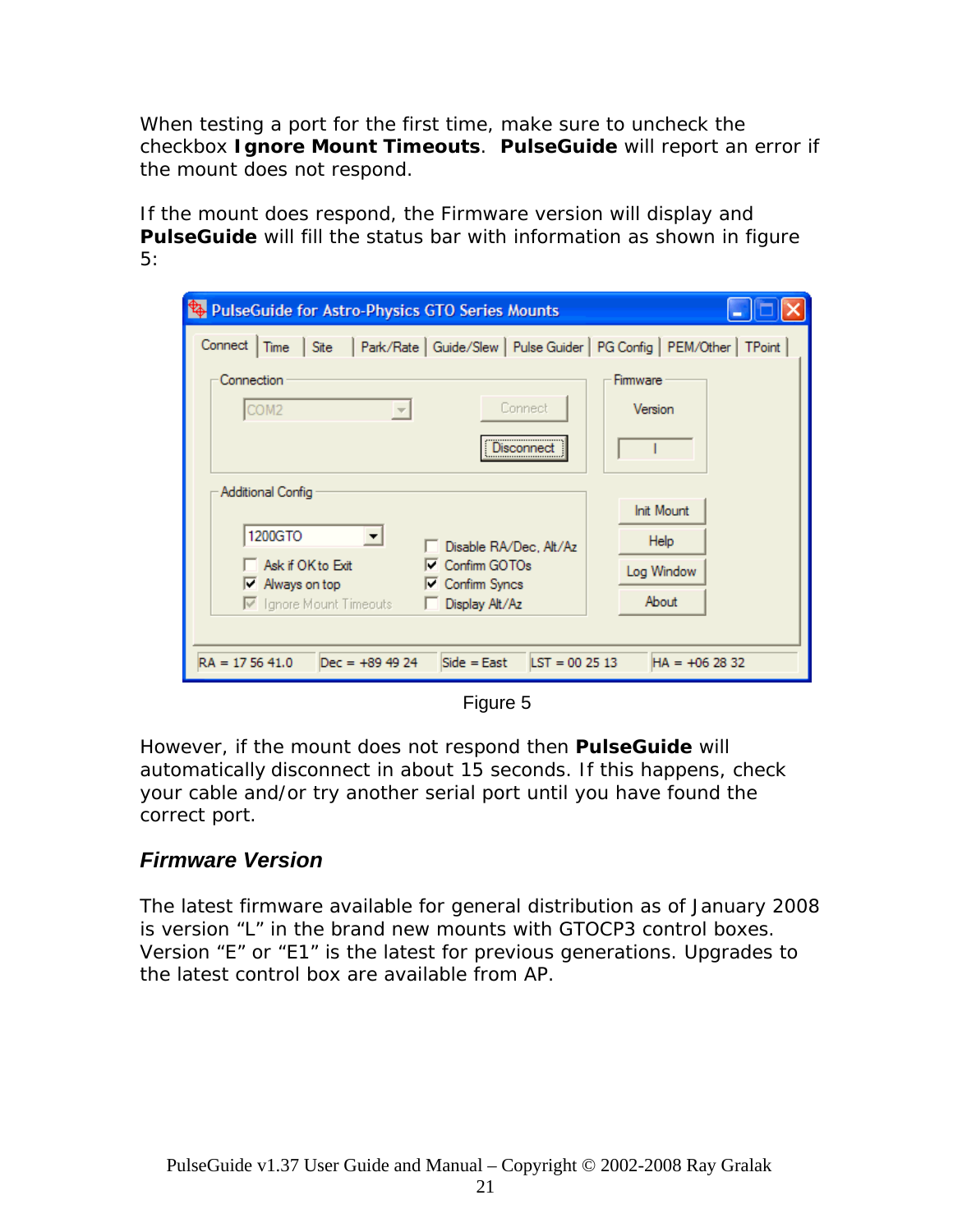### *Init Mount*

Pressing this button brings up the Mount Initialization dialog. You can initialize the mount again from this dialog. By default **Unpark** will be unchecked in case the mount was already initialized. Click **Initialize** to initialize the fields that are checked. Click **Cancel** to skip initializing the mount.

| <b>PulseGuide Mount Initialization</b>                                                                                                   |                          |
|------------------------------------------------------------------------------------------------------------------------------------------|--------------------------|
| You can initialize and optionally<br>unpark your mount with this dialog.<br>Do not unpark your mount if it has<br>already been unparked. | Initialize<br>Cancel     |
| $\Box$ Unpark:<br>From Last Parked Position                                                                                              | $\overline{\mathcal{F}}$ |
| Site:<br>Home                                                                                                                            |                          |
| 8 Hours<br>Time Zone:<br>0                                                                                                               | Mins                     |
| Ⅳ Set Tracking Rate                                                                                                                      | Sidereal<br>▼            |
| $\nabla$ Set Guide Rate                                                                                                                  | l1x                      |
| $\nabla$ Set Button Rate                                                                                                                 | 64x                      |
| $\nabla$ Set Slew Rate                                                                                                                   | 900x                     |
| <b>▽</b> Set Dec Backlash                                                                                                                | Arc Secs<br>Ω            |
| $\nabla$ Set RA Backlash                                                                                                                 | 0<br>Arc Secs            |
| $\nabla$ Enable PEM                                                                                                                      |                          |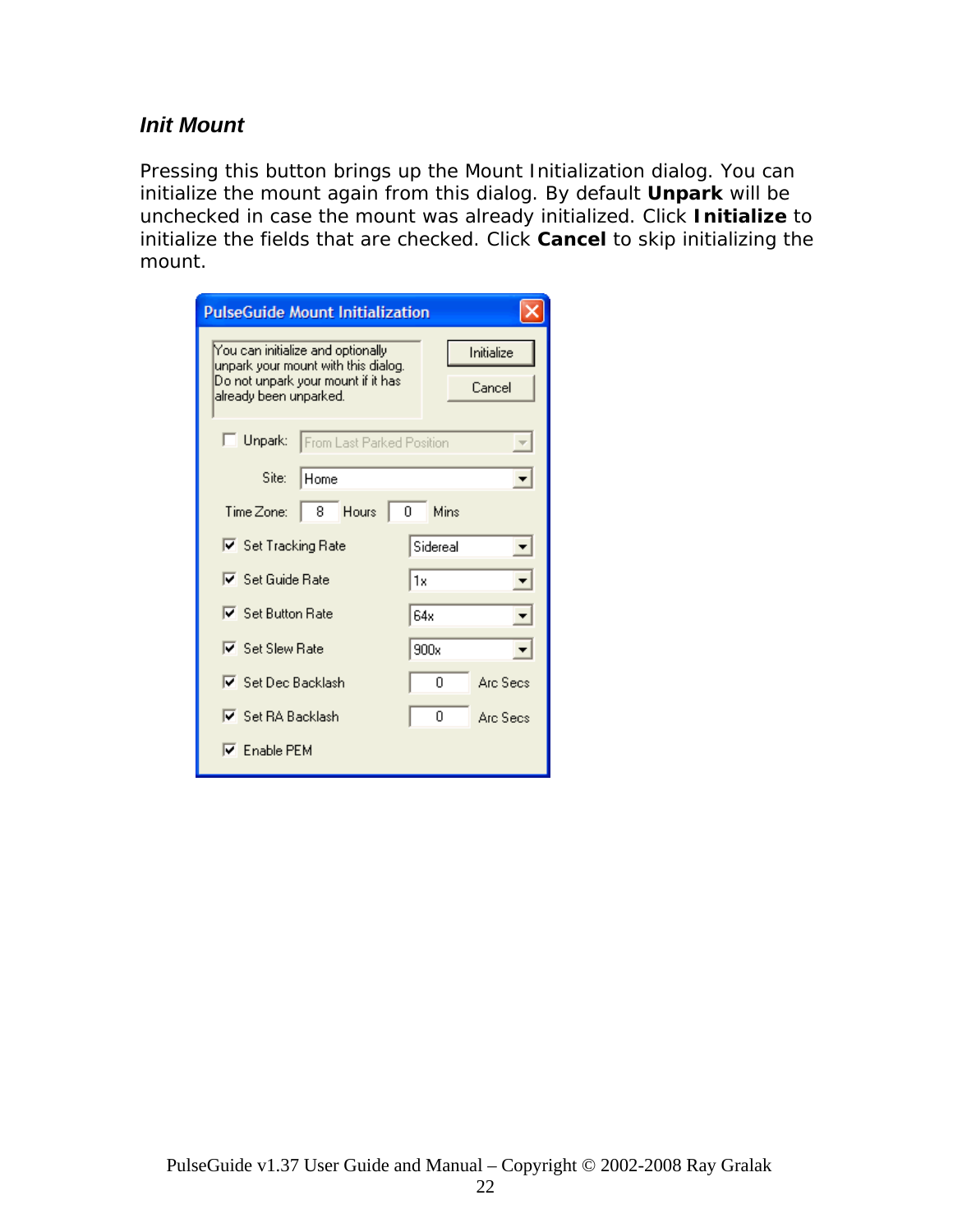## *Help*

Pressing this button brings up help. Internet Explorer 4 or later must be installed for help to work. You can also press **F1** to activate page specific help.

## *Log Window*

Pressing the **Log Window** button will open the Command Log window. This may be useful in debugging communications to your mount.

Commands sent to the mount are in **green** and replies from the mount are in **blue**. If a command times out a message will display in **red**.

The decimal number at the start of each line is the relative time in seconds since the first command was printed. The time is in seconds and is accurate to the nearest millisecond.

If any command failed to produce a response then the **Timeouts** field will display the count of timeouts.

| <b>PulseGuide - Command Log</b>                                                                                                                                                                                                                                                                                                                                                                                                                                                                          |  |
|----------------------------------------------------------------------------------------------------------------------------------------------------------------------------------------------------------------------------------------------------------------------------------------------------------------------------------------------------------------------------------------------------------------------------------------------------------------------------------------------------------|--|
| 10.213: RCV: '+89*49:24#'<br>11.150 SND: 5GR#'<br>11.182: RCV: '18:08:47.6#'<br>11.182 SND: ":GD#"<br>11.213: RCV: '+89*49:24#'<br>12.150 SND: "GR#"<br>12.166: RCV: '18:08:47'<br>12.182: RCV: '.6#'<br>12.182 SND: ":GD#"<br>12.213: RCV: '+89*49:24#'<br>13.150 SND: 5GR#'<br>13.182: RCV: '18:08:47.6#'<br>13.182 SND: ":GD#"<br>13.197: RCV: '+89*49:2'<br>13.213: RCV: '4#'<br>14.150 SND: 5GR#'<br>14.166: RCV: '18:08:47'<br>14.182: RCV: '.6#'<br>14.182 SND: ";GD#"<br>14.197: RCV: '+89*49:2' |  |
| 14.213: RCV: '4#'<br>15.166 SND: 5GR#'<br>15.197: RCV: '18:08:47.6#'<br>15.197 SND: 5GD#'<br>15.228: RCV: '+89*49:24#'<br>16.166 SND: 5GR#'<br>16.197: RCV: '18:08:47.6#'<br>16.197 SND: 5GD#'<br>16.228: RCV: '+89*49:24#'                                                                                                                                                                                                                                                                              |  |
| Close<br>Timeouts: 4                                                                                                                                                                                                                                                                                                                                                                                                                                                                                     |  |

## *About*

Click the **About** button to open the dialog to see the version of *PulseGuide*.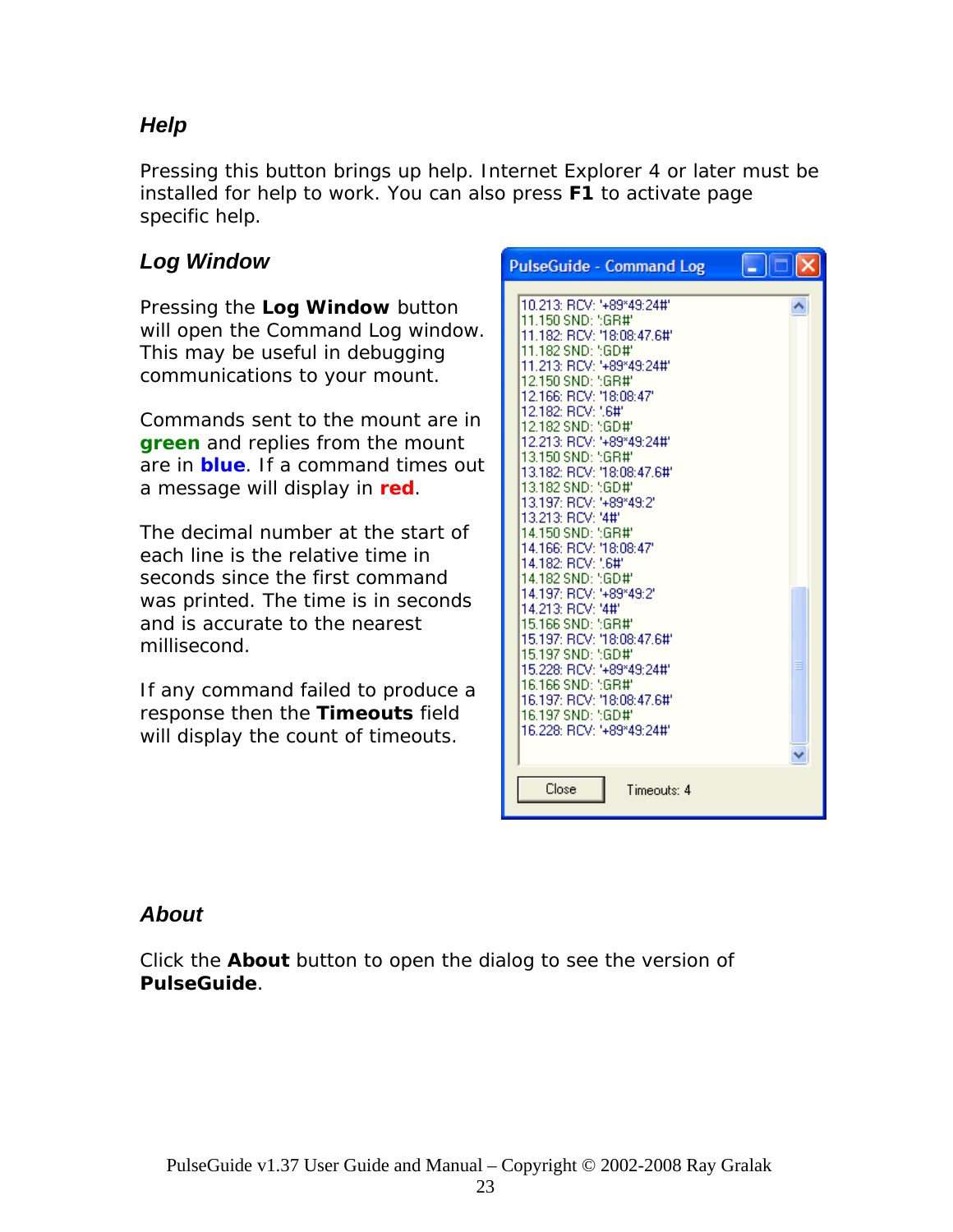### *Additional Config options*

The mount type selection does not do anything at the moment but the intent is to use it to choose the initial value of the countdown timer on the PEM page.

| <b>PulseGuide for Astro-Physics GTO Series Mounts</b>                                              |                   |
|----------------------------------------------------------------------------------------------------|-------------------|
| Site   Park/Rate   Guide/Slew   Pulse Guider   PG Config   PEM/Other   TPoint  <br>Connect<br>Time |                   |
| Connection                                                                                         | Firmware          |
| Connect<br>COM <sub>2</sub><br>$\overline{\mathcal{M}}$                                            | Version           |
| <b>Jisconnect</b>                                                                                  |                   |
| Additional Config                                                                                  |                   |
|                                                                                                    | <b>Init Mount</b> |
| 1200GTO<br>Disable RA/Dec, Alt/Az                                                                  | Help              |
| Ask if OK to Exit<br>Confirm GOTOs<br><b>□ Confirm Syncs</b><br>$\triangleright$ Always on top     | Log Window        |
| □ Ignore Mount Timeouts<br>Display Alt/Az                                                          | About             |
|                                                                                                    |                   |
| $LST = 002513$<br>$RA = 175641.0$<br>$Dec = +89.49.24$<br>$Side = East$                            | $HA = +062832$    |

**Ask if OK to Exit**: If this option is checked then *PulseGuide* will ask if you really wanted to exit the application when you close it. This may prevent you from accidentally closing *PulseGuide* when you did not mean to.

**Always on top:** If this option is checked then *PulseGuide* will attempt to keep itself on top of all other windows.

**Ignore Mount Timeouts**: If checked if the mount does not respond then *PulseGuide* will not automatically disconnect. This option is useful when becoming familiar with *PulseGuide* without actually connecting to your mount.

If you are having communication difficulties you may also want to check this option. You

*Note: This option is grayed and cannot be changed when connected to the mount. If you need to change it, disconnect first, change it, and then reconnect.*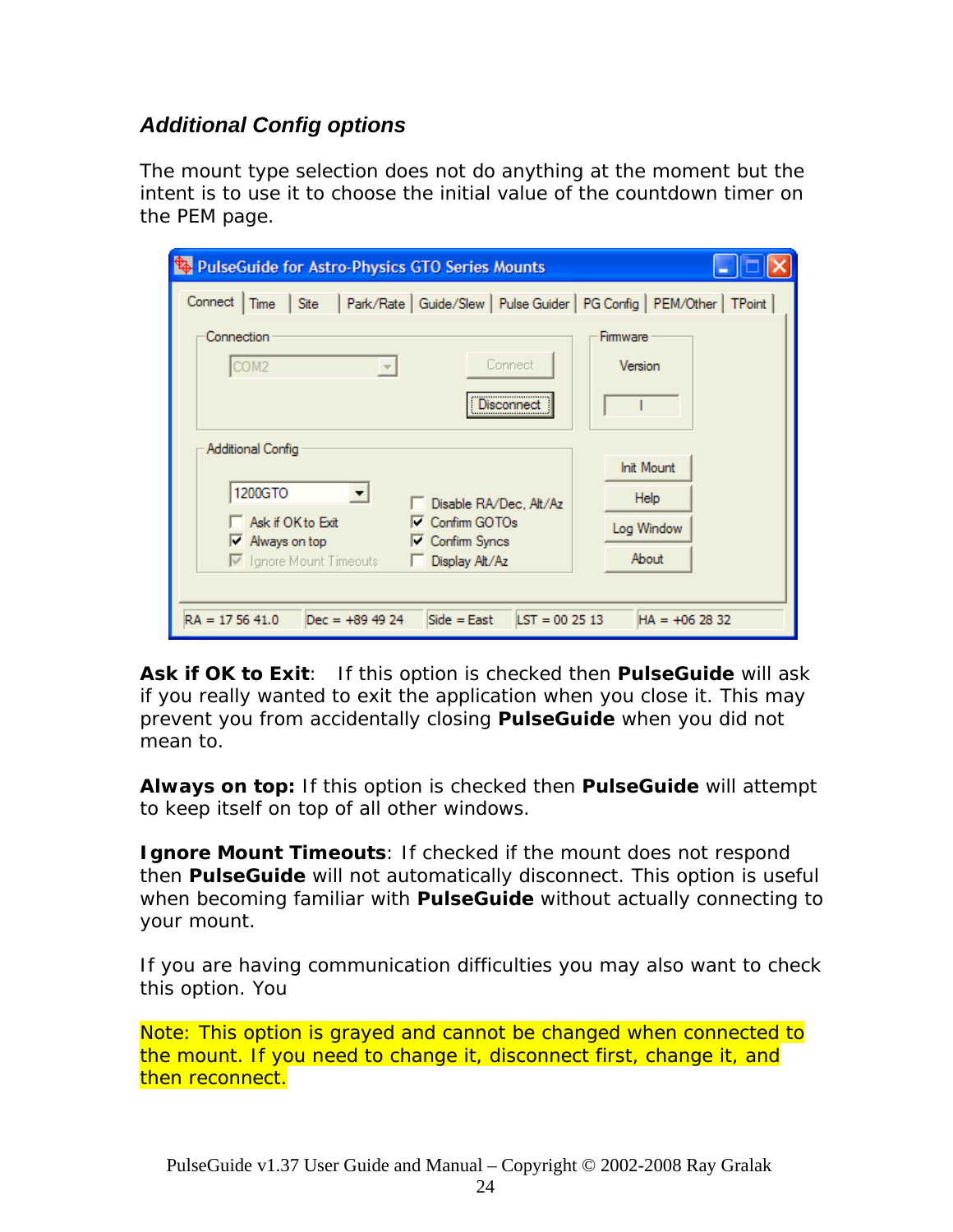**Disable RA/Dec, Alt/Az:** If selected this option will stop *PulseGuide* from querying the mount for RA/Dec and Alt/Az. Typically you will leave this unchecked but sometimes when debugging the other features with the log window enabled it is easier to see the commands you are interested in.

**Confirm GOTOs:** If selected a dialog will pop up whenever you click the GOTO button in the Guide/Slew Page.

**Confirm Syncs:** If selected a dialog will pop up whenever you click the SYNC button in the Guide/Slew Page.

**Display Alt/Az:** If selected Altitude and Azimuth will display in the status bar instead of RA/Dec. PulseGuide still queries for RA/Dec because some of the other features need it (like the hour-angle in the [status bar\)](#page-0-0).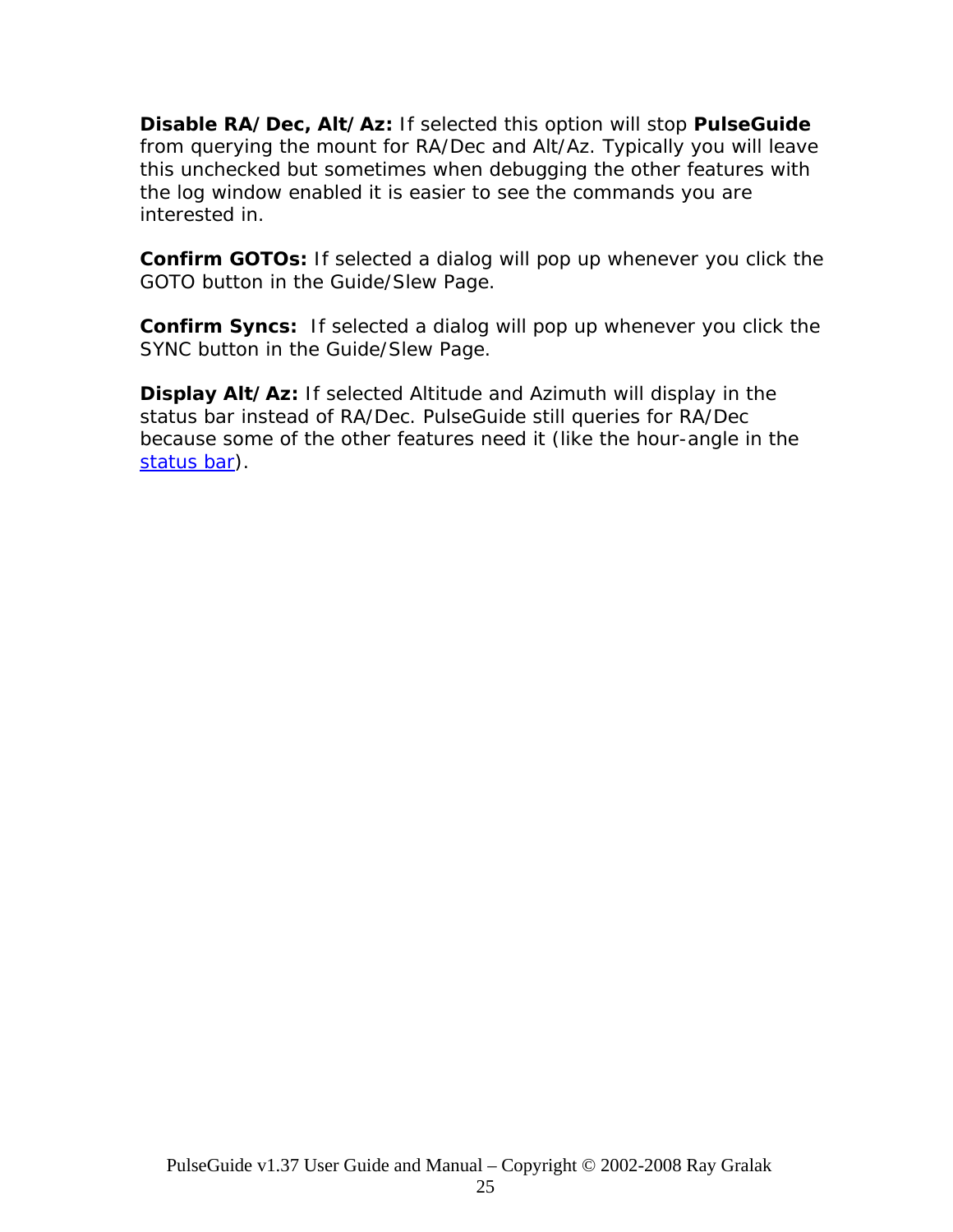### *Status Bar*

When connected a status bar with 5 panes appears in the bottom of *PulseGuide*. Here is the description of each pane:

 $RA = 030828.8$  $Dec = +894530$  $Side = East$   $LST = 090850$  $HA = +060021$ 

**RA:** This field shows the current Right Ascension of the mount. *PulseGuide* updates this field once a second.

**Dec:** This field shows the current Declination of the mount. *PulseGuide* updates this field once a second.

**Side:** This is the side of the mount the telescope is on as reported by the mount. The actual side may be different if you set a [meridian delay](#page-0-0) in the [Time Page.](#page-0-0) *PulseGuide* updates this field once a minute.

**LST:** This is the local sidereal time, which is obtained by adding the time zone to the sidereal time received from the mount. *PulseGuide* queries the mount once a minute for this parameter but automatically increments the time every second.

**HA**: This is the *hour angle* of the telescope, which is the angle from the meridian. A negative value tells how many hours, minutes, and seconds before the scope crosses the meridian. A positive value indicates how long ago the current object passed the meridian.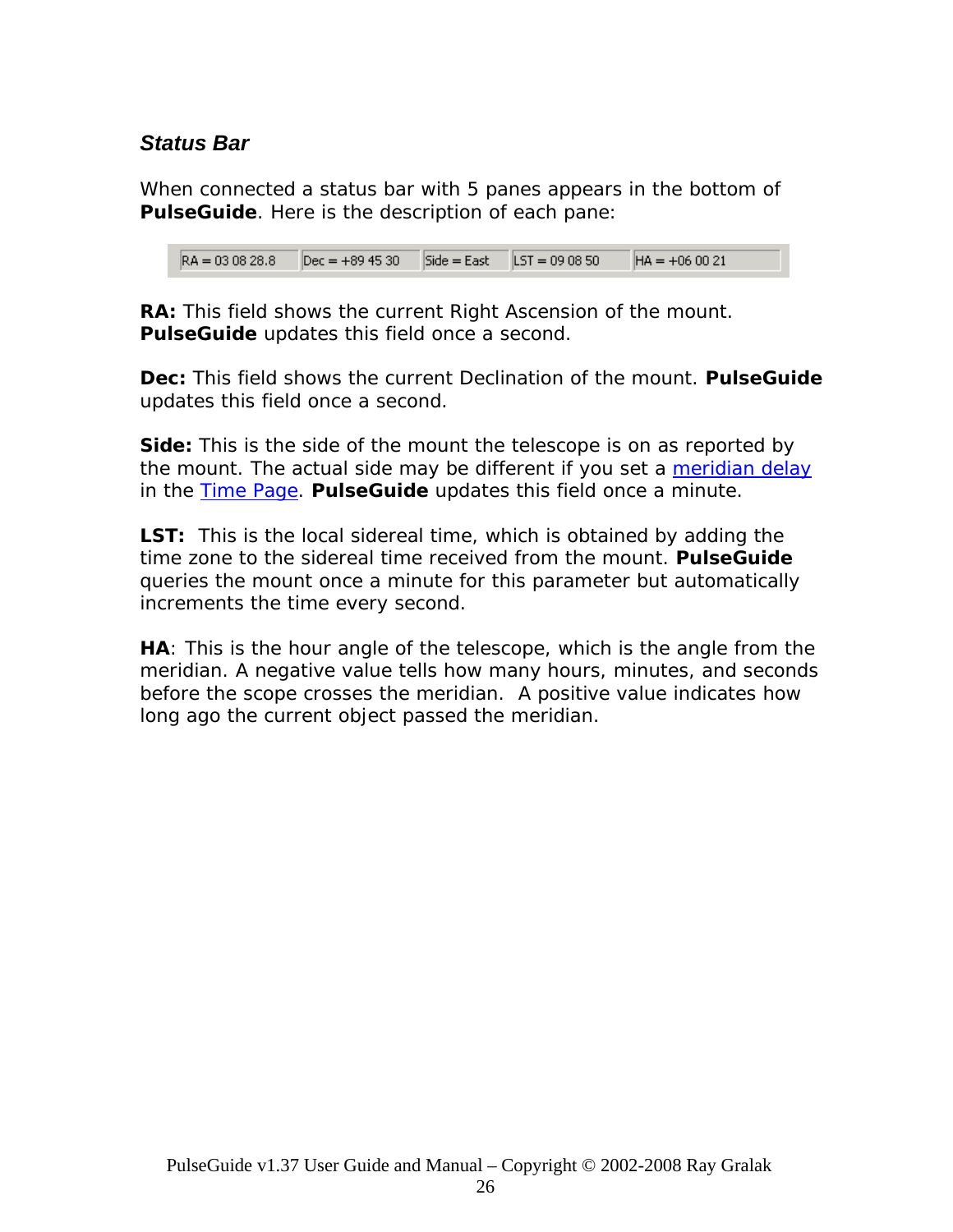# **Time Page**

Figure 3 Shows the Time Page. Whenever you enter this page *PulseGuide* sends a command to the mount to get its time and time zone offset. While this page is active *PulseGuide* simply increments the mount's time once per second without querying the mount again. If you wish to get the mount's time again then simply click another page and then go back to this page.

| <b>Et PulseGuide for Astro-Physics GTO Series Mounts</b>                                           |
|----------------------------------------------------------------------------------------------------|
| Park/Rate   Guide/Slew   Pulse Guider   PG Config   PEM/Other   TPoint<br>Time<br>Connect<br>Site  |
| Time                                                                                               |
| Set Time to PC Time<br>16:33:42<br>Mount Time                                                      |
| Set Time Zone Offset<br>8:00<br>Time Zone                                                          |
| Mins<br><b>Hours</b><br>Time Zone Offset from mount Time Zone Offset:<br>8<br>o                    |
| Simulated Meridian Delay<br>Meridian delay (Hours)                                                 |
| Positive hours shifts<br>Set Meridian Delay<br>mount flip point East.                              |
| $RA = 180847.6$<br>$Dec = +89.49.24$<br>$Side = East$<br>$\text{LST} = 004859$<br>$HA = +06 40 12$ |

Figure 6

## *Time and Time Zone*

You can set the mount to the PC by clicking the **Set Time to PC Time** button. Similarly, clicking the **Set Time Zone Offset** button will set the time zone offset to the hours and minutes you enter.

**Fill TZ Offset**: When this is checked the Set Time Zone Offset hours and minutes fields will be filled in with the time zone offset received from the mount. *PulseGuide* queries the mount for time zone offset each time you enter this page.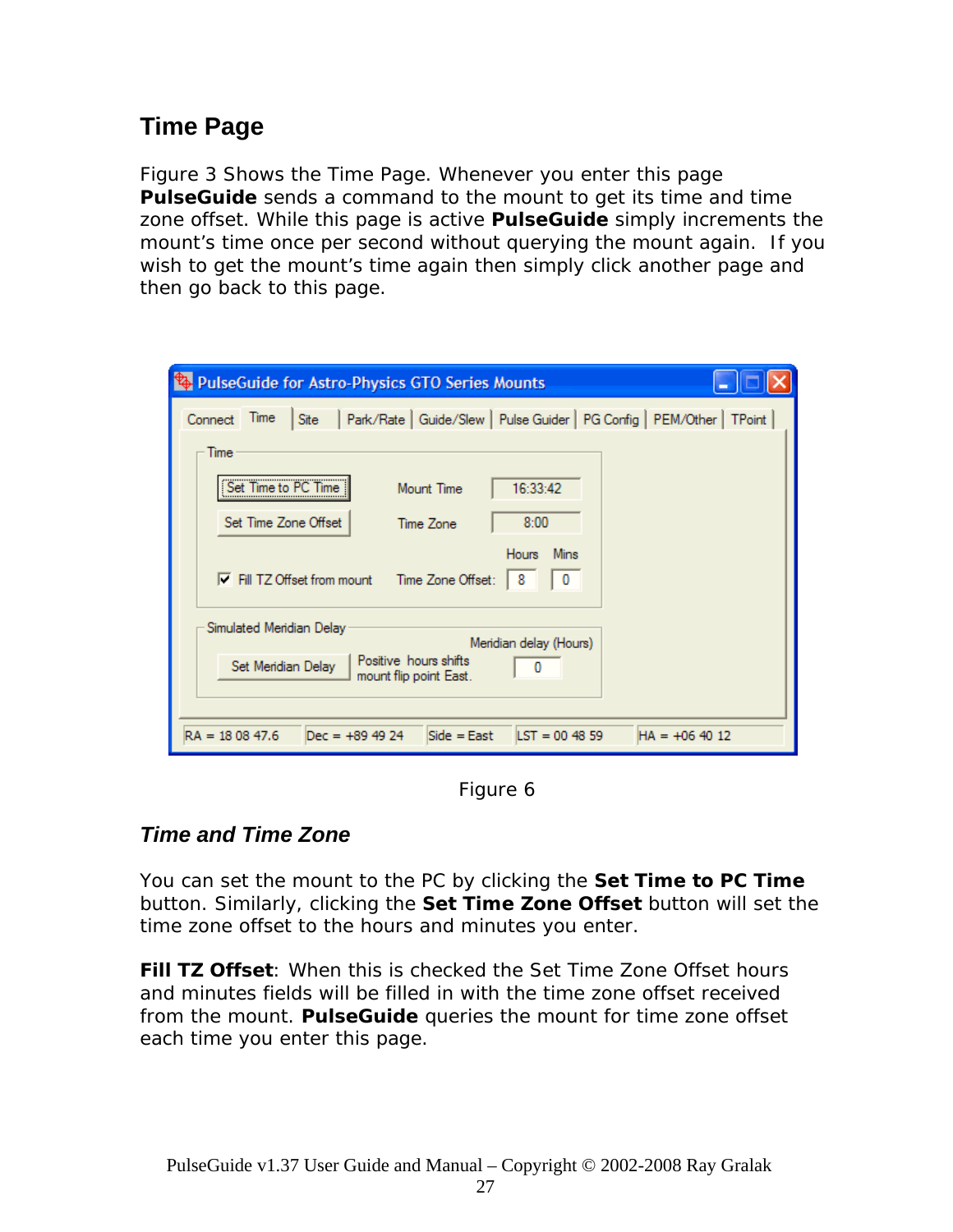### *Set Meridian Delay*

*PulseGuide* supports a simulated meridian delay feature by adding an offset to the mount's time. For example, if the time is really 10PM and you press **Set Meridian Delay** with a meridian delay of -1 hours then *PulseGuide* will set the time to 9PM even though it is really 10PM.

The time change affects which side of the mount will put the scope on when you issue a GOTO command. If you specify meridian offset  $= 0$ and you issue a GOTO to a star that is east of the meridian then the mount will place the scope on the right side of the mount. A GOTO to a star west of the meridian will place the scope on the east side of the mount.

A positive Meridian Delay will simulate all objects being farther west than they really are. This will cause the mount to flip the scope to the east side of the mount (on a GOTO command) before the object reaches the meridian.

This allows you to track an object across the meridian until well after the meridian without risk of the scope hitting the pier. You can also use the [Delayed Stop](#page-0-0)  [feature](#page-0-0) for additional safety.



**Positive Meridian Delay Allows This on GOTO**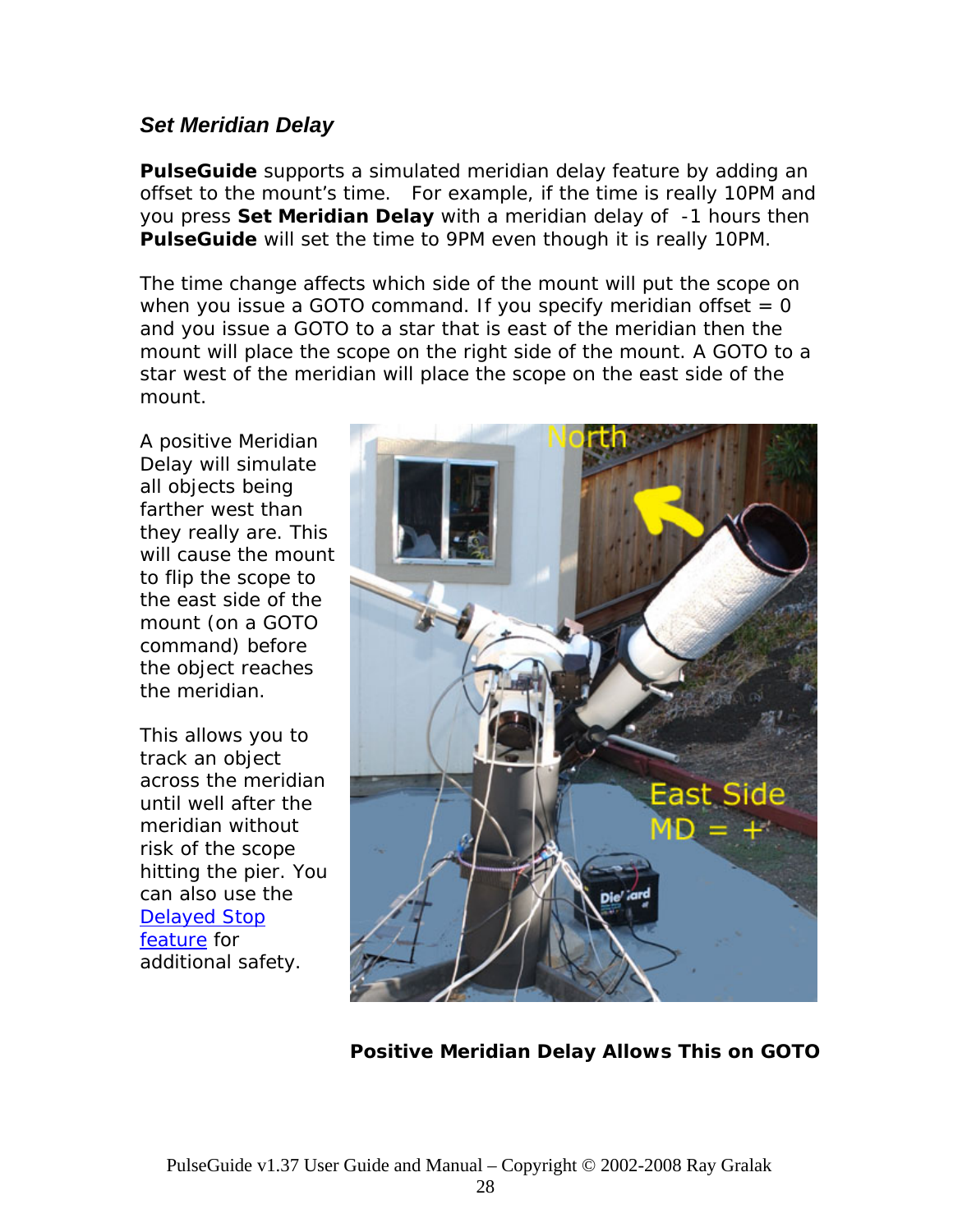A negative Meridian Delay value will simulate all objects being farther east than they really are. This will cause the mount to flip the scope to the west side of the mount (on a GOTO command) for after an object reaches the meridian.



**Negative Meridian Delay Allows This on GOTO** 

**WARNING: Use the Meridian Delay feature with caution. If you issue a GOTO to the wrong coordinates, you could cause the scope to collide with the pier.**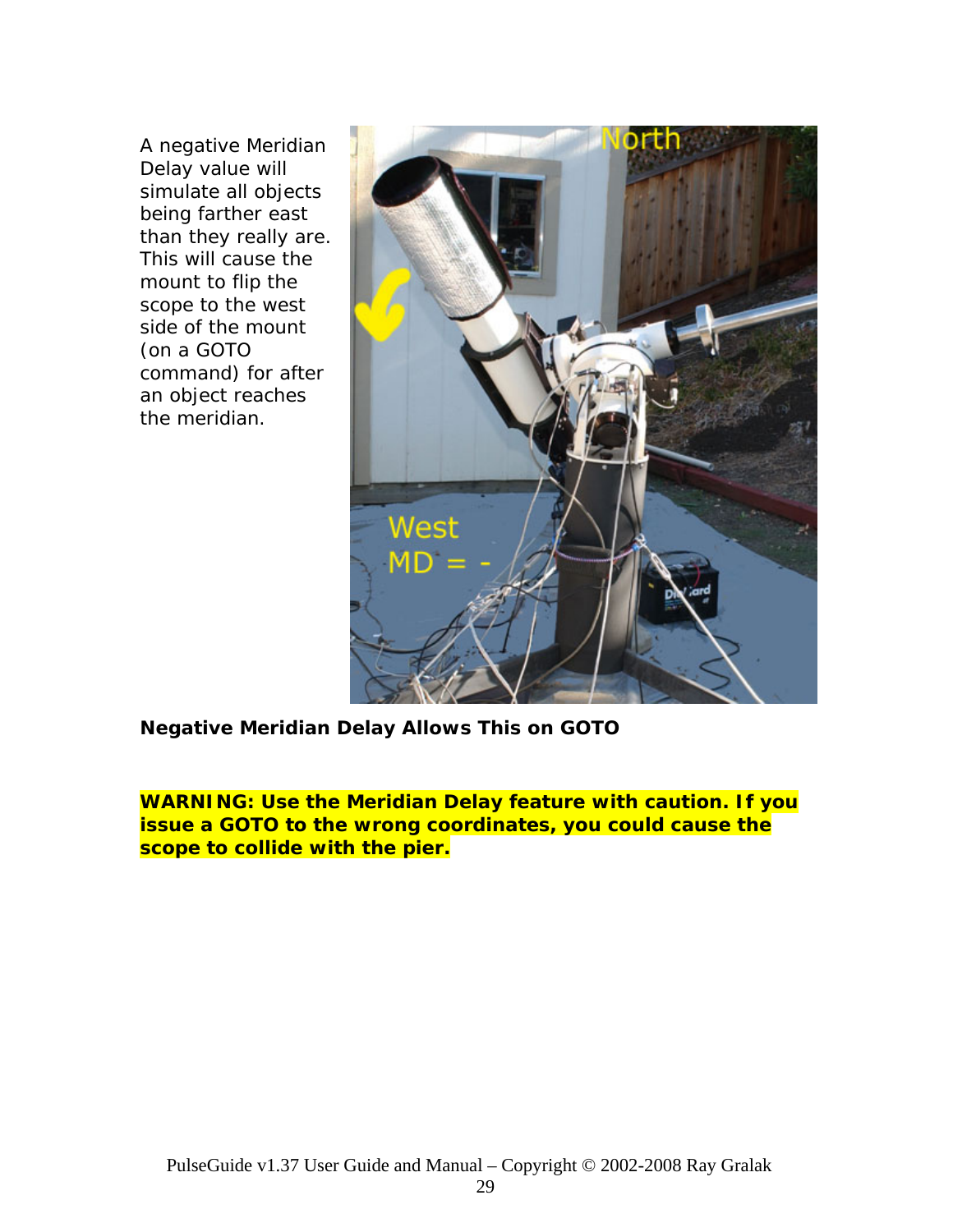# **Site Page**

Here you can manage your sites. A *site* is defined by it's name and includes a longitude and latitude. You can also retrieve and set the longitude and latitude of the mount.

| PulseGuide for Astro-Physics GTO Series Mounts                                                     |            |  |  |  |
|----------------------------------------------------------------------------------------------------|------------|--|--|--|
| Site<br>Park/Rate   Guide/Slew   Pulse Guider   PG Config   PEM/Other   TPoint  <br>Connect   Time |            |  |  |  |
| Site Longitude and Latitude                                                                        |            |  |  |  |
| Get from Mount                                                                                     | Save       |  |  |  |
| Site Name: Home<br>                                                                                |            |  |  |  |
| Send to Mount<br>5<br>51<br>121<br>Long:<br>۱w                                                     | Edit       |  |  |  |
| 43<br>24<br>37<br>Lat:<br>IN                                                                       | Delete     |  |  |  |
| <b>Site Name</b><br>Longitude<br>Latitude                                                          |            |  |  |  |
| E 5 50 00<br>Europe                                                                                | N 37 24 43 |  |  |  |
| Home<br>W 121 51 05                                                                                | N 37 24 43 |  |  |  |
| South<br>E 5 50 00                                                                                 | S 37 24 43 |  |  |  |
|                                                                                                    |            |  |  |  |
|                                                                                                    |            |  |  |  |
|                                                                                                    |            |  |  |  |
| $RA = 180847.6$<br>$Dec = +89.49.24$<br>$Side = East$<br>$\text{LST} = 004959$<br>$HA = +064112$   |            |  |  |  |

## *Get From Mount*

Clicking this button will send commands to the mount to return the current longitude/latitude of the mount. The longitude and latitude returned from the mount will be placed in the appropriate fields. If the mount returned the values OK then the **Site Name** field will be filled with "**Got Long/Lat OK**".

## *Send to Mount*

Clicking this button will send the displayed longitude and latitude to the mount. You can double-click any Site in the table below to load it into the Location, Longitude, and Latitude fields. Alternatively, you can single-click a site in the table and press the **Edit** button to load that site.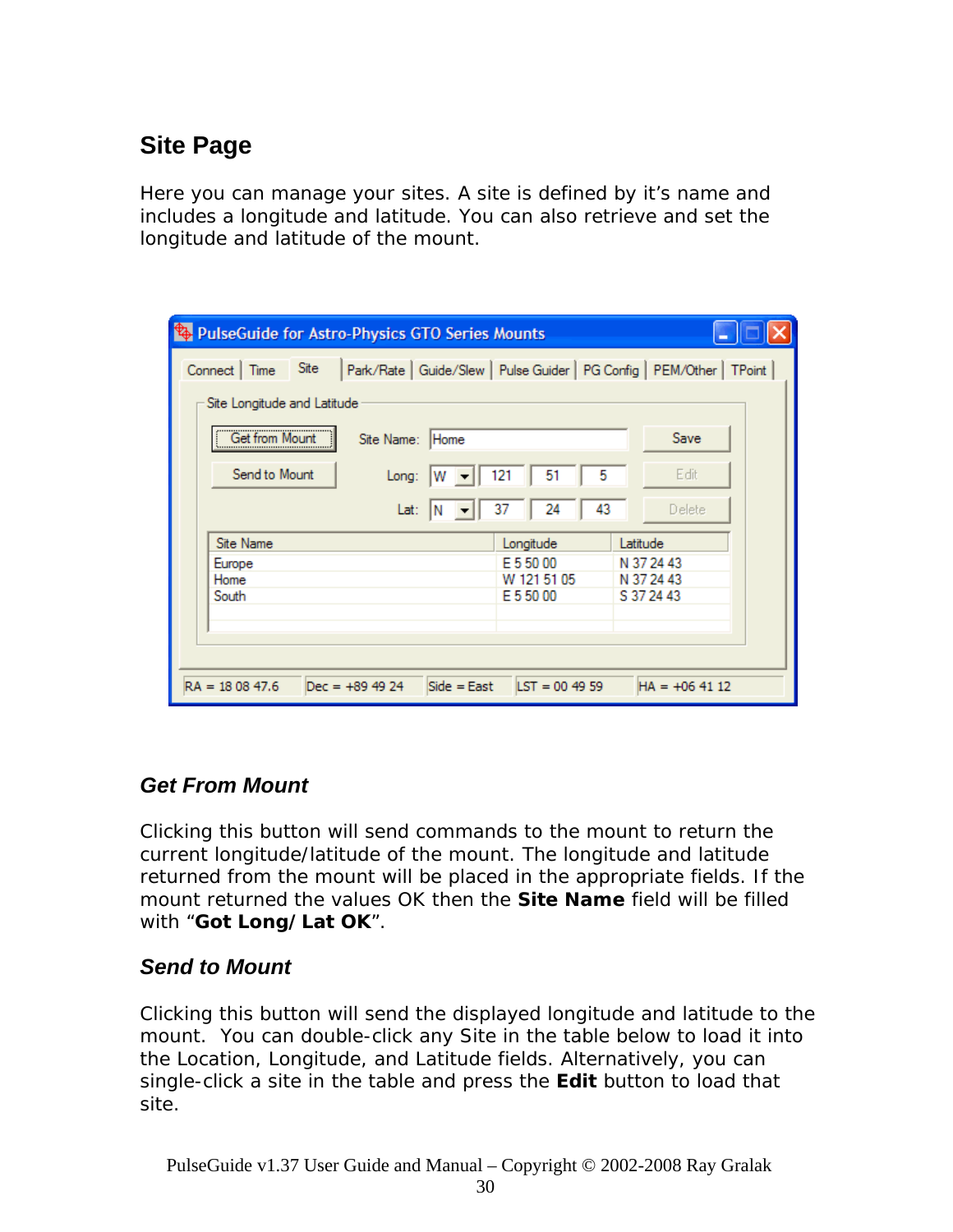### *Save*

Clicking this button will place the site into the table below and into a disk database file, *Locations.dat,* which is in the install/run directory).

New sites are saved based on the name of the site. That is if you modify just the longitude and/or latitude for a site and click **Save** then the current site will be modified. However, if you change the site name and click **Save** a new site will be created and saved.

## *Edit*

This button activates when you select (click on) a site in the site name table. Pressing it will load the site for you to edit. A shortcut for selecting and pressing edit is to double-click the site in the table.

## *Delete*

This button activates when you select (click on) a site in the site name table. Pressing it will delete the selected site. *You can only delete one site at a time and there is no confirmation before deleting so make sure before you click!* 

### *Locations.dat*

**Note:** Do not try to edit the text database (**Locations.dat**) by hand because it uses fixed fields that might be easy to change with human editing!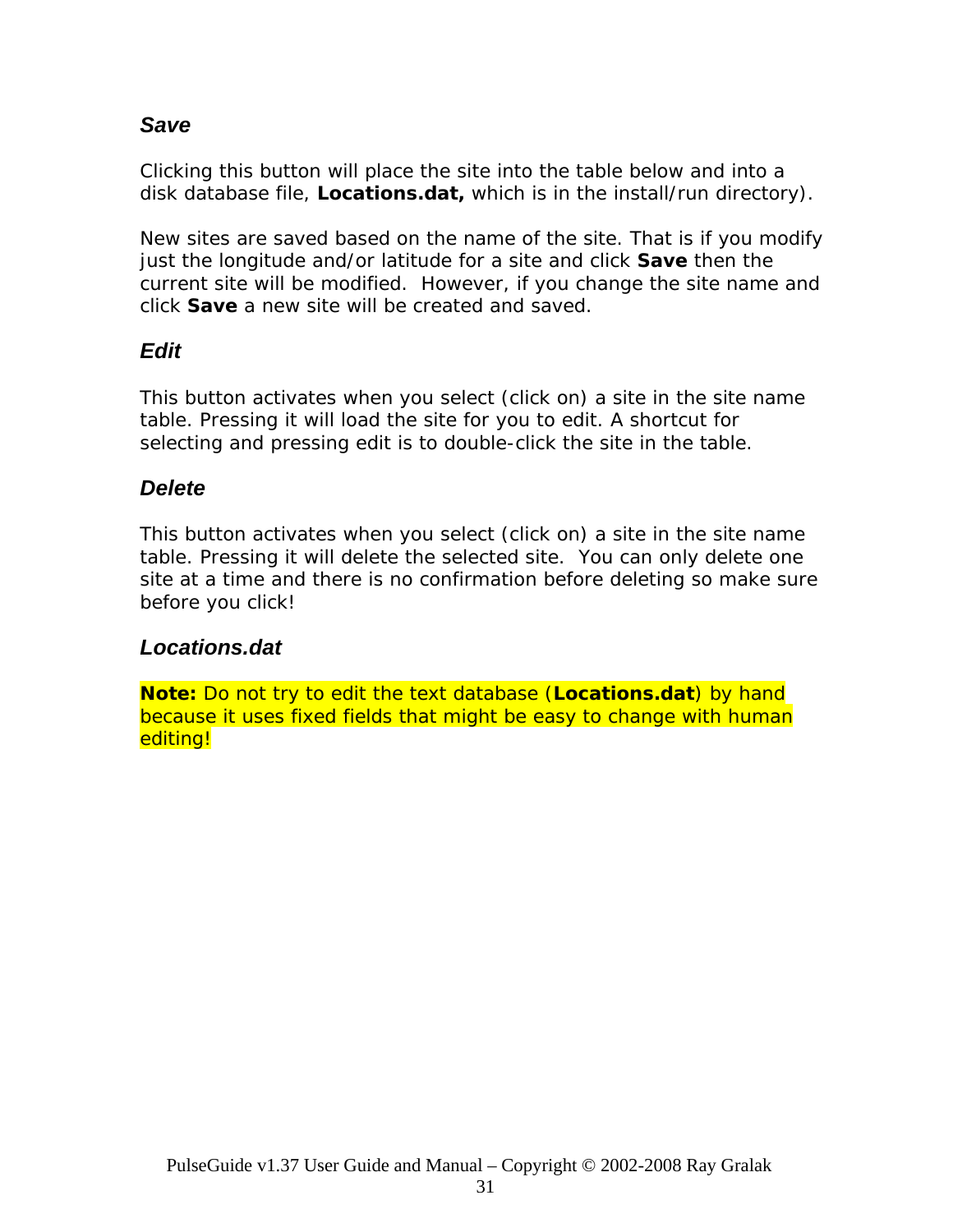# **Park/Rate Page**

From this page you can set the tracking rate, park and unpark your mount and set up a "delayed stop" of your mount.

| <b>PulseGuide for Astro-Physics GTO Series Mounts</b>                    |                                                               |  |  |  |
|--------------------------------------------------------------------------|---------------------------------------------------------------|--|--|--|
| Park/Rate  <br>Connect   Time<br>Site                                    | Guide/Slew   Pulse Guider   PG Config   PEM/Other   TPoint    |  |  |  |
| <b>Tracking Rate</b>                                                     | Unpark/Park                                                   |  |  |  |
| Sidereal<br>Solar                                                        | From Last Parked<br>Unpark                                    |  |  |  |
| Lunar<br>Zero                                                            | When unparking use this Site's Long/Lat:                      |  |  |  |
| Sidereal<br>Last Sent:                                                   | Home                                                          |  |  |  |
| Delayed Stop or Park Mount<br><b>Mins</b><br><b>Secs</b><br><b>Hours</b> | <b>Hours</b><br>Slew East first:<br>Park                      |  |  |  |
| 0<br>0<br>Stop Mount                                                     | Goto AP park position 3 then Park<br>$\overline{\phantom{a}}$ |  |  |  |
| <b>Start</b><br>Stop.                                                    | Alt<br>Αz<br>0<br>User Park Position:                         |  |  |  |
| $RA = 180847.6$<br>$Dec = +89.49.24$<br>$Side = East$                    | $\text{LST} = 005050$<br>$HA = +064203$                       |  |  |  |

## *Tracking Rates*

All of the AP GTO mounts have four standard tracking rates. Use **Sidereal** when tracking fixed RA/DEC objects, **Solar** when tracking the sun, **Lunar** when tracking the moon, and **Zero** when looking at a fixed terrestrial object or to stop the mount from moving (without parking).

When you press one of these buttons, the **Last Sent** field will be filled with the rate that you select. However, the displayed rate may not be valid later if you disconnect, park, unpark, select rates from the keypad, or power cycle the mount.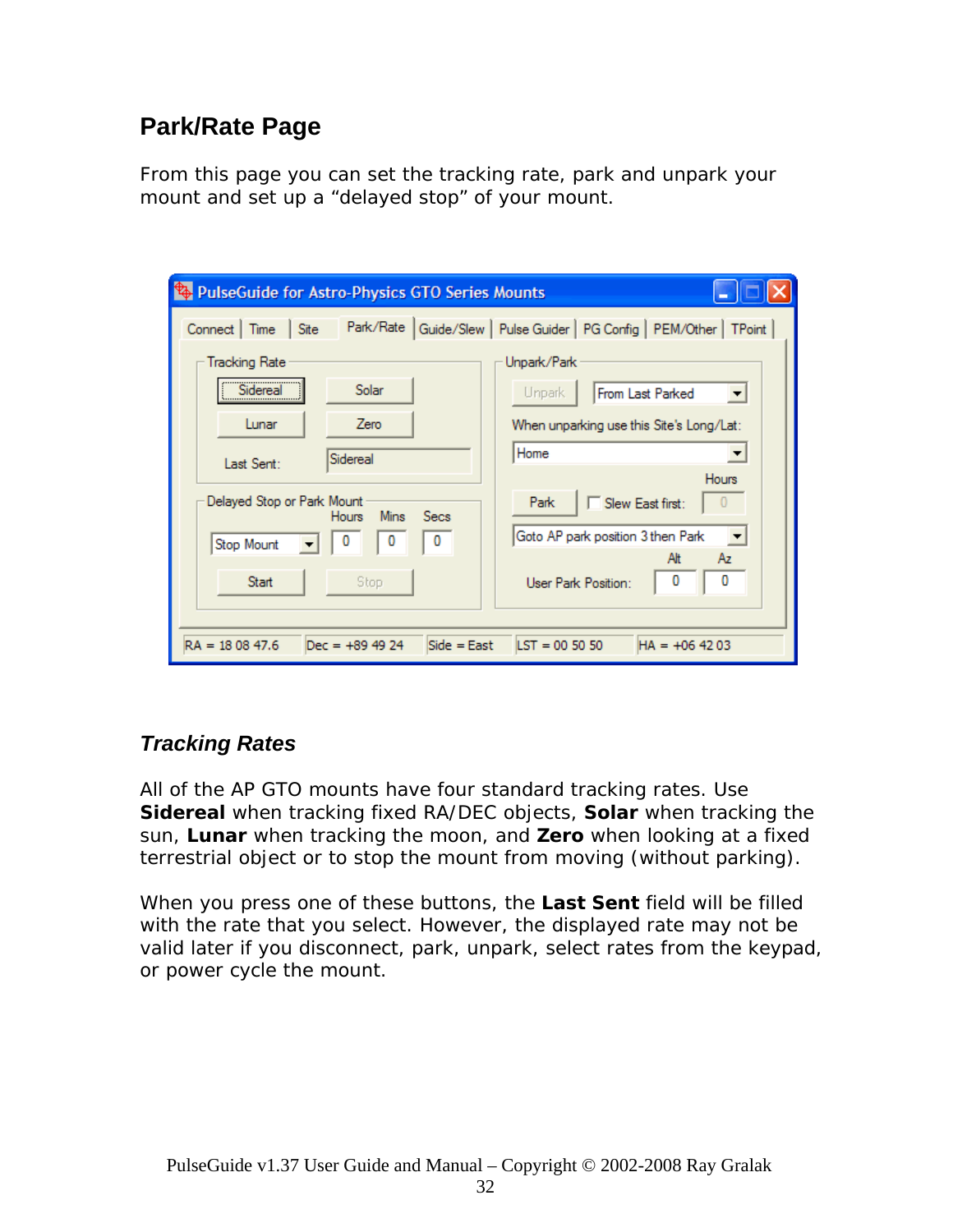### *Delayed Stop or Park Mount*

You can use this feature to stop your mount automatically in case you forget or fall asleep during an imaging session. It works with the use of a timer that counts down to zero. When it decrements to zero the mount is stopped or parked.



Stopping the mount sets the rate to zero (same as pressing the **Zero** button in the [Tracking Rates](#page-0-0) section). You can still use the buttons to move the scope. Parking not only stops the mount, it also de-energizes the motors.

If you have an autoguider connected to the mount then I recommend parking the mount in case the autoguider tries to keep on tracking . If you just stop the mount the autoguider may keep sending signals to move the mount further even though the rate is zero.

Note: While a delayed stop/park countdown is in progress, you cannot disconnect from the mount or exit *PulseGuide*.

**WARNING: BE CAREFUL IF YOU USE THIS FEATURE! You may risk a mount collision if you calculate the wrong time, your PC crashes, or you disconnect the serial cable. This feature has been tested well and it has worked without fail, however it is entirely your responsibility to prevent damage to your equipment. I recommend you keep your RA clutches on the loose side (but not too loose) so the mount will gently slip if the scope comes to rest on the mount.**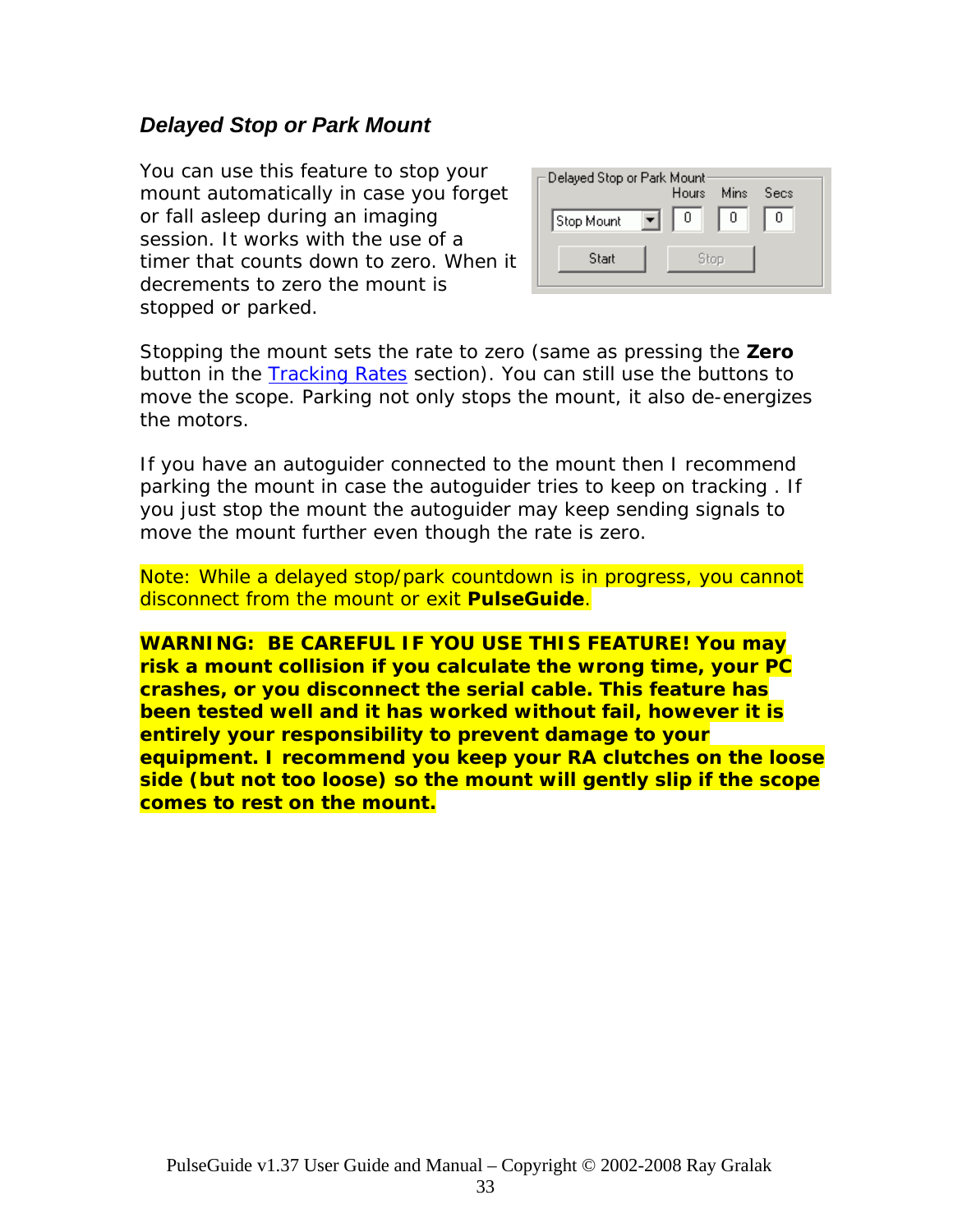### *Unparking the mount*

**PulseGuide** has a one-button unpark feature that sends all necessary information to the mount to initialize it without the keypad. You cannot unpark from the last parked position if the mount is already initialized because a second unpark will reset the RA and Dec to what they are at the last parked position and your mount will no longer be pointing correctly.

When you first connect to the mount if PulseGuide detects that the mount is at RA=0 Dec=90 or Dec=-90 (the uninitialized position) it will ask if you want to initialize the mount (see **Getting Started** section).

If you have moved your scope and don't remember where you parked it last then you can also unpark from one of the three [AP park positions](#page-0-0) or your own ALT/AZ. However, you should always unpark **From Last Parked** if you have not moved your mount between imaging sessions.

| Unpark/Park |                                          |
|-------------|------------------------------------------|
| Unpark      | From Last Parked                         |
|             | When unparking use this Site's Long/Lat: |
| Home        |                                          |

Before unparking you should also set the site to use. If you have not set this up yet you can do so in the **[Site Page](#page-0-0)**. If you have not changed sites from the last time the mount was unparked it is ok to not select a site (although it won't hurt to select one)

Clicking the **Unpark** button will initialize the mount with the following information:

# (clears buffers) :U# (sets high precision mode) Longitude (if you have a site selected) Latitude (if you have a site selected) Local Time Time Zone Date Unpark command Set Sidereal Rate

*PulseGuide* uses the current PC time and the time zone that is set on the [Time Page,](#page-0-0) and the longitude and latitude of the site selected in the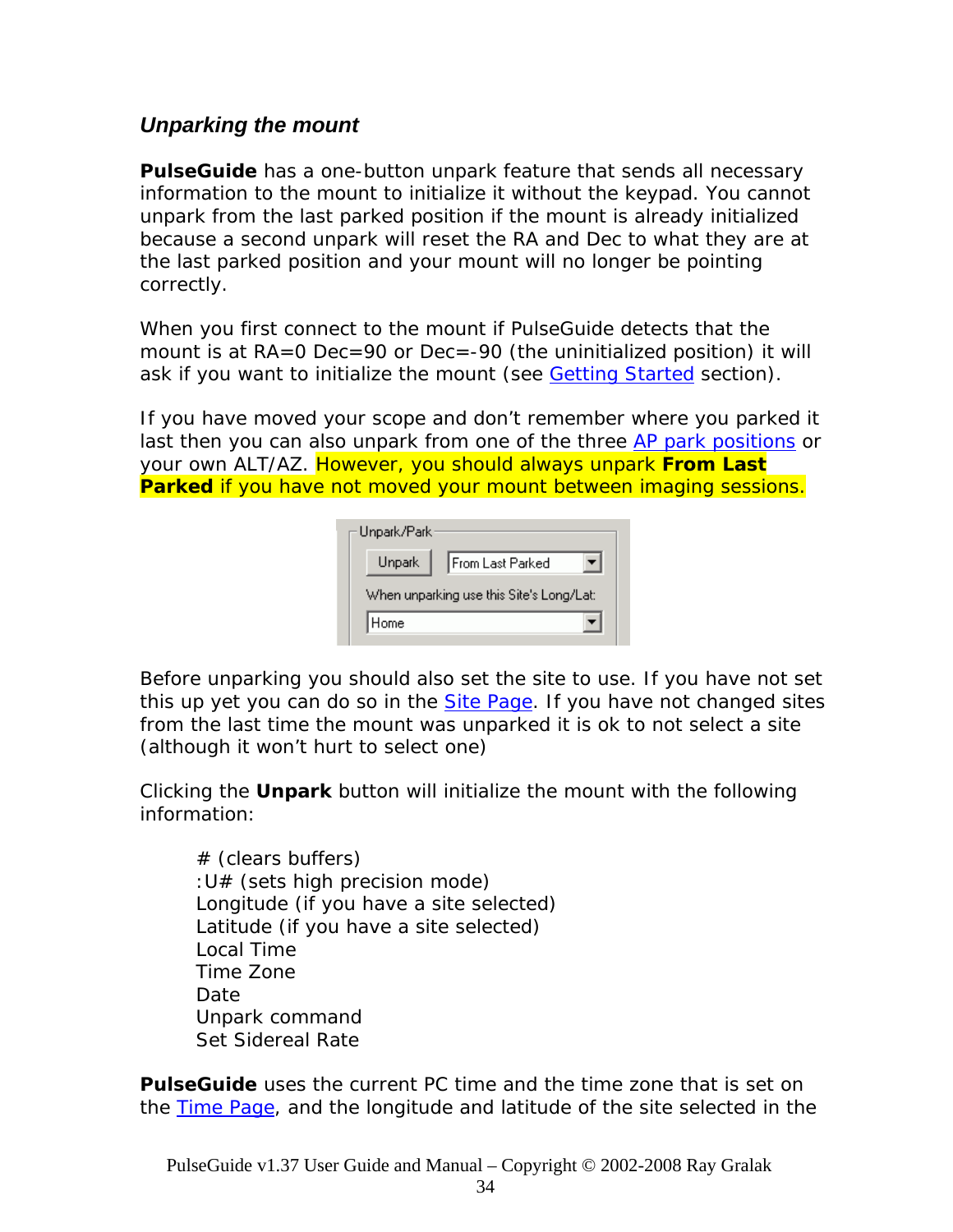drop down list box. Additionally *PulseGuide* sends a command to set the tracking rate to Sidereal in case it was set otherwise. The list box's first entry is an option not to send the long/lat to the mount. Other entries in the list box are from entries in the table in the **[Site Page](#page-0-0)**.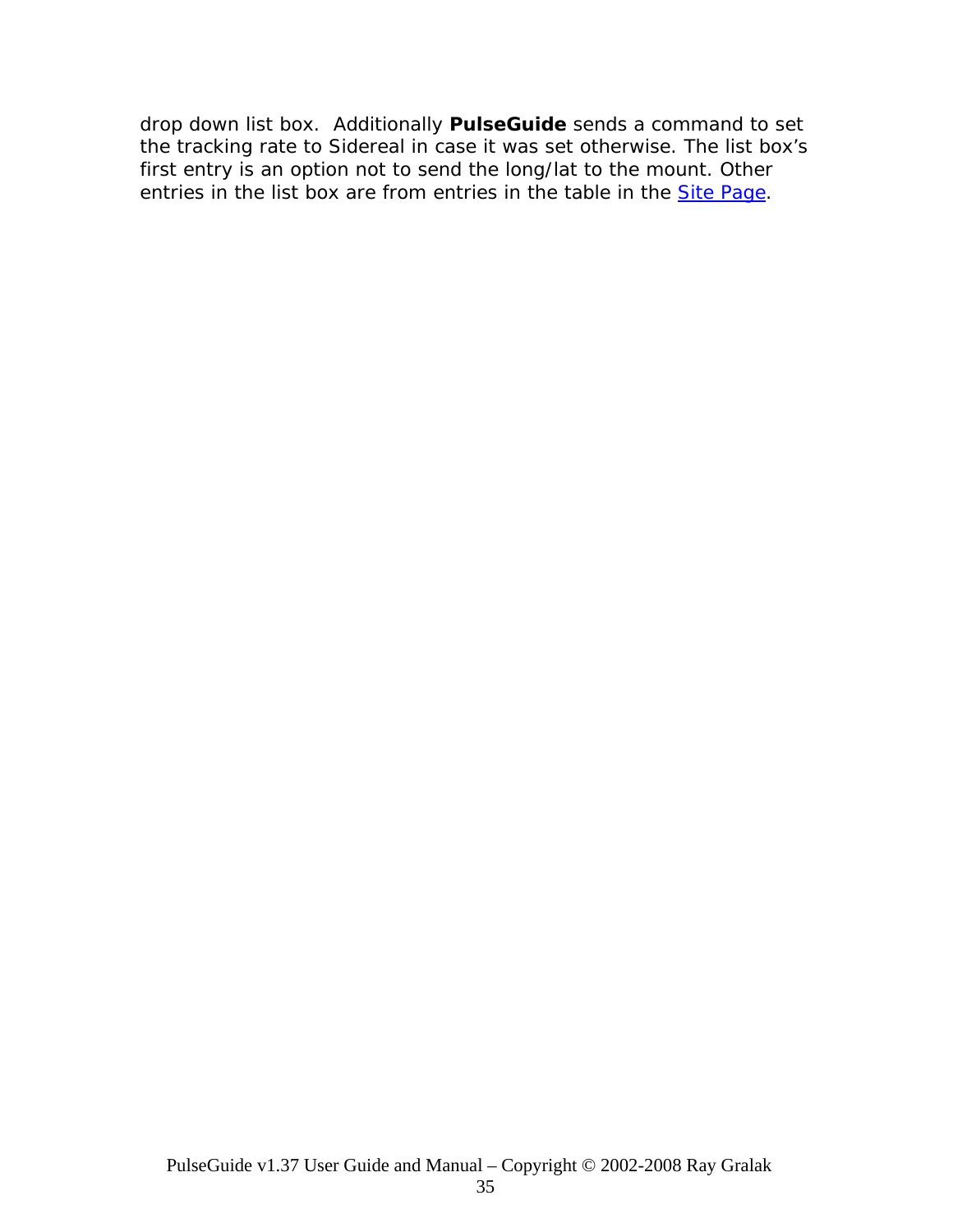### *Parking the mount*

Parking stops the mount completely and de-energizes the motors. If power is maintained to the mount, RA and Dec are still calculated when queried, but RA will change as the mount will not move.

*PulseGuide* has a one-button unpark feature that can park the mount in the current position, one of the three [AP Park Positions,](#page-0-0) or a user defined ALT/AZ position. There is also an option to slew east a number of hours before doing the park.

| Park | $\Box$ Slew East first:           |          | Hours    |
|------|-----------------------------------|----------|----------|
|      | Goto AP park position 3 then Park |          |          |
|      | <b>User Park Position:</b>        | Аlt<br>3 | Αz<br>23 |

First, select the position to park in. There are five choices:

**Park at current position** – Parks the mount exactly where it is (unless **Slew East First** is checked).

**Goto AP park position 1 then Park** – Slews to park position 1 then parks.

**Goto AP park position 2 then Park** – Slews to park position 2 then parks.

**Goto AP park position 3 then Park** – Slews to park position 3 then parks.

**Goto user-defined Alt/Az then Park** – Slews to the ALT/Az defined in **User Park Position**.

**Slew East First:** Sometimes when imaging a southerly object across the meridian the telescope may start to pass under the north side of the mount. I have found that if this happens and you do a park to AP Park [Position 3](#page-0-0) the scope could hit the pier as the mount tries to orient the scope north.

To prevent this from happening select this option and set the number of hours to whatever you think is necessary. 6 hours equals one quarter rotation of the mount's RA axis.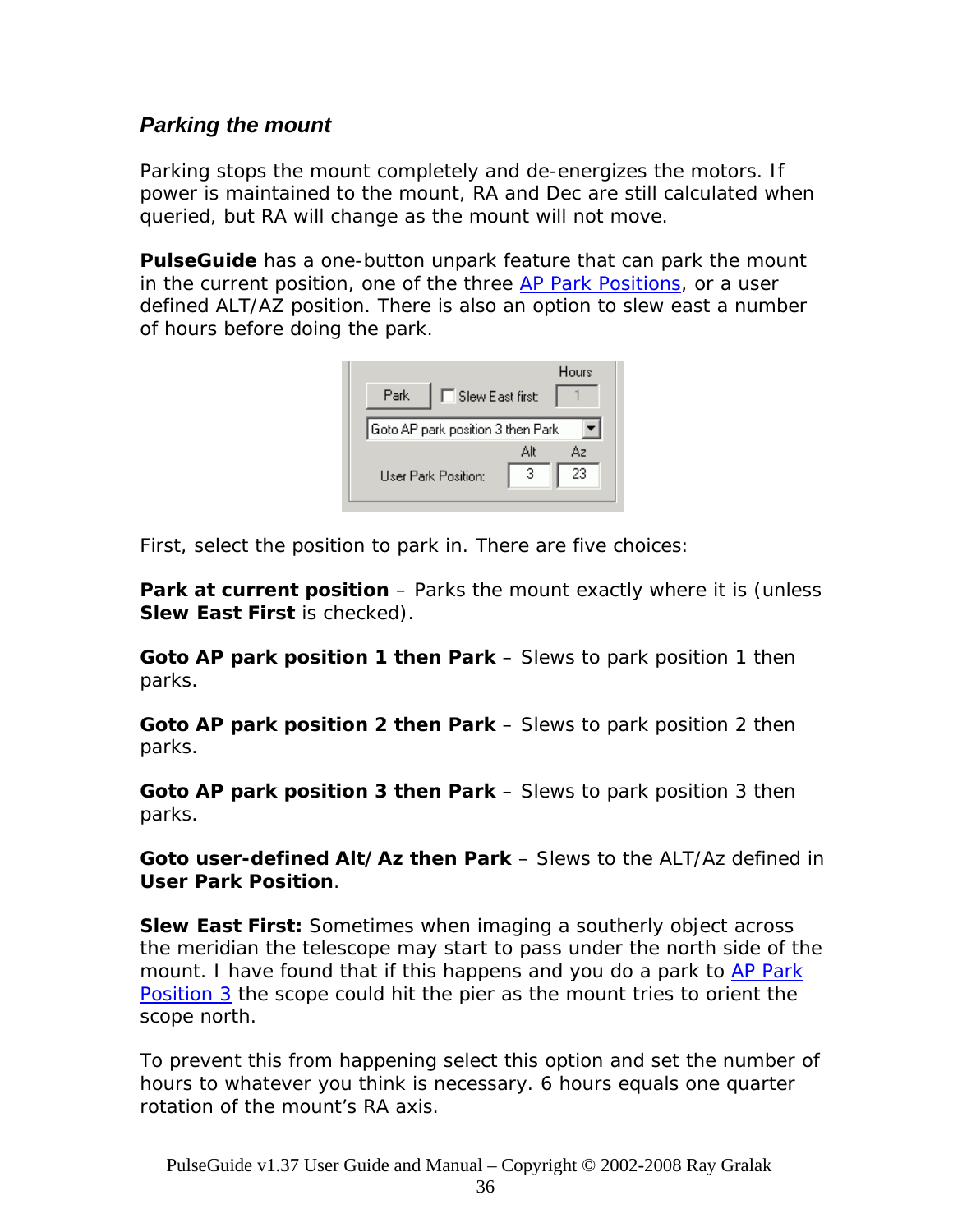When you click **Park**, *PulseGuide* will ask for confirmation before proceeding. Once started *PulseGuide* will send the PC's current time just in case a [meridian delay](#page-0-0) had been in use. It will then slew east if that option is selected. Next, it will do a GOTO the park position, again if that option is selected. Lastly, it will send the mount park command.

#### *If you need to stop a park*

Once a park begins the label of the **Park**  button changes to **Stop.** Pressing this button will immediately stop the park including an active slew or GOTO.

| STOP"<br>Parking<br>H.            | Hours     |
|-----------------------------------|-----------|
| Goto AP park position 1 then Park |           |
|                                   | Alt<br>Δэ |
| <b>User Park Position:</b>        | 23<br>З   |

**Note 1**: While a park is in progress, you cannot disconnect from the mount or exit *PulseGuide*.

**Note 2**: According to Astro-Physics, after parking you should power off the mount. While parked DO NOT MOVE THE MOUNT with the keypad or via **PulseGuide's** controls or the mount's position could be wrong the next time you unpark.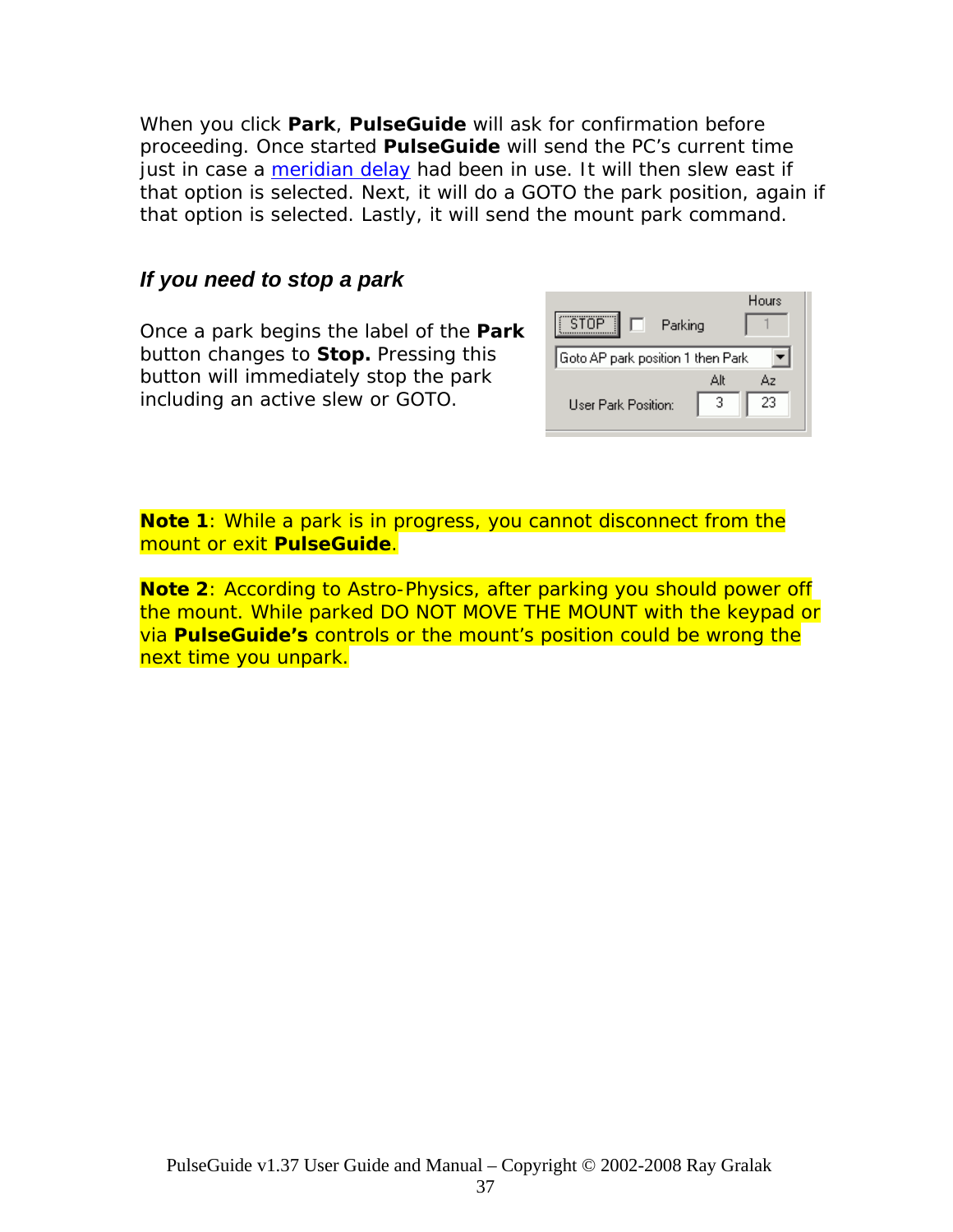# **Guide/Slew Page**

Figure 6 shows the Guide/Slew Page. Here you can set the slew and guide rates, move the scope with buttons, and perform a GOTO or SYNC on a manually entered RA and Dec.

| PulseGuide for Astro-Physics GTO Series Mounts                                                         |                                                                      |  |  |  |
|--------------------------------------------------------------------------------------------------------|----------------------------------------------------------------------|--|--|--|
| Connect   Time  <br>Site                                                                               | Park/Rate Guide/Slew   Pulse Guider   PG Config   PEM/Other   TPoint |  |  |  |
| <b>Set Rates</b>                                                                                       | Move Scope (while button is pressed)                                 |  |  |  |
| Guide Rate: 1.00x                                                                                      | $\nabla$ Rotate 90<br>E<br><b>SE</b><br><b>NE</b>                    |  |  |  |
| Button Rate: 64x                                                                                       | Swap N/S<br>s<br>64x<br>N<br>Swap E/W                                |  |  |  |
|                                                                                                        | W<br><b>NW</b><br><b>SW</b><br><b>STOP</b>                           |  |  |  |
| <b>Set Slew Rate</b><br>Goto/Sync<br>Load Current RA/Dec<br>600x<br>1200x<br>900x<br>Go To<br>0<br>RA: |                                                                      |  |  |  |
| Last Sent: 900x                                                                                        | 0<br>0<br><b>Sync</b><br>90<br>$ N -$<br>Dec:                        |  |  |  |
| $RA = 180847.6$<br>$Side = East$<br>$LST = 005144$<br>$Dec = +89.49.24$<br>$HA = +064257$              |                                                                      |  |  |  |

### *Set Rates*

You can select the **Guide Rate** or **Button Rate** in the appropriate dropdown list box. The **Button Rate** is the rate that the mount will move the scope when you press the buttons in the [Move Scope](#page-0-0) area of this page. When you let go of the button then the **Guide Rate** will be restored to the mount. This functionality mimics that of the mount's keypad functionality.

## *Move Scope*

The buttons here allow you to move the scope in the indicated direction. The scope only moves when a button is pressed. The RA and Dec in the status bar will update once per second unless you have disabled it on the [connect page](#page-0-0).

| NE. | Ν     | ΝW |
|-----|-------|----|
| Е   | 0.25x | W  |
| SE  | S     | sw |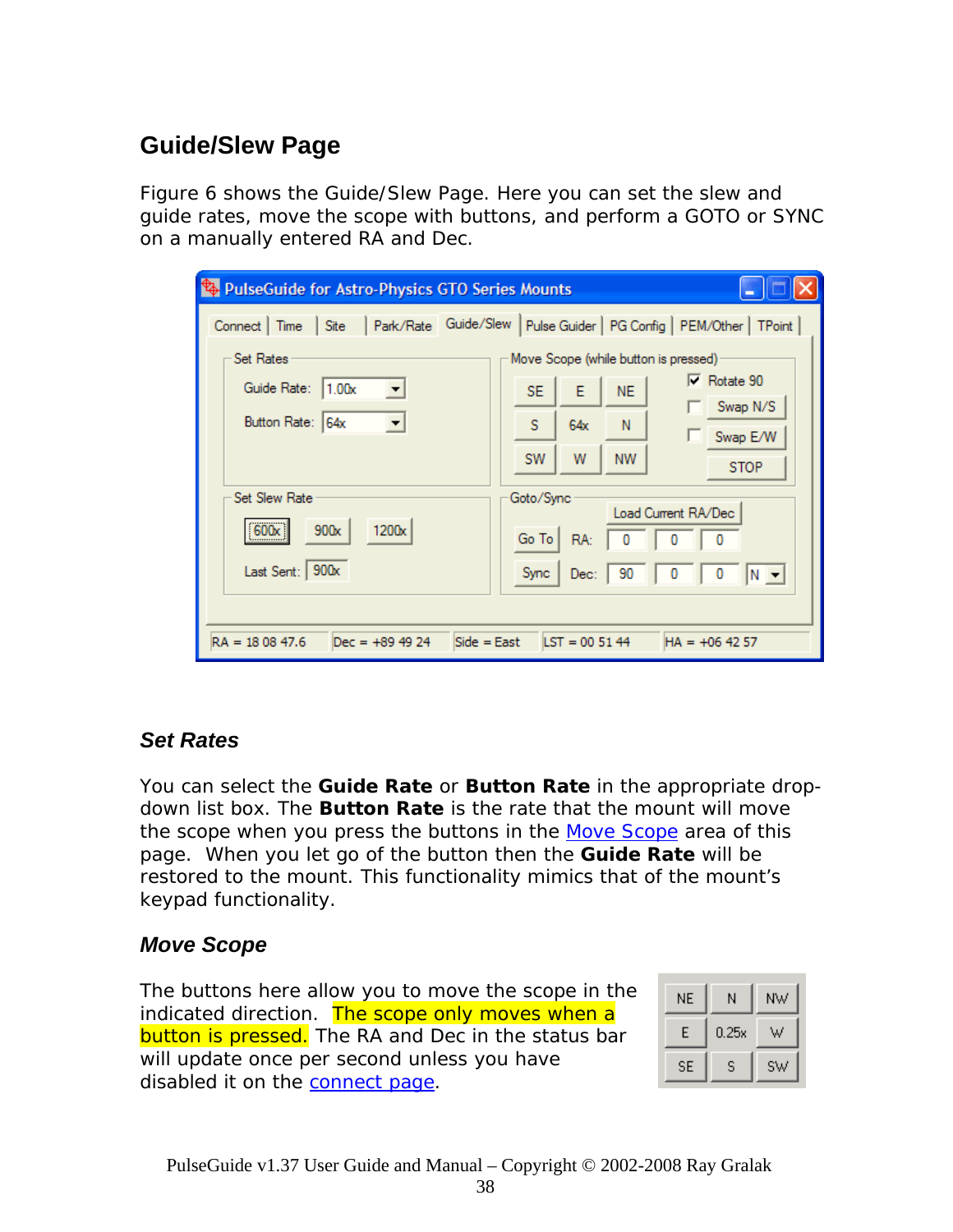### *Reorienting the Move Pushbuttons*

If you choose, you can reorient the buttons with the checkboxes to the right of the move pushbuttons. This is useful when you are imaging and want to orient button presses with your downloaded images. This only works well if you orient your camera roughly to the RA and Dec axes.

**Rotate 90:** Setting this checkbox will rotate the buttons 90 degrees clockwise.

**Swap N/S:** Setting this checkbox (not the **[button](#page-0-0)**) will swap the positions of the **NE-N-NW and SE-S-SW**  buttons.

**Swap E/W:** Setting this checkbox (not the **[button](#page-0-0)**) will swap the positions of the **NE-E-SE and NW-W-SW** buttons.

## *Swapping Mount Move Directions*

**Swap N/S:** Pressing this button (not the [checkbox](#page-0-0)) will Swap N/S send a command to the mount to swap North and South directions when doing a button press or serial control commands. This may be needed when the mount flips sides. Now while watching the status bar Dec should increase when you press N (north) if the orientation is correct. If it does not click this button to swap N/S.

Note that pressing this button does not reorient any of the button positions.

**Swap E/W:** Pressing this button (not the [checkbox](#page-0-0)) will Swap E/W send a command to the mount to swap North and South directions when doing a button press or serial control commands. Normally you will not need to do this. You can check that your mount is configured properly by first selecting 64X speed in the Guide rate [section](#page-0-0) so the RA will change relatively rapidly. Now while watching the status bar RA should increase when you press **E** (east) if the orientation is correct. If it does not click this button to swap E/W.

Note that pressing this button does not reorient any of the button positions.

| Rotate 90 |  |  |
|-----------|--|--|
| Swap N/S  |  |  |
| Swap E/W  |  |  |
| STOP      |  |  |

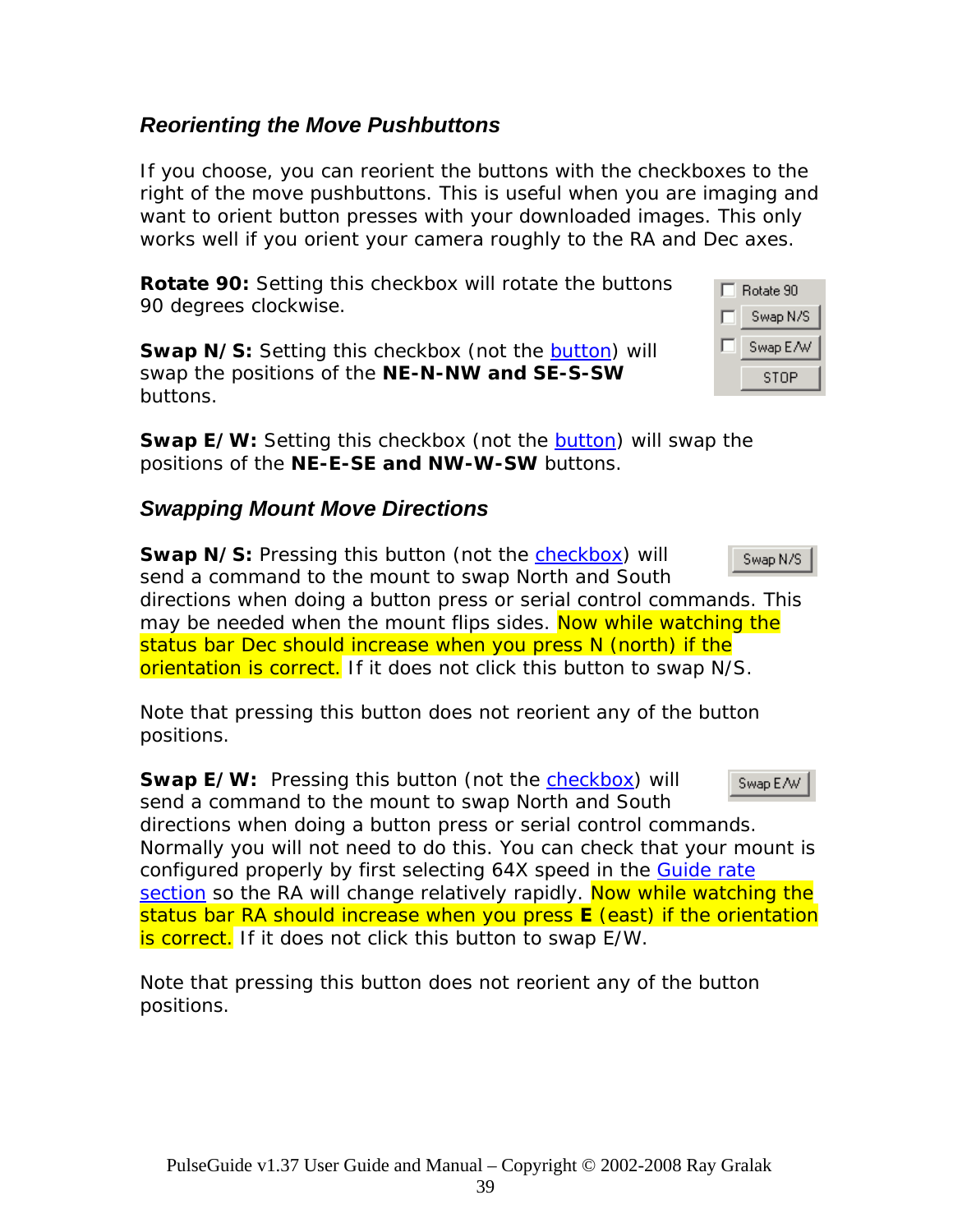# *STOP*

You should only ever need to press the **STOP** button to stop a GOTO in progress.

### *Set Slew Rate*

Press these buttons to change the slew rate of the telescope, which is the rate the scope moves the scope (as a factor of sidereal rate) when doing a GOTO. When you press one of the rate buttons the **Last Saved** edit box will show the rate you selected as a reminder.

### *GOTO/Sync*

**GOTO:** Pressing this button will issue a command to the mount to GOTO the coordinates you set in the RA and Dec edit boxes. RA is in hours, minutes, and seconds. Declination is in degrees, minutes, and seconds. If

| Goto/Sync<br>Load Current RA/Dec |           |                   |    |    |  |
|----------------------------------|-----------|-------------------|----|----|--|
| Go To   RA:                      |           | $\blacksquare$ 18 |    |    |  |
| Sync                             | Dec:   89 |                   | 49 | 24 |  |

you select **Confirm GOTOs** on the [Connect page](#page-0-0) then *PulseGuide* will prompt you before doing the GOTO.

**Sync:** Pressing this button will synchronize the mount to the RA and DEC coordinates in the edit box. Typically, a star or object with known RA/DEC coordinates is centered visually or with a CCD camera and then the object's coordinates entered in the edit box and the **Sync** button pressed. Most Planetarium programs have this feature but it is here for completeness. If you select **Confirm Syncs** on the [Connect page](#page-0-0) then **PulseGuide** will prompt you before doing the sync.

**Load Current RA/Dec:** Pressing this button will load the RA and Dec fields with the mount's current RA and Dec. The values are saved across program activations so you can use this field to load coordinates and that you want to come back to another time (by pressing the **Go To** button.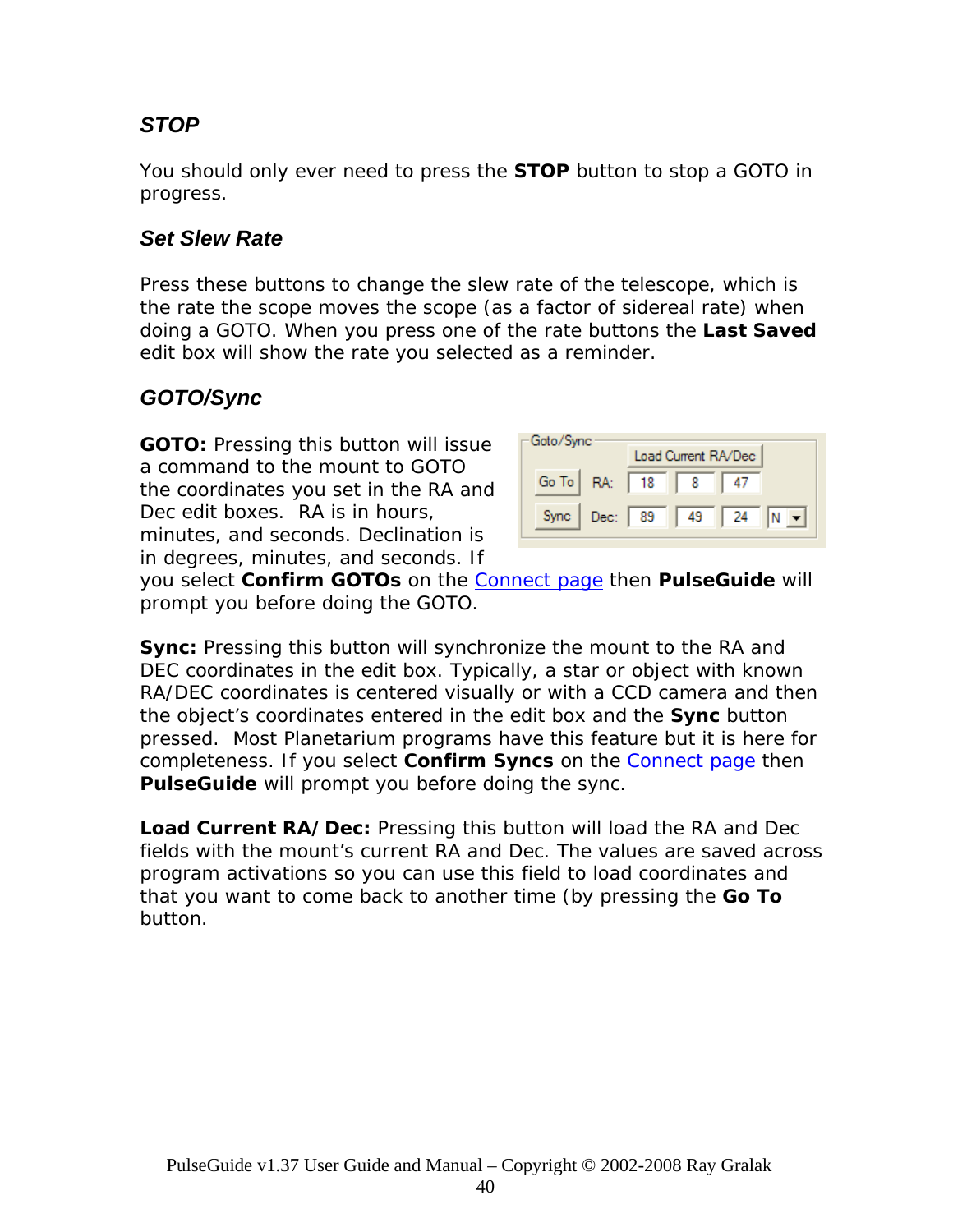# **Pulse Guider Page**

Pulse guiding is a method that can change, subtly or dramatically, the tracking rate of your mount. Roland Christen suggested this technique, which consists of precisely timed commands that emulate move the mount at the guide rate speed. The changes are so small and happen so quickly that they appear to smoothly change the tracking rate.

| PulseGuide for Astro-Physics GTO Series Mounts                   | $\Box$                                  |  |  |  |
|------------------------------------------------------------------|-----------------------------------------|--|--|--|
| Pulse Guider<br>Park/Rate   Guide/Slew<br>Connect   Time<br>Site | PG Config   PEM/Other  <br>TPoint       |  |  |  |
| Pulse Guiding                                                    | Measure Rate Tool:                      |  |  |  |
| 츾<br>0.8<br><b>RA ArcSec/Sec</b><br>0.77810<br>Οn                | Stop<br>Start                           |  |  |  |
| 츾<br>0.78150<br>0.8<br>Dec ArcSec/Sec<br>Off                     | 20 Secs<br>Time                         |  |  |  |
| $1.00 \times$<br>Pulse Guide Rate:                               | 0.76531 "/S<br>dRA                      |  |  |  |
| <b>Realtime Status:</b>                                          | $-0.76531$ "/S<br>dDec                  |  |  |  |
| <b>BA</b><br>Dec.<br>91 mSecs<br>Pulse On:<br>723 mSecs          | NW<br>NE.<br>Ν                          |  |  |  |
| 909 mSecs<br>Pulse Off:<br>277 mSecs                             | E<br>W<br>64x                           |  |  |  |
| 43 (1.08/sec)<br>43 (1.08/sec)<br>Pulses:                        | s<br>SW<br>SE.                          |  |  |  |
|                                                                  |                                         |  |  |  |
| $Dec = +895215$<br>$Side = East$<br>$RA = 082953.2$              | $\text{LST} = 143038$<br>$HA = +060046$ |  |  |  |

This page is divided into three main sections. In the **Pulse Guiding** section you enter the rate that you wish to set and turn pulse guiding on and off. In the **Realtime Status** section information about pulses widths and counts is displayed. The **Measure Rate Tool** section allows you to measure the motion of a star, asteroid, comet, moon, etc. then immediately use the rate.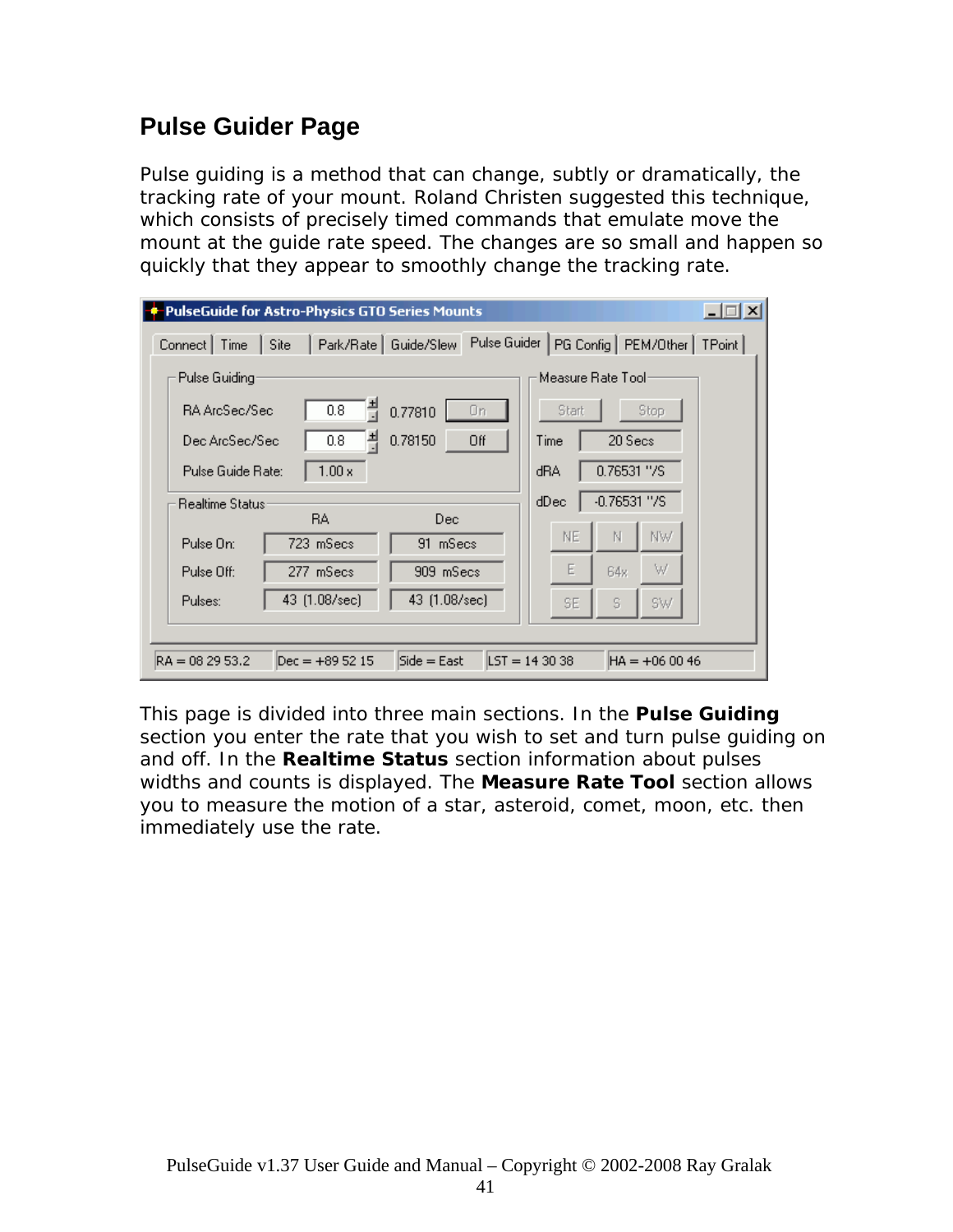**Note: If the mount has a GTOCP3 control box (firmware rev "F" or higher - see Connect Page) then your mount is capable of having its rate set directly without using pulse-guiding. In that case this page will look like this (note that the group box says "Set RA/Dec Offset Rate".** 

You can directly enter a rate into the boxes then press the "**On**" button to set the rate of the mount. Using this method is typically more accurate than the Pulse Guider technique. Press the "**Off**" button to return to sidereal rate.

| PulseGuide for Astro-Physics GTO Series Mounts                                               |                       |  |  |  |
|----------------------------------------------------------------------------------------------|-----------------------|--|--|--|
| Connect   Time   Site   Park/Rate   Guide/Slew Pulse Guider   PG Config   PEM/Other   TPoint |                       |  |  |  |
| Set RA/Dec Offset Rate                                                                       | Measure Rate Tool     |  |  |  |
| $\frac{4}{1001}$ $\frac{4}{11}$ 0.10010<br>RA (ArcSec/Sec)<br>Οn.                            | Stop<br>Start         |  |  |  |
| .9601 $\frac{1}{2}$<br>0.96010<br>Off<br>Dec (ArcSec/Sec)                                    | Time                  |  |  |  |
| Pulse Guide Rate:                                                                            | dRA                   |  |  |  |
| Realtime Status<br><b>RA</b><br><b>Dec</b>                                                   | dDec                  |  |  |  |
| Pulse On:<br>N/A<br>N/A                                                                      | NE.<br>SE.<br>E       |  |  |  |
| Pulse Off:<br>N/A<br>N/A                                                                     | S<br>-N<br>64x        |  |  |  |
| N/A<br>N/A<br>Pulses:                                                                        | NW.<br><b>SW</b><br>W |  |  |  |
|                                                                                              |                       |  |  |  |
| Side = East $\vert$ LST = 00 57 38<br>$RA = 180847.5$<br>$Dec = +89.49.47$                   | $HA = +064851$        |  |  |  |

If you have this feature then you can skip the rest of the information about the pulse guider feature and configuration. However you may still need to use the Measure Rate tool so please read the next section.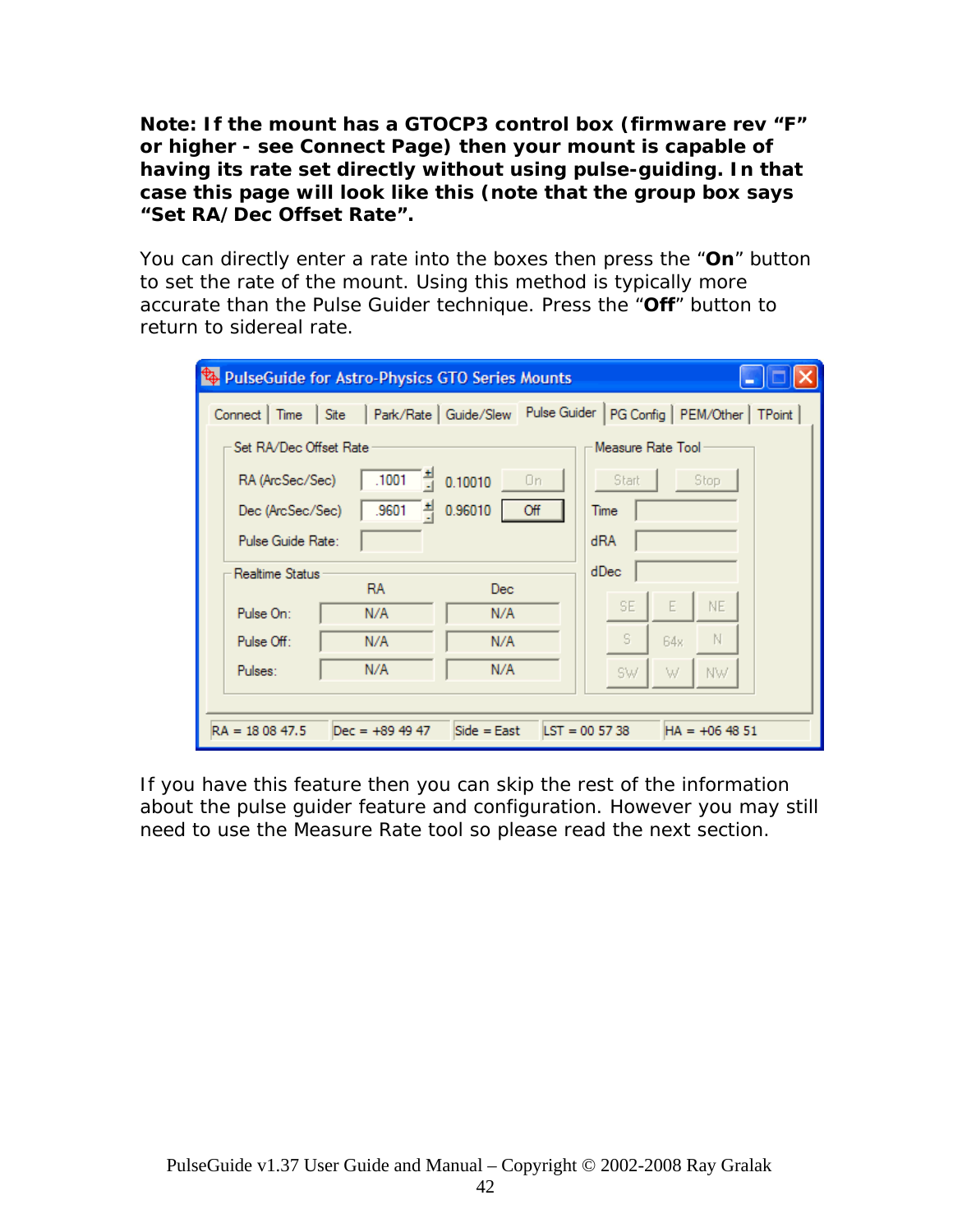### *Measure Rate Tool*

To use the pulse guiding feature you must enter a known rate or directly measure it. Unfortunately, even with a known rate of, say, an asteroid, it is unlikely that just entering that rate will allow perfect tracking because the mount itself is not tracking celestial objects precisely because of the effects of refraction and slight polar misalignment.

So to get accurate tracking you need to measure the "tracking imperfection" an object for a period of time. You can do this in a couple of ways. One way is to center a star visually with a crosshair eyepiece or with a CCD camera. Then press the **Start** button in the Measure Rate section (see picture to the right). It is best to wait for an exact multiple of the worm gear period (628 seconds) but you can wait however long you like. The **Time** field will increment each second and you can see the total change in RA and Dec in the **dRA** and **dDec** fields.



If you are doing the centering manually you can press the movement buttons. The **[orientation](#page-0-0)** and **operation** of these buttons is the same as defined in the [Guide/Slew Page](#page-0-0). If you pressed one of the Guide/Center [rate buttons](#page-0-0) then the rate will display in the center of the buttons.

Alternatively, you could use an auto-guider to measure the rate. But you might ask why would you even care to pulse guide if you have an auto-guider? Well, one example is if you are doing imaging with a single CCD camera and you do not have an auto-guider. You could pulse guide to enable you to guide without a guider. The same applies if you have an SBIG camera and are doing Hydrogen Alpha imaging and you cannot find a bright enough guide star through the Hydrogen Alpha filter.

If you are auto-guiding with a CCD camera you just need to press **Stop.** If not you must manually re-center the star visually or with your CCD camera. In either case you will see the following dialog when you press the **Stop** button: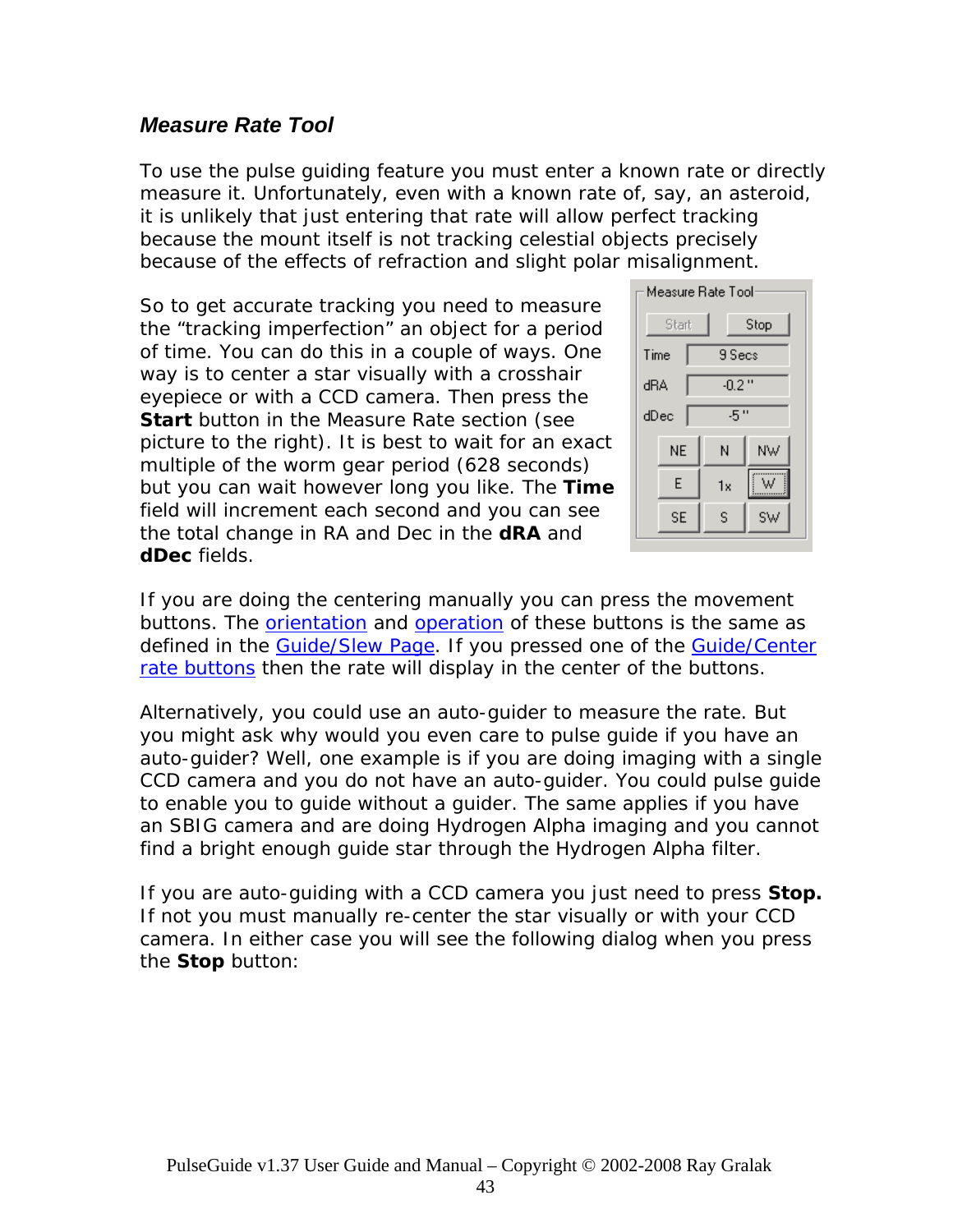| <b>PulseGuide - Measured Rates Results</b> |                                |                            |                          |                |
|--------------------------------------------|--------------------------------|----------------------------|--------------------------|----------------|
|                                            | Total<br>Movement<br>(ArcSecs) | Measured<br>Time<br>(Secs) | Rate<br>(ArcSec/Sec)     | Use Both Rates |
| <b>RA</b>                                  | $-9.0$                         | 9.1                        | $-0.98901$               | Use RA Rate    |
| Dec                                        | -2                             | 9.2                        | 0.21739                  | Use Dec Rate   |
|                                            | <b>Invert RA Rate</b>          |                            | $\nabla$ Invert Dec Rate | Cancel         |

If you don't want to use the rates just press **Cancel**.

**Use Both Rates:** Automatically fills the **RA Arcsec/sec** and **Dec ArcSec/Sec** fields with the displayed RA and Dec rates, respectively.

**Use RA Rate:** Automatically fills the **RA Arcsec/sec** field with the displayed RA rate.

**Use RA Rate:** Automatically fills the **Dec ArcSec/Sec** field with the displayed Dec rate.

**Cancel:** Neither rate is used.

**Invert RA Rate:** Will invert RA rate if needed.

**Invert Dec Rate: Will invert Dec rate if needed.** 

You may need to invert (multiply by -1) the rate if a slew takes the scope to the opposite side of the mount. The invert status is saved between program invocations.

## *Pulse Guiding*

When the correct rate has been set pulse guiding will allow you to do unguided CCD exposures for many minutes, even when polar alignment and/or refraction effects the rate that the stars move relative to the motion of the mount.

You activate pulse guiding by pressing the **On** button. Immediately *PulseGuide* will command the mount at precise times with commands sent on the serial port. The real-time rate that *PulseGuide* calculates is displayed just to the left of the **On** and **Off** buttons.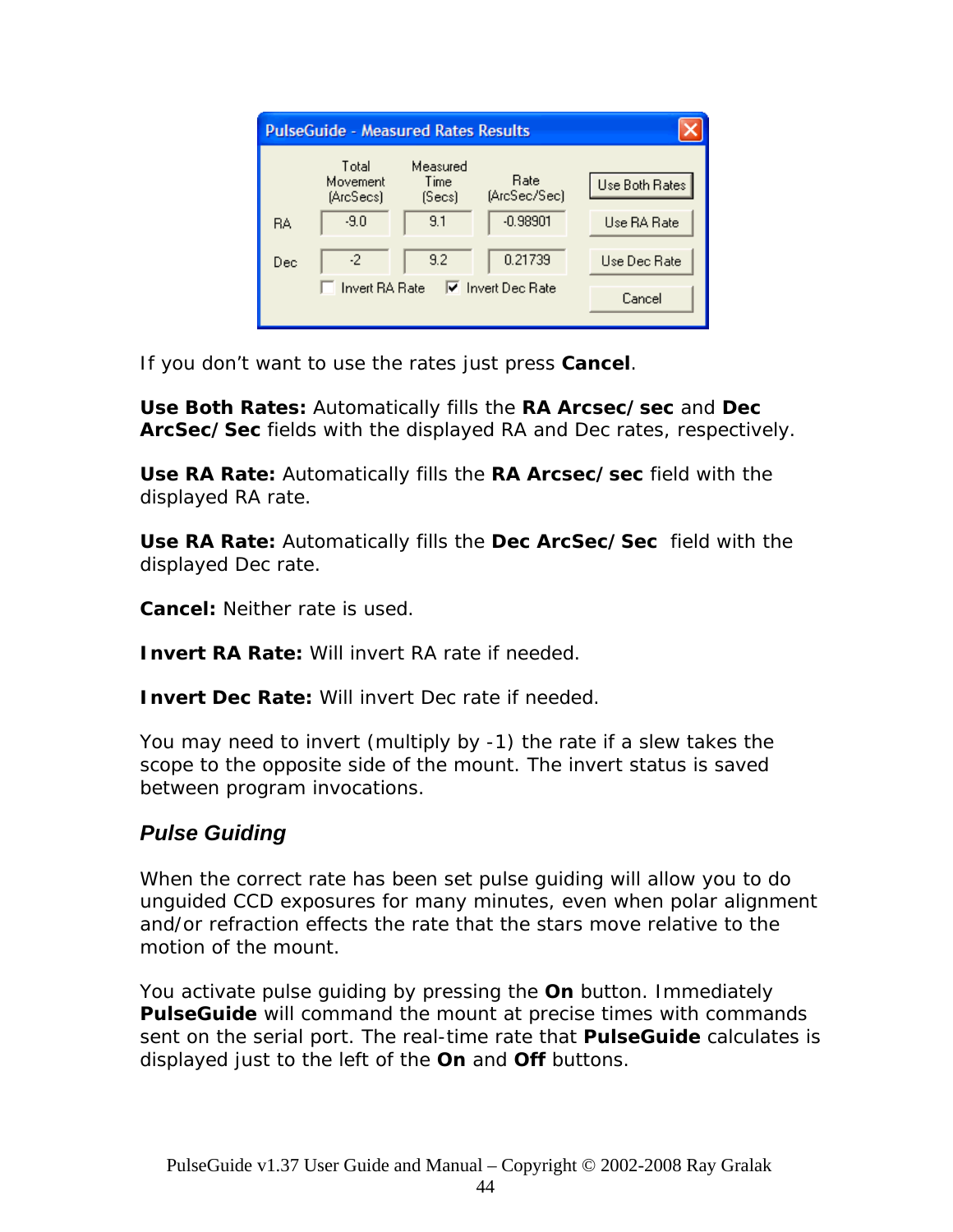The pictures below are cropped 5-minute ST-10XE images (1.2 arcsec/pixel) taken with a 1200GTO mount and AP155 refractor at 1085 mm focal length. The mount's polar axis was purposely misaligned to show the capabilities of *PulseGuide*. The image on the left shows the extent of the mistracking. Turning pulse guiding on results in a good exosure:



Press the **Off** button to turn off the pulse guider. While pulse guiding is enabled certain features like PEM record are disabled.

Note: While a pulse guiding is on you cannot disconnect from the mount or exit *PulseGuide*.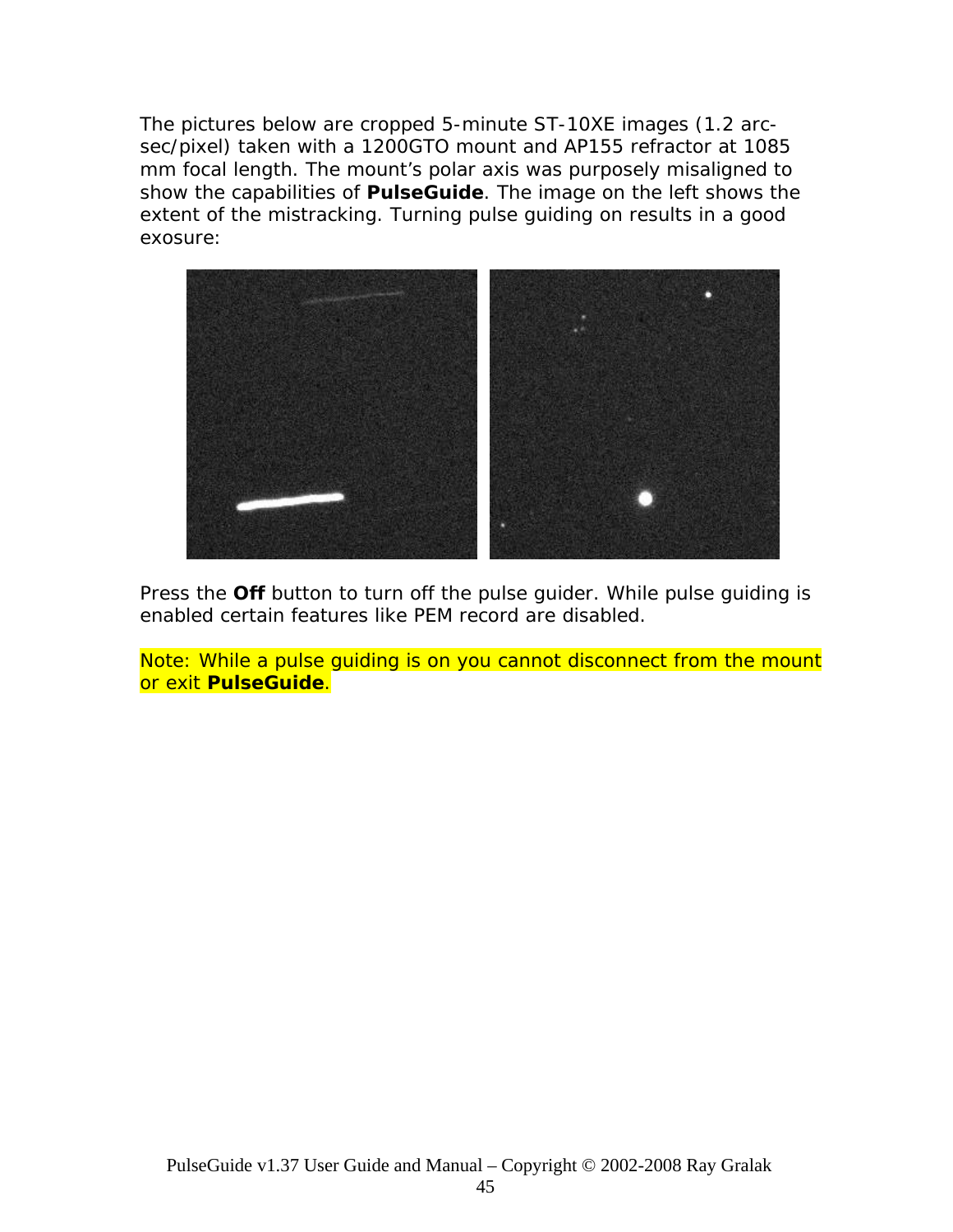### *Realtime Status*

When pulse guiding is active there is a variety of real-time information available. The

| Pulse Guiding     |                      |
|-------------------|----------------------|
| RA ArcSec/Sec     | 10.77000<br>.8       |
| Dec ArcSec/Sec    | 0.81353<br>Пff<br>.8 |
| Pulse Guide Rate: | $1.00 \, \mathrm{x}$ |

numbers circled in the picture to the above right are the calculated rates in RA/Dec based on the duration of the movement commands sent to the mount. These are *theoretical* rates.

The **Measure Rate Tool** has this additional information.

**Time:** Active duration of this pulse guiding session.

**dRA:** This is the actual measured change in Right Ascension divided by the time active.

| Measure Bate Tool |                |  |
|-------------------|----------------|--|
| Start<br>Stop     |                |  |
| Time              | 912 Secs       |  |
| dBA               | 0.80757 "/S    |  |
| dDec              | $-0.81250$ "/S |  |

**dDec:** This is the actual measured change in Declination divided by the time active.

Even though 6 decimal places are displayed for **dRA** and **dDec** the accuracy of these measurements is typically no more than 1 or 2 decimal places.

Because software timers do not always execute exactly when requested the rates most likely will not exactly match but there is a close-loop algorithm in the software that tries to home in on the desired rate.

The Realtime Status section shows the latest periods of time that the mount moves are active and the total number of commands (pulses) sent to the mount:

| <b>Realtime Status</b> | RА              | Dec             |
|------------------------|-----------------|-----------------|
| Pulse On:              | 663 mSecs       | 31 mSecs        |
| Pulse Off:             | 337 mSecs       | 969 mSecs       |
| Pulses:                | 3008 (8.59/sec) | 3007 (8.59/sec) |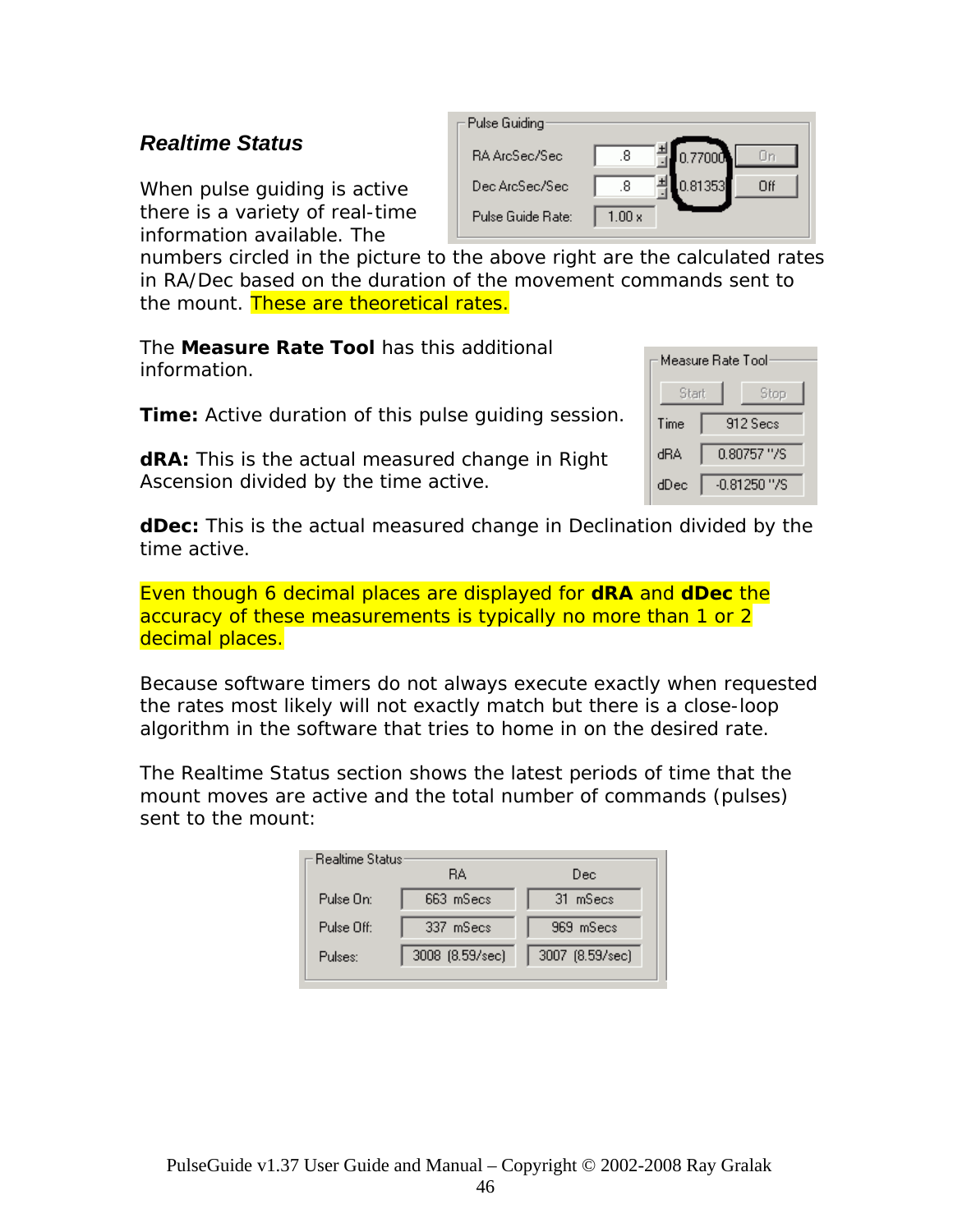### *Trouble Shooting*

If you are having trouble getting good results:

1. Make sure you have trained [PEM](#page-0-0) on a steady night (or with PEMPro) and have turned PEM on.

2. Try measuring the rate for a longer period (the longer the better). If you measure the rate for less than 7-8 minutes the mount will not go through a complete periodic error cycle.

3. Try changing the Max Pulses per second. If you have a slower CPU or have lots of tasks active try lowering it to 3, then 2, then 1.

4. If the Dec rate in the **Pulse Guiding** area is reversed in sign to the value in **dDec** then you need to [swap the N/S buttons.](#page-0-0) This is shown in the picture below:

| PulseGuide for Astro-Physics GTO Series Mounts   | $ \Box$ $\times$                                         |
|--------------------------------------------------|----------------------------------------------------------|
| Park/Rate   Guide/Slew<br>Connect   Time<br>Site | Pulse Guider<br>PG Config   PEM/Other  <br>TPoint        |
| Pulse Guiding                                    | Measure Rate Tool                                        |
| 0.8<br>RA ArcSec/Sec                             | Start<br>Stop<br>0.82756<br>Οn                           |
| 츾<br>0.8<br>Dec ArcSec/Sec                       | $\Box$ Off<br>0.83344<br>32 Secs<br>Time                 |
| $1.00 \times$<br>Pulse Guide Rate:               | $0.81790$ "/S<br>dRA                                     |
| <b>Realtime Status:</b><br><b>BA</b>             | $-0.83333''/S$<br>dDec<br>Dec                            |
| 827 mSecs<br>Pulse On:                           | NW<br>NE<br>N<br>27 mSecs                                |
| Pulse Off:<br>173 mSecs                          | Е<br>W<br>973 mSecs                                      |
| 70 (1.09/sec)<br>Pulses:                         | 69 (1.08/sec)<br>S<br>SW<br>SE.                          |
|                                                  |                                                          |
| $RA = 055318.9$<br>$Dec = +895203$               | $Side = East$<br>$\text{LST} = 115405$<br>$HA = +060046$ |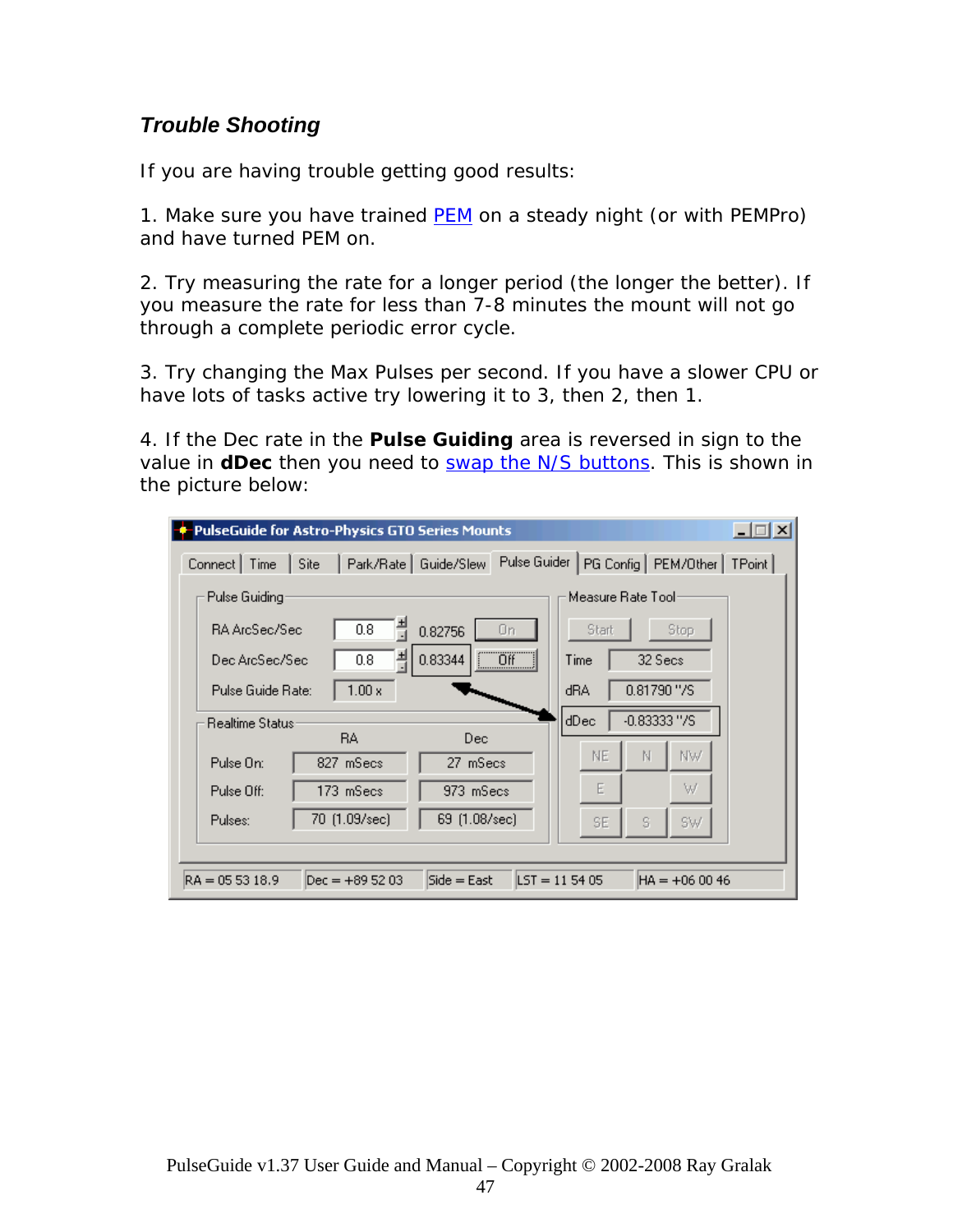# **PGConfig Page**

You can configure some of the pulse guiding logic's working values here. However you will not usually want to change the default values. The first four edit boxes set values that the pulse guiding logic uses to determine the mount guide rate to use.

| PulseGuide for Astro-Physics GTO Series Mounts                                                                                                                                                      |                              |                                                                      |                                                                      |
|-----------------------------------------------------------------------------------------------------------------------------------------------------------------------------------------------------|------------------------------|----------------------------------------------------------------------|----------------------------------------------------------------------|
| Site<br>Connect   Time<br>PulseGuide Configuration<br>Use 0.25x Guide Rate up to:<br>Use 0.50x Guide Rate up to:<br>Use 1x Guide Rate up to:<br>Use 12X Guide Rate up to:<br>Max Pulses Per Second: | 0.2<br>0.4<br>0.8<br>10<br>5 | ArcSec/Sec<br>ArcSec/Sec<br>ArcSec/Sec<br>ArcSec/Sec<br>Use Defaults | Park/Rate   Guide/Slew   Pulse Guider PG Config   PEM/Other   TPoint |
| $RA = 180847.0$<br>$Dec = +895054$                                                                                                                                                                  | $Side = East$                | $LST = 005848$                                                       | $HA = +065001$                                                       |

## *Use 0.25x Guide Rate up to*

If the user-entered guide rate is less than this number in the edit box then the 0.25x guide rate will be used when moving the scope.

## *Use 0.50x Guide Rate up to*

If the user-entered guide rate is less than this number in the edit box then the 0.50x guide rate will be used when moving the scope.

## *Use 1x Guide Rate up to*

If the user-entered guide rate is less than this number in the edit box then the 1x guide rate will be used when moving the scope.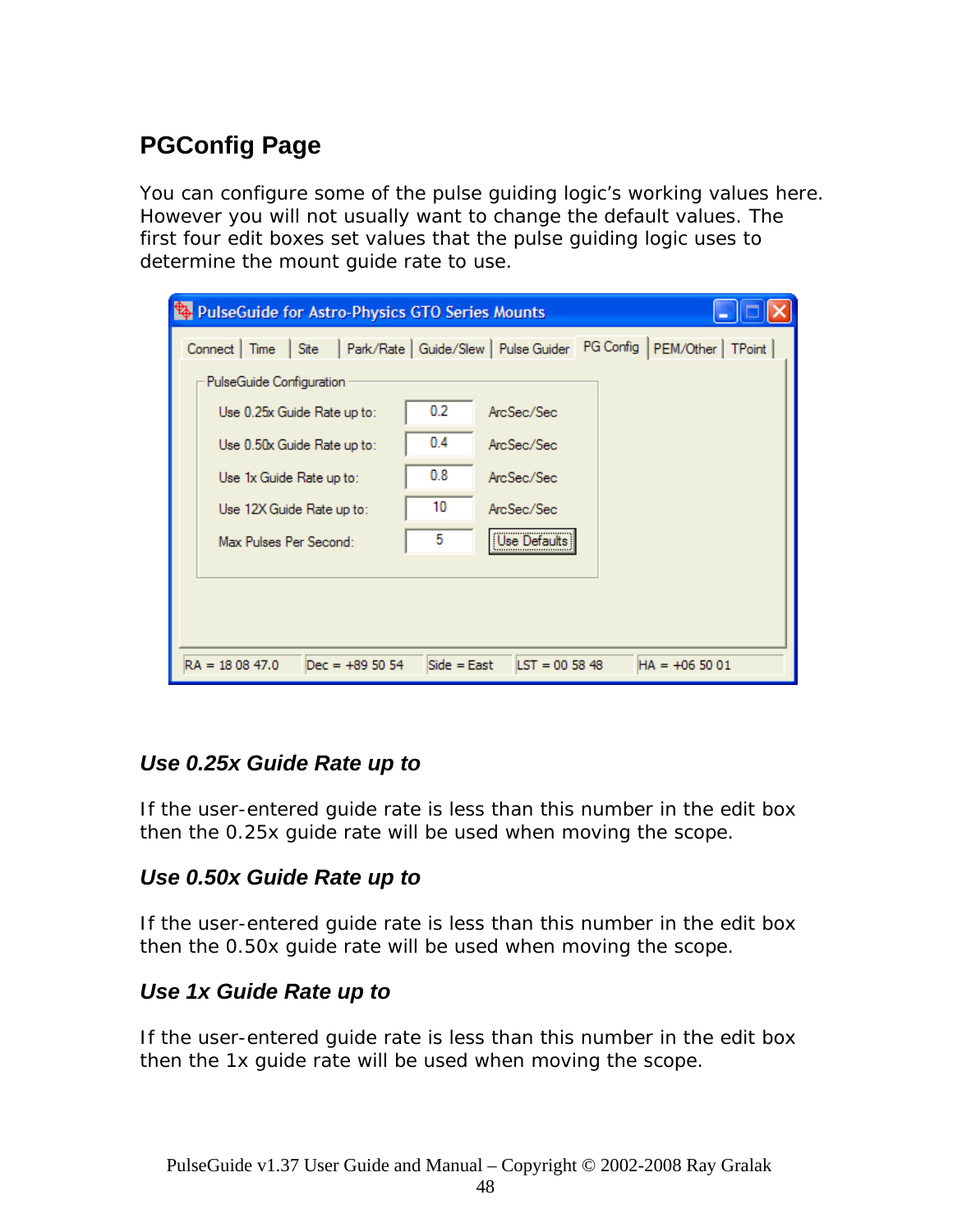### *Use 12x Guide Rate up to*

If the user-entered guide rate is less than this number in the edit box then the 12x guide rate will be used when moving the scope.

### *Max Pulses Per Second*

This sets the maximum number of pulses in each direction (RA and Dec) that the pulse guiding logic will attempt to send to the mount per second. Each "pulse" is a set of commands. The first command starts movement and is sent at a precise time. The second command, also sent as a precise time, stops it.

## *Use Defaults*

Click this button to reset the defaults of all controls on this page.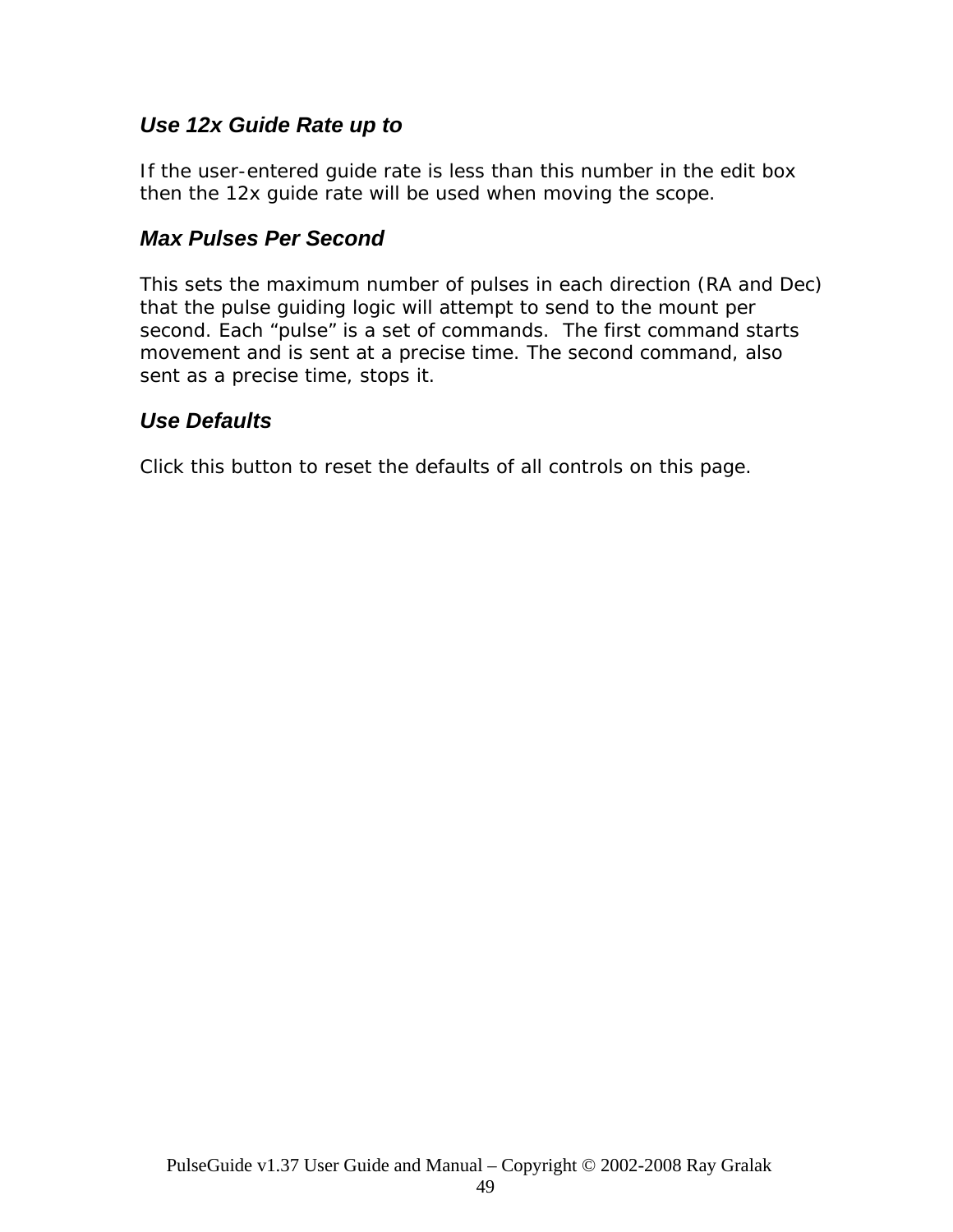# **PEM/Other Page**

Here you can control periodic error management functions, focus positioning, reticle brightness, and mount backlash.

| PulseGuide for Astro-Physics GTO Series Mounts |                                                                                                |
|------------------------------------------------|------------------------------------------------------------------------------------------------|
|                                                | Connect   Time   Site   Park/Rate   Guide/Slew   Pulse Guider   PG Config   PEM/Other   TPoint |
| Periodic Error Management                      | <b>Focus Control</b><br>Reticle                                                                |
| PEM OFF<br>PEM ON                              | Position<br>$C$ Slow                                                                           |
| 0N<br>Last Sent:                               | <b>Reset Pos</b><br>$C$ Fast                                                                   |
| <b>PEM Record</b>                              | <b>Backlash</b><br>Arc Secs                                                                    |
| <b>PEM Record</b><br>Stop Timer                | n<br>Set Dec<br>Backlash                                                                       |
| <b>PEM Timer</b>                               | <b>Tests</b><br>Set RA                                                                         |
|                                                |                                                                                                |
| $RA = 180846.6$<br>$Dec = +895217$             | $LST = 010015$<br>$Side = East$<br>$HA = +065129$                                              |

## *Periodic Error Management*

**PEM ON:** Press this button to turn on the mount's periodic error correction logic. Before doing this you should do a **PEM Record** on a night of steady seeing. Once pressed the **Last Sent** edit box will be updated.

**PEM OFF:** Press this button to turn off the mount's periodic error correction logic. Once pressed the **Last Sent** edit box will be updated.

**PEM Record:** Press this button to start a PEM record. Typically you will want to wait until a night with relatively steady seeing for your area. Have a CCD camera autoguiding on a relatively bright star (mag  $6+$ ) near the meridian and declination 0. Once pressed the timer is activated. Once you are sure the PEM is done (7-8 minutes is adequate) then click the **Stop Timer** button. PEM is ready to use by clicking **PEM ON**.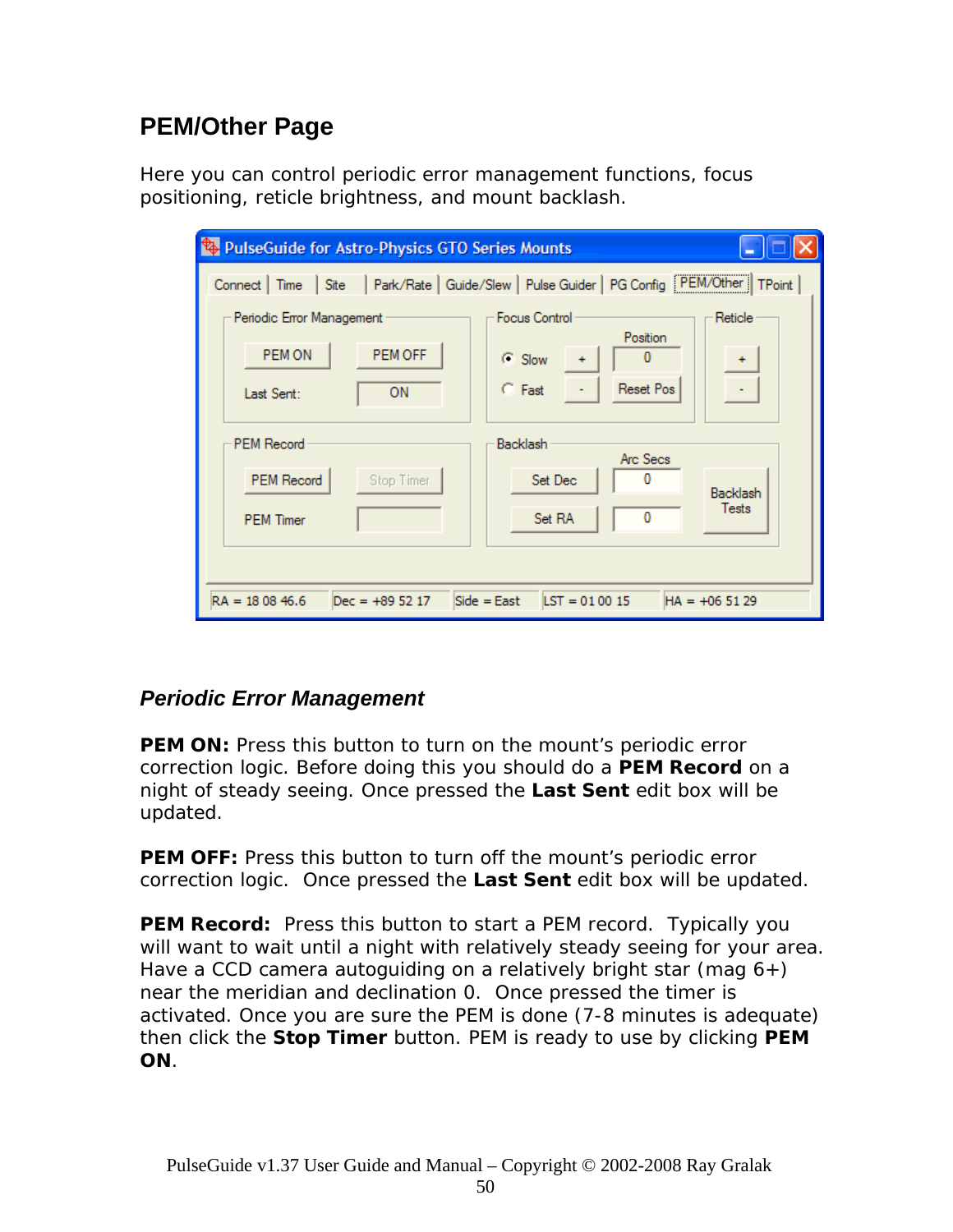## *Focus Control*

With this control panel you can control the in and out movement of your focuser. To use this function you must have an electric focus motor plugged into the focuser port on your GTO Control Box. JMI, Meade and others make s uch a focuser.



First, select the rate, fast or slow then press the **+** or **–** button to adjust the focus. **Note: The selected rate will override the keypad's rate once one of these buttons is pressed.** 

Quickly pressing the "**+**" (or "**-**") button will send a pulse about 40 milliseconds in length and change the position by 1 unit if in slow mode and 100 units if in fast mode. If you keep pressing the button then additional pulses will be sent. The pulses will accelerate as you keep pressing**.** 

#### **Note: 100 position units in slow mode is NOT necessarily equal to 100 position units in fast mode. That is dependent on the hardware.**

You can reset the counter by pressing the "**Reset Pos"** button. Because there is no direct correlation between the rates of the fast and slow modes the position will automatically reset to 0 if you switch between Fast and Slow focusing modes.

## *Reticle*

You can adjust the brightness of an illuminated reticle with this control. First, plug the cord of the reticle into the connector on the GTO Control Panel. Pressing the "**+"**  button will increase reticle brightness. Pressing the "**–**



**"**button will reduce brightness. One click of the button will change the brightness by one level up to the maximum or minimum brightness.

## *Backlash*

This command sets the amount of backlash compensation employed each time a servo motor axis reverses direction.

| Backlash- | Arc Secs |          |
|-----------|----------|----------|
| Set Dec   |          | Backlash |
| Set RA    |          | Tests    |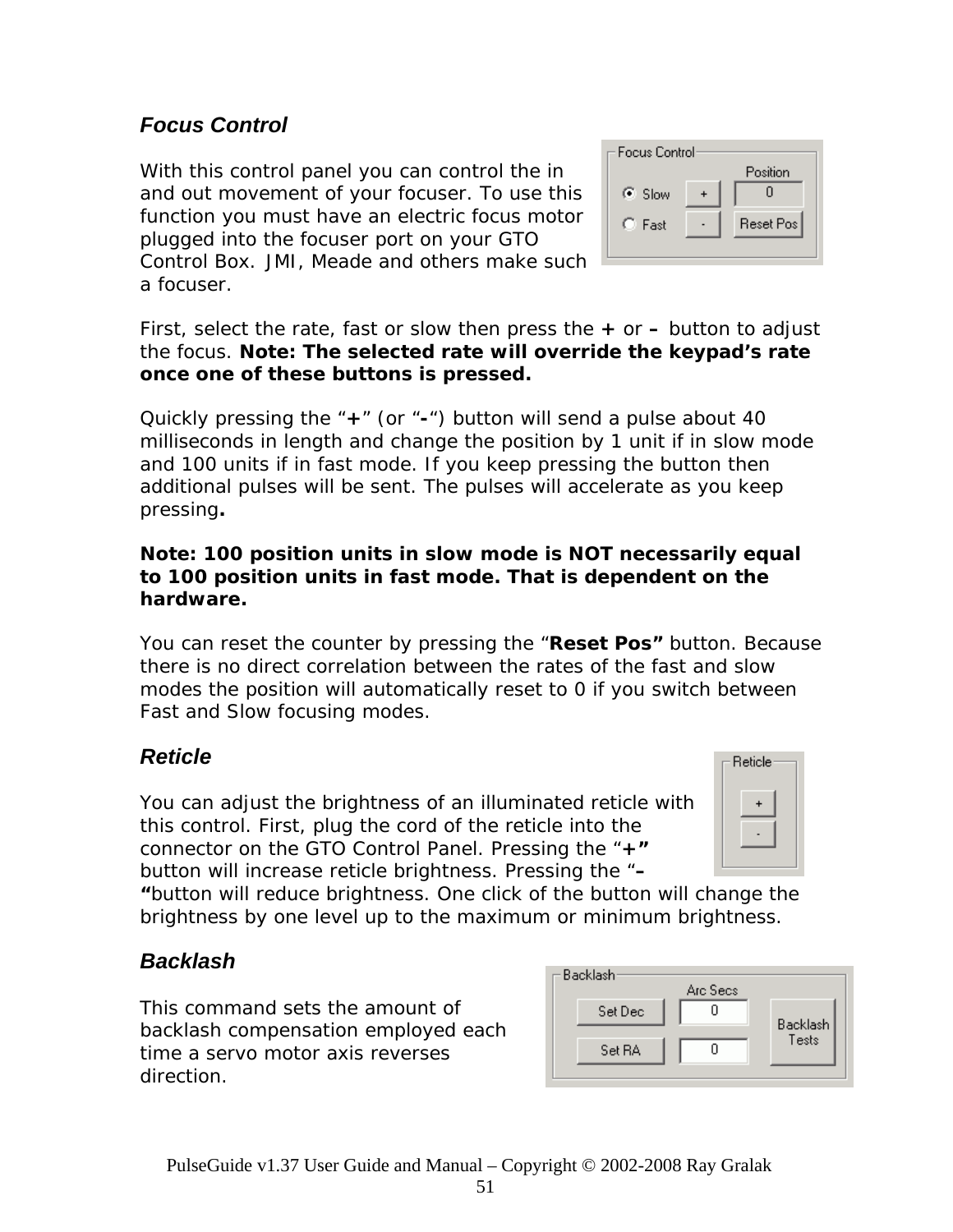**Set Dec:** Clicking this button sets the Dec backlash of the mount.

**Set RA:** Clicking this button sets the RA backlash of the mount.

#### *Backlash Tests*

Click the *Backlash Tests* button to bring up three tests suggested by *Roland Christen* to test the health of your declination axis. Roland posted some tests that you can run on your AP mount to see if it has a potential problem with Dec movement.

**IMPORTANT: Before running tests 1 and 2 set the mount's backlash to 0. Also while performing the tests do not try to autoguide.** 

| <b>AP Backlash Tests</b>                     |                              |                                                                                                                                                                                                           |              |       |
|----------------------------------------------|------------------------------|-----------------------------------------------------------------------------------------------------------------------------------------------------------------------------------------------------------|--------------|-------|
| Test 1<br>100 seconds.                       |                              | After starting an exposure press the "Start Test 1" button. Do this<br>test at the 0.5x guide rate. It will take about 90 seconds to<br>complete with the default settings so try an exposure of at least |              | Close |
| Guide Rate                                   | $0.50x$ $\rightarrow$        |                                                                                                                                                                                                           |              |       |
| Move Time:                                   | 10                           | Default 10 secs                                                                                                                                                                                           |              |       |
| Pause Time:                                  | 2                            | Default 2 secs                                                                                                                                                                                            | Start Test 1 |       |
| Guide Rate                                   | $1.00x$ $\rightarrow$        | After starting an exposure then press the "Start Test 2" button<br>The movements will take about 21 seconds so set the exposure<br>for 25 or 30 seconds. Do one image for each of the 3 quide rates.      |              |       |
| Move Time:                                   | 5                            | Default 5 secs.                                                                                                                                                                                           |              |       |
| Pause Time:                                  | 1                            | Default 1 sec                                                                                                                                                                                             | Start Test 2 |       |
| Test $31$                                    |                              |                                                                                                                                                                                                           |              |       |
| then an equal number of pulses to the South. |                              | This test requires you to take the cover off the dec motor box to<br>observe the drive. It sends pulses 2 seconds apart ito the North                                                                     |              |       |
| Guide Rate                                   | $Cycle$ $\blacktriangledown$ | Default: Cycle through all 3 rates                                                                                                                                                                        |              |       |
| Pulses:                                      | 5                            | Default: 5                                                                                                                                                                                                |              |       |
| Pulse Duration:                              | 133                          | Default: 133 mSecs                                                                                                                                                                                        | Start Test 3 |       |
|                                              |                              |                                                                                                                                                                                                           |              |       |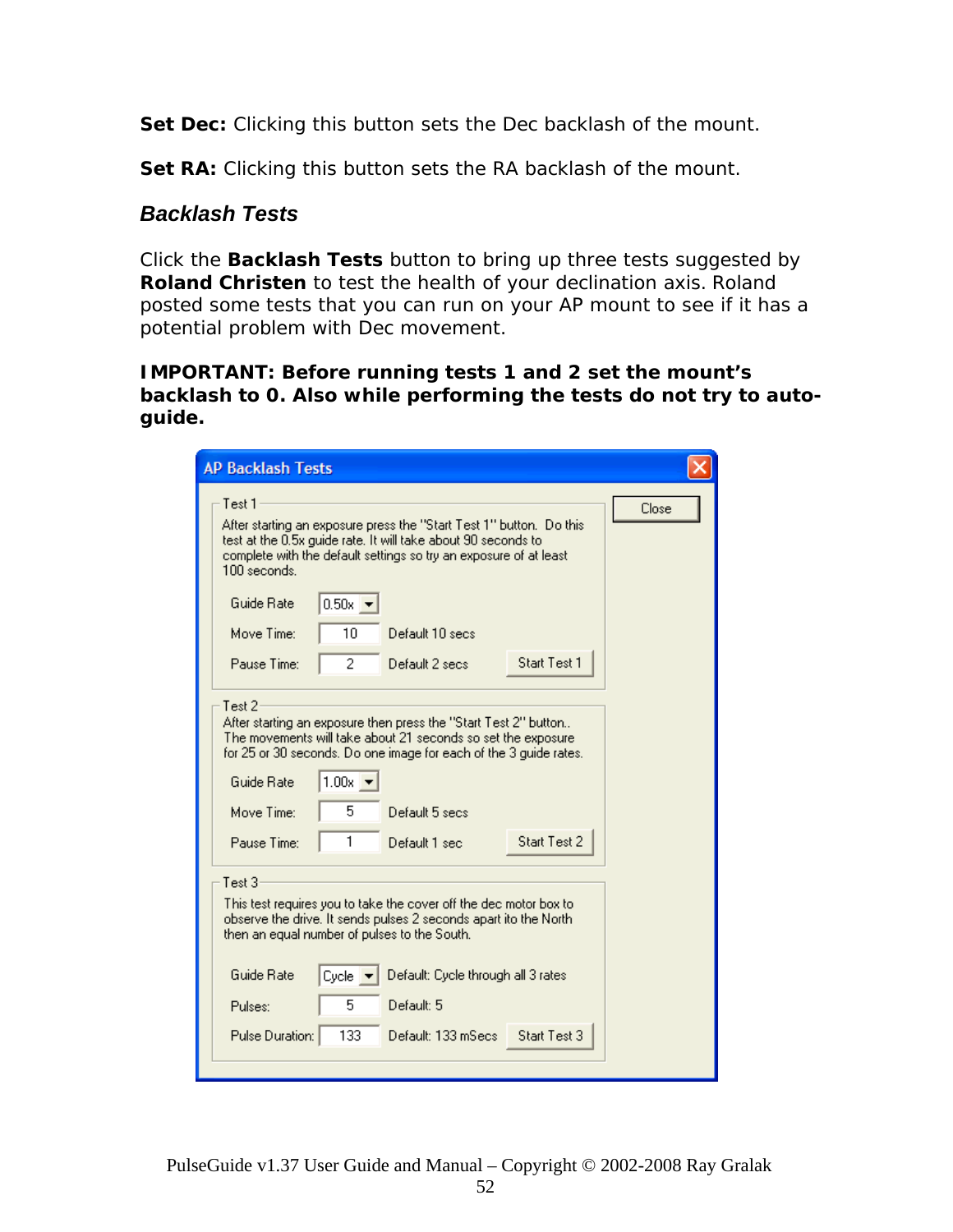#### **Dec Backlash Test 1**

Before starting Test 1 set up your camera control program (e.g. MaximDL, CCDOps, etc.) to do a 100 second exposure (but do not autoguide). You can also set up an auto-dark exposure, but make sure that you start the test when the camera control software is exposing the light image.

| — Test 1<br>100 seconds. |                              | After starting an exposure press the ''Start Test 1'' button. Do this<br>test at the 0.5x guide rate. It will take about 90 seconds to<br>complete with the default settings so try an exposure of at least |              |
|--------------------------|------------------------------|-------------------------------------------------------------------------------------------------------------------------------------------------------------------------------------------------------------|--------------|
| Guide Rate               | $0.50x$ $\blacktriangledown$ |                                                                                                                                                                                                             |              |
| Move Time:               | 10                           | Default 10 secs                                                                                                                                                                                             |              |
| Pause Time:              | 2                            | Default 2 secs                                                                                                                                                                                              | Start Test 1 |

Once you start the exposure press the **Start Test 1** button. With the default settings (recommended) the entire procedure will take about 90 seconds.

Test 1 will move the scope in this manner: East - pause - West - pause - East to center - North - pause - South pause - North to center.

The stars in the resulting exposure should look something like the image to

the right. The scale might be different but you should see what looks like many plus signs in the image.

If you take the image near Dec=0 the height and width will be about the same. Although not shown in this particular image the East and West points will be slightly brighter than the North/South points. This will make it easy for Roland to establish the orientation of the camera.

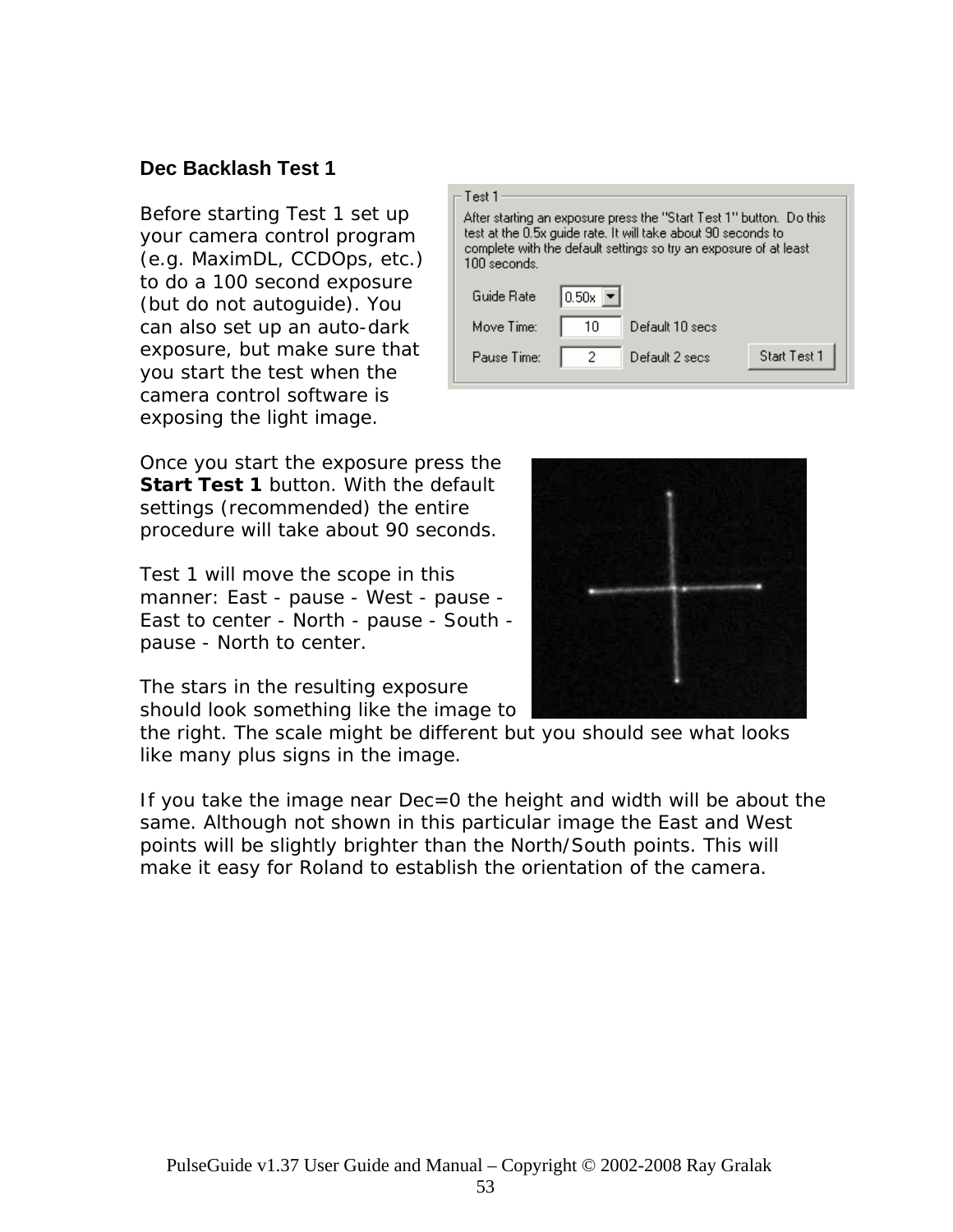### **Dec Backlash Test 2**

You will run Test 2 three times, once for each of the guide rates. Before starting this test set up your camera control program (e.g. MaximDL, CCDOps, etc.) to

| Test 2:     |       | After starting an exposure then press the "Start Test 2" button<br>The movements will take about 21 seconds so set the exposure<br>for 25 or 30 seconds. Do one image for each of the 3 guide rates. |              |
|-------------|-------|------------------------------------------------------------------------------------------------------------------------------------------------------------------------------------------------------|--------------|
| Guide Rate  | 1.00x |                                                                                                                                                                                                      |              |
| Move Time:  | 5     | Default 5 secs.                                                                                                                                                                                      |              |
| Pause Time: |       | Default 1 sec                                                                                                                                                                                        | Start Test 2 |

do a 25 second exposure but do not try to autoguide. You can also set up an auto-dark exposure, but make sure that you start the test when

the camera control software is exposing the light image.

**Test 2** button. With the default settings (recommended) the entire procedure will Start by setting the **Guide Rate** to 1x. Once you start the exposure press the **Start**  take about 16 seconds.

Although the scale might be different, the stars in the resulting exposure should look something like the image shown.

For reference the actual movement in Test 2 is: North+West - South+West - West only (the pause setting) - North+West.



Now you will need to repeat the tests at 0.50x and 0.25x. The star patterns will look similar but smaller because the movement rate is slower. Here are two examples taken with my Traveler:



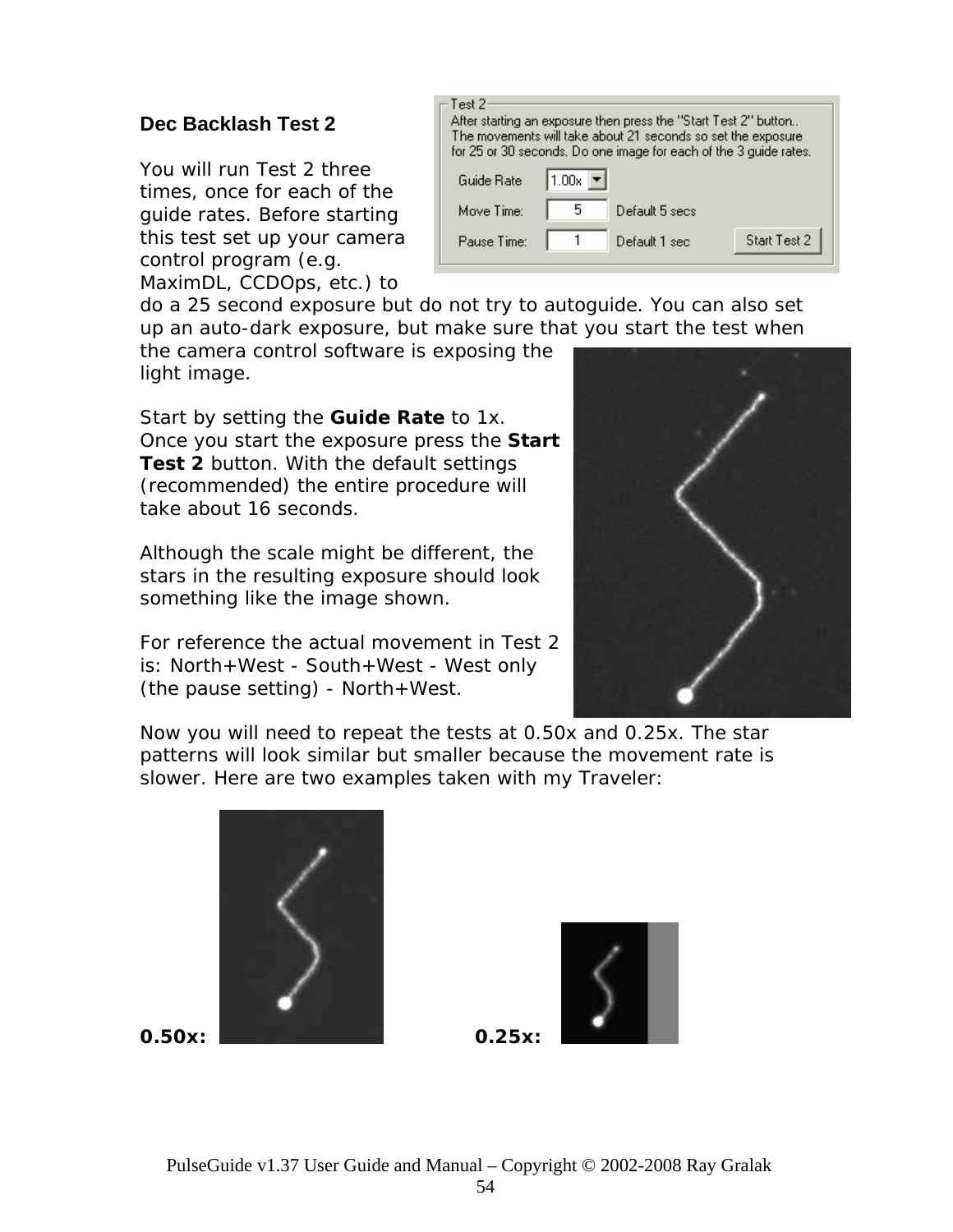### **AFTER RUNNING TESTS 1 AND 2**

If you see star patterns different from the above images then crop a bright star in each of the four images and save them as a high-quality JPEG. Please make sure to "stretch" each image appropriately so that it is not too dim or overexposed. If you do not know how to stretch and create a jpeg then save the cropped image in FITS format.

Then send the 4 files (preferably zipped to save bandwidth) to Roland at chris1011@aol.com.

#### *After submitting these tests AP will advise you if anything appears anomalous and if so what can be done about it.*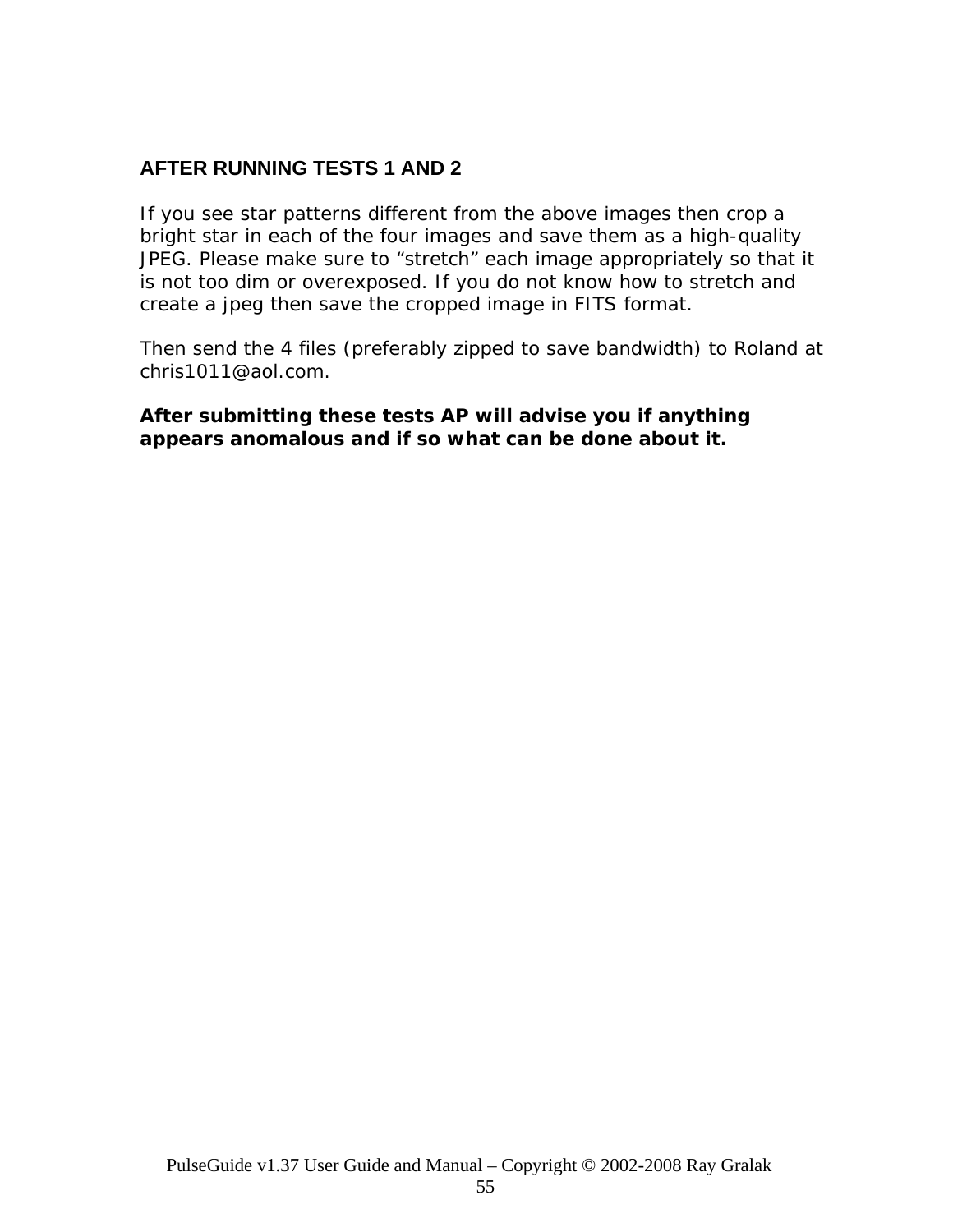### **Dec Test 3**

This test moves the declination motor at regular intervals to check that the gears move properly.

To do this test you will need to remove the cover from the declination motor



housing (contact AstroPhysics for directions if you need).

The **Guide Rate** combo-box has 4 choices: *0.25x*, *0.50x*, *1.00x*, and *Cycle*. You can choose a specific rate or *Cycle* to have PulseGuide repeat the test at each rate.

While watching the uncovered declination gears click the *Start Test 3* however many you entered in the **Pulses** edit box). Each pulse will be button. PulseGuide will send 5 pulses spaced 2 seconds apart (or of the same duration – that which you enter in the **Pulse Duration** edit box. 133 milliseconds is the default. Watch carefully to make sure the pulses look evenly timed and that the fastest moving gear moves equally each time.

Once all pulses have been sent in one direction, an equal number of direction that there is a slight delay in movement because of backlash. pulses are sent in the reverse direction. It is normal on reversal of If this happens you may wish to increase the pulse count.

#### *If you see erratic movement please contact AstroPhysics for instructions.*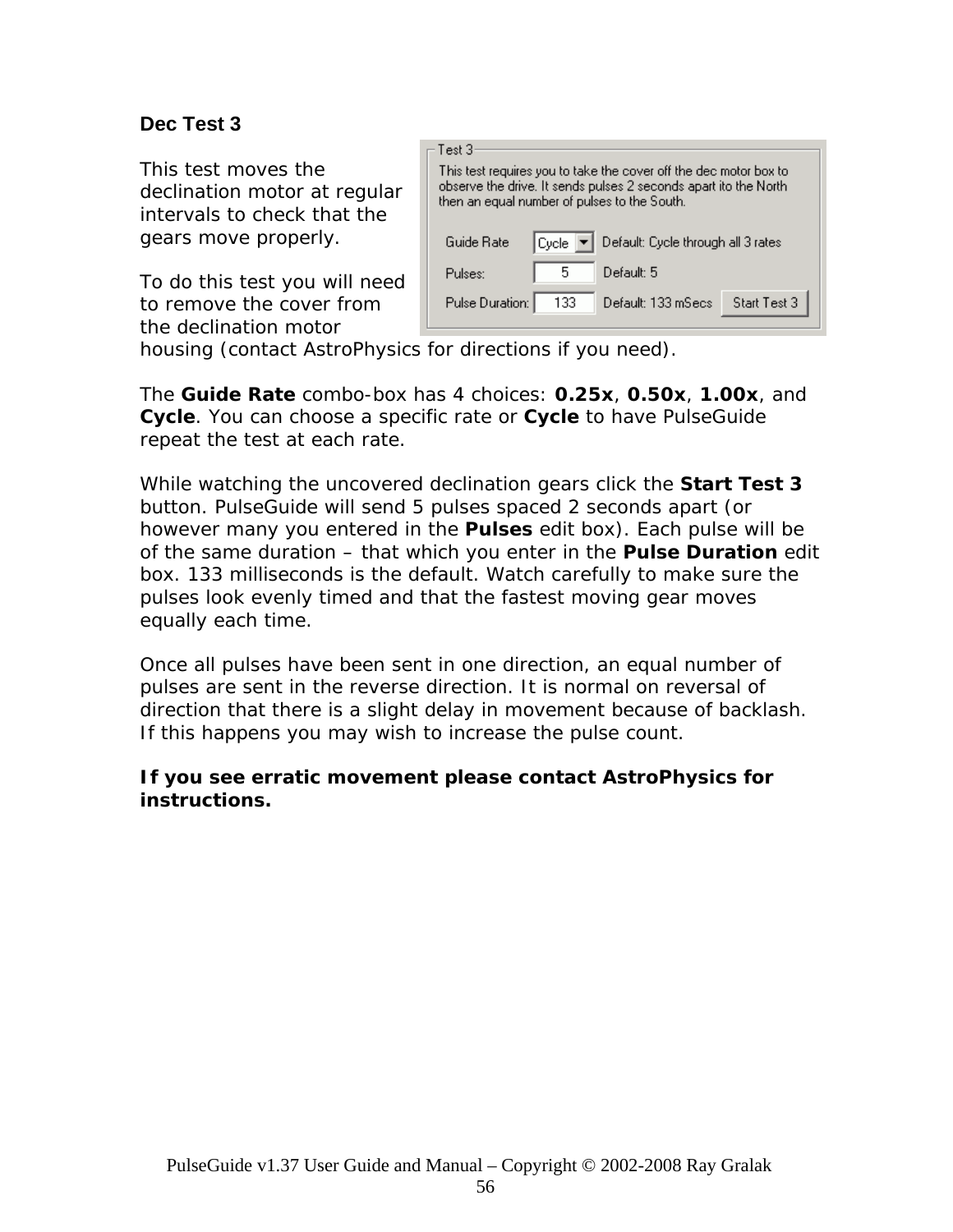# **TPoint Page**

You can use the simple two-step procedure in this page to resynchronize your mount to your **[Software Bisque](http://www.bisque.com/) TPoint** model if you accidentally move your scope by hand.

### *TPoint Resynchronization – Step 1*

First, if you moved your scope by hand, try to reorient it to where it should be or [do an unpark from one of the AP park positions.](#page-0-0) Then connect in TheSky and slew to a reasonably bright star. If the TPoint model is synched properly to the mount then the star will be near the center of the field (using a CCD camera is recommended).

| PulseGuide for Astro-Physics GTO Series Mounts                                                                                                                                                                                                                                                                                                                                                                                                                                                                                                                                                                                                                                                                                                                                                                                                                                                         |
|--------------------------------------------------------------------------------------------------------------------------------------------------------------------------------------------------------------------------------------------------------------------------------------------------------------------------------------------------------------------------------------------------------------------------------------------------------------------------------------------------------------------------------------------------------------------------------------------------------------------------------------------------------------------------------------------------------------------------------------------------------------------------------------------------------------------------------------------------------------------------------------------------------|
| Park/Rate   Guide/Slew   Pulse Guider   PG Config   PEM/Other<br><b>TPoint</b><br>Connect   Time<br>Site<br>. You can use this Two-Step procedure to resynchronize your mount to your TPoint Model in TheSky<br>Although not necessary if you follow the recommended restart procedure for the mount you can use<br>the two steps to resync if you have accidentally or purposely moved the OTA by hand.<br>Step 1<br>Step 2<br>With Software Bisque's TheSky connected to<br>Center the star in the eyepiece or with<br>your mount and your TPoint model active issue a<br>your CCD camera. Once centered<br>slew to a medium-bright star. Once the slew is<br>press the Reset RA//DEC button<br>complete press the Get RA/DEC button below.<br>below. You may need to repeat steps<br>1 and 2 if a long period of time<br>elapses between Step 1 and 2.<br>RA:<br>Get RA/DEC<br>Reset RA/DEC<br>DEC: |
| $LST = 010312$<br>$RA = 180846.6$<br>$Side = East$<br>$Dec = +895508$<br>$HA = +065426$                                                                                                                                                                                                                                                                                                                                                                                                                                                                                                                                                                                                                                                                                                                                                                                                                |

If the star is not centered then press the **Get RA/DEC** button. *PulseGuide* will get the current coordinates from the mount then display them in the **RA** and **DEC** read-only edit boxes. This will also enable the **Reset RA/DEC** button as shown in the next figure.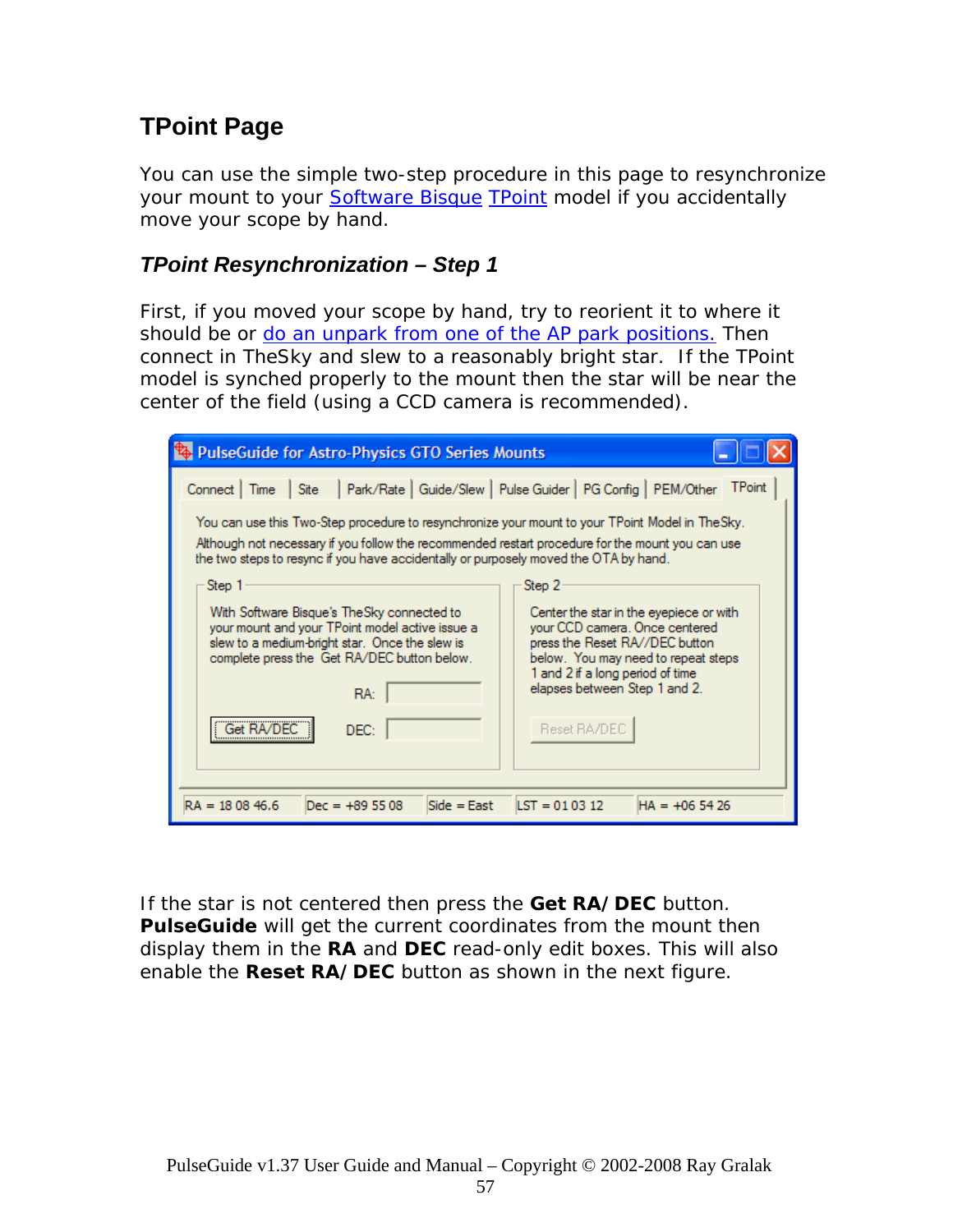| <b>E</b> PulseGuide for Astro-Physics GTO Series Mounts                                                                                                                                                                                                                                                                                                                                                                                                                                                                                                                                                                                                                                                                                                                                                                                                                                                                              |
|--------------------------------------------------------------------------------------------------------------------------------------------------------------------------------------------------------------------------------------------------------------------------------------------------------------------------------------------------------------------------------------------------------------------------------------------------------------------------------------------------------------------------------------------------------------------------------------------------------------------------------------------------------------------------------------------------------------------------------------------------------------------------------------------------------------------------------------------------------------------------------------------------------------------------------------|
| Park/Rate   Guide/Slew   Pulse Guider   PG Config   PEM/Other<br><b>TPoint</b><br>Connect  <br>Site<br>Time<br>. You can use this Two-Step procedure to resynchronize your mount to your TPoint Model in TheSky<br>Although not necessary if you follow the recommended restart procedure for the mount you can use<br>the two steps to resync if you have accidentally or purposely moved the OTA by hand.<br>Step 2<br>Step 1<br>With Software Bisque's TheSky connected to<br>Center the star in the eyepiece or with<br>your mount and your TPoint model active issue a<br>your CCD camera. Once centered<br>slew to a medium-bright star. Once the slew is<br>press the Reset RA//DEC button<br>complete press the Get RA/DEC button below.<br>below. You may need to repeat steps<br>1 and 2 if a long period of time<br>elapses between Step 1 and 2.<br>18:08:46.6<br>RA:<br>Get RA/D<br>Reset RA/DEC<br>$+89*55:41$<br>DEC: |
| $LST = 010355$<br>$Side = East$<br>$RA = 180846.6$<br>$Dec = +895548$<br>$HA = +065509$                                                                                                                                                                                                                                                                                                                                                                                                                                                                                                                                                                                                                                                                                                                                                                                                                                              |

### *TPoint Resynchronization – Step 2*

Now using the buttons, or manually moving the scope, center the star that you previously slewed to in the last step. This of course may change the RA/DEC of the mount but when you press the **Reset RA/DEC** button the mount is then sent updated the coordinates (coordinates that TPoint issued to bring the star to the center).

If a long period of time elapses between steps 1 and 2, you may need to repeat the procedure.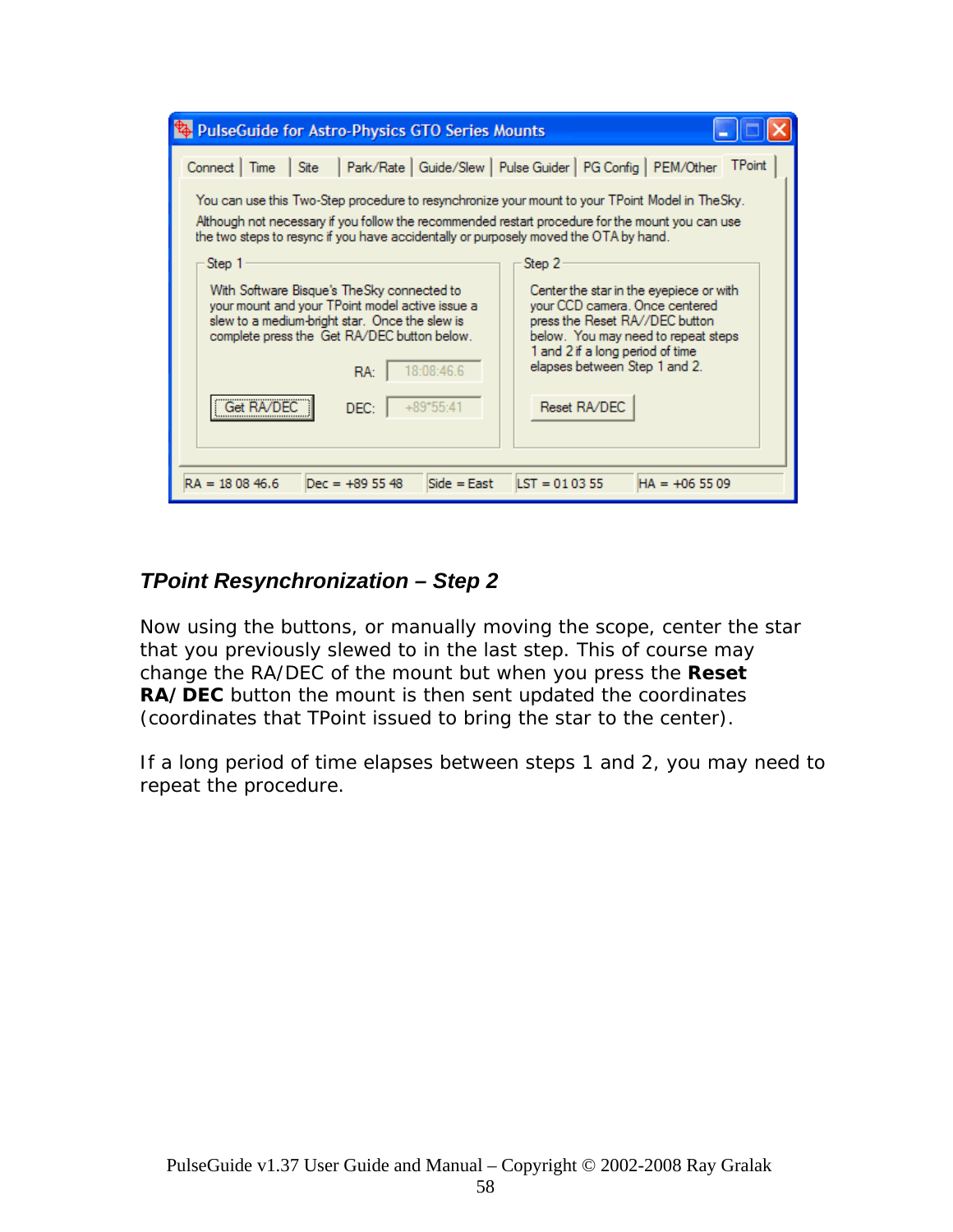# **Troubleshooting**

### *PulseGuide won't connect and I know the COM Port is right.*

Make sure you have closed the serial connection in any planetarium applications you might be running. Make sure you don't have another instance of PulseGuide running and connected to that serial port.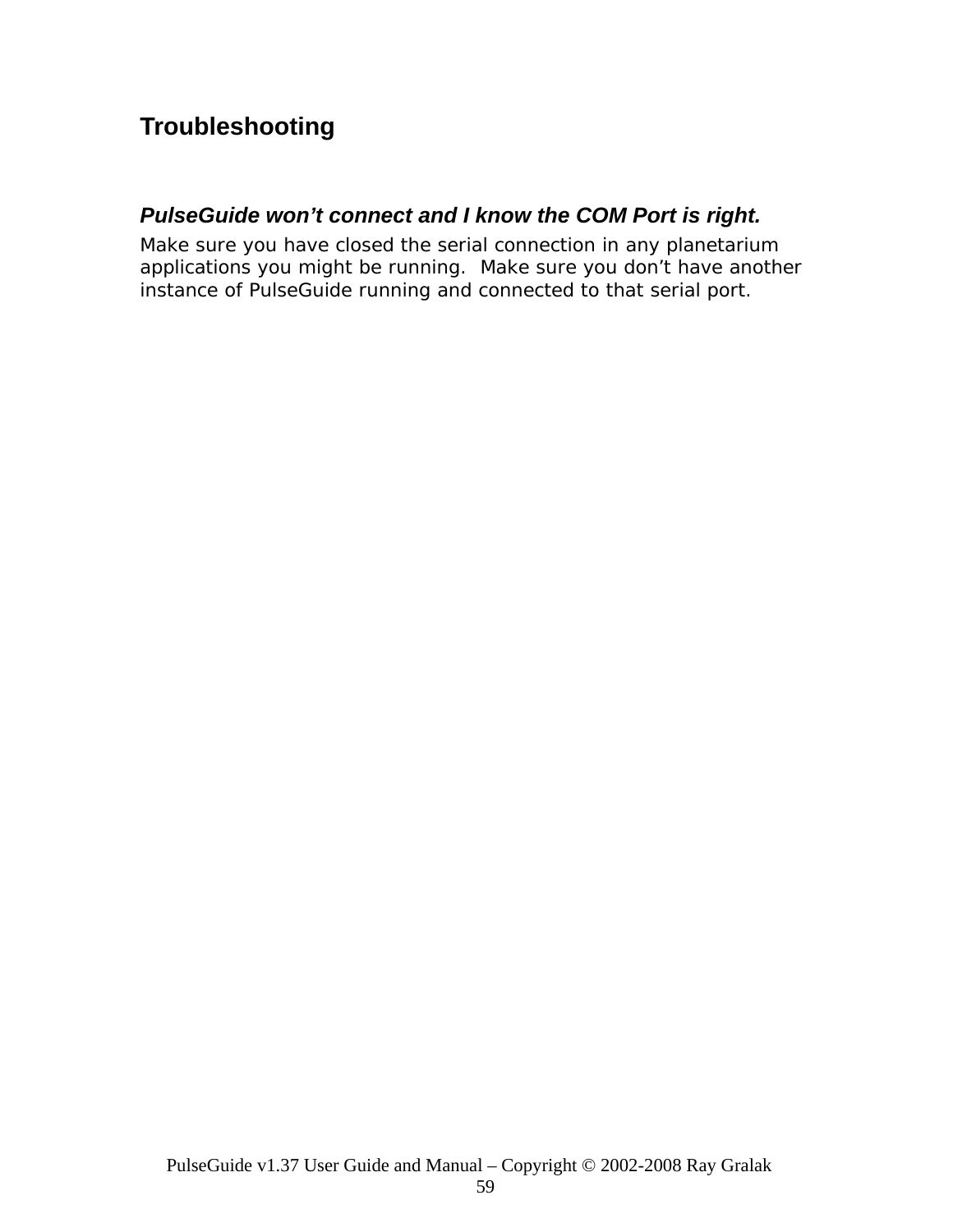# **Appendix A – ASTRO-PHYSICS COMMAND PROTOCOL FOR GTO MOUNTS (Version "D" or "KD")**

Commands effective: 05-07-01 Text modified: 09-24-01

These are the commands associated with version D or KD of the ROM chip in the GTO Control Box. All chips marked C or KC include all commands listed below except Command: : pS#

You can check the version of your chip by opening the cover of the control box. If your chip is not dated at all, it was probably programmed prior to July 1999 and is an early version. The chip versions beginning with "K" are for the 400GTO and 600EGTO mounts shipped after 02-16-00.

#### *These commands are similar to the Meade LX200 protocol:*

#### **Command: :Sr HH:MM:SS# or :Sr HH:MM:SS.S# Response: "1"**

Defines the commanded Right Ascension, RA. Command may be issued in long or short format regardless of whether long format has been selected. RA specified as DD\*MM:SS will also be interpreted properly if greater precision is required, but this is not typically how RA is expressed. This command automatically selects RA-DEC mode. Move and calibrate commands operate on the most recently defined RA if in RA-DEC mode.

#### **Command: :Sd sDD\*MM# or :Sd sDD\*MM:SS# Response: "1"**

Defines the commanded Declination, DEC. Command may be issued in long or short format regardless of whether long format has been selected. This command automatically selects RA-DEC mode. Move and calibrate commands operate on the most recently defined DEC if in RA-DEC mode.

#### **Command: :Sa sDD\*MM# or :Sa sDD\*MM:SS# Response: "1"**

Defines the commanded Altitude, ALT. Command may be issued in long or short format regardless of whether long format has been selected. Move and calibrate commands operate on the most recently defined ALT. This command automatically selects ALT-AZ mode, however tracking rate is unaffected.

#### **Command: :Sz sDD\*MM# or :Sz sDD\*MM:SS# Response: "1"**

Defines the commanded Azimuth, AZ. Command may be issued in long or short format regardless of whether long format has been selected. Move and calibrate commands operate on the most recently defined DEC. This command automatically selects ALT-AZ mode, however tracking rate is unaffected.

#### **Command: :SG HH# or :SG HH:MM.M# or :SG HH:MM:SS# Response: "1"**

Sets the offset from Greenwich mean time. Command may be issued in any format regardless of whether long format has been selected. Although any 24-hour format is acceptable, only the hours field is typically of interest.

#### **Command: :Sg DDD\*MM# or :Sg DDD\*MM:SS# Response: "1"**

Sets the current longitude. Command may be issued in long or short format regardless of whether long format has been selected.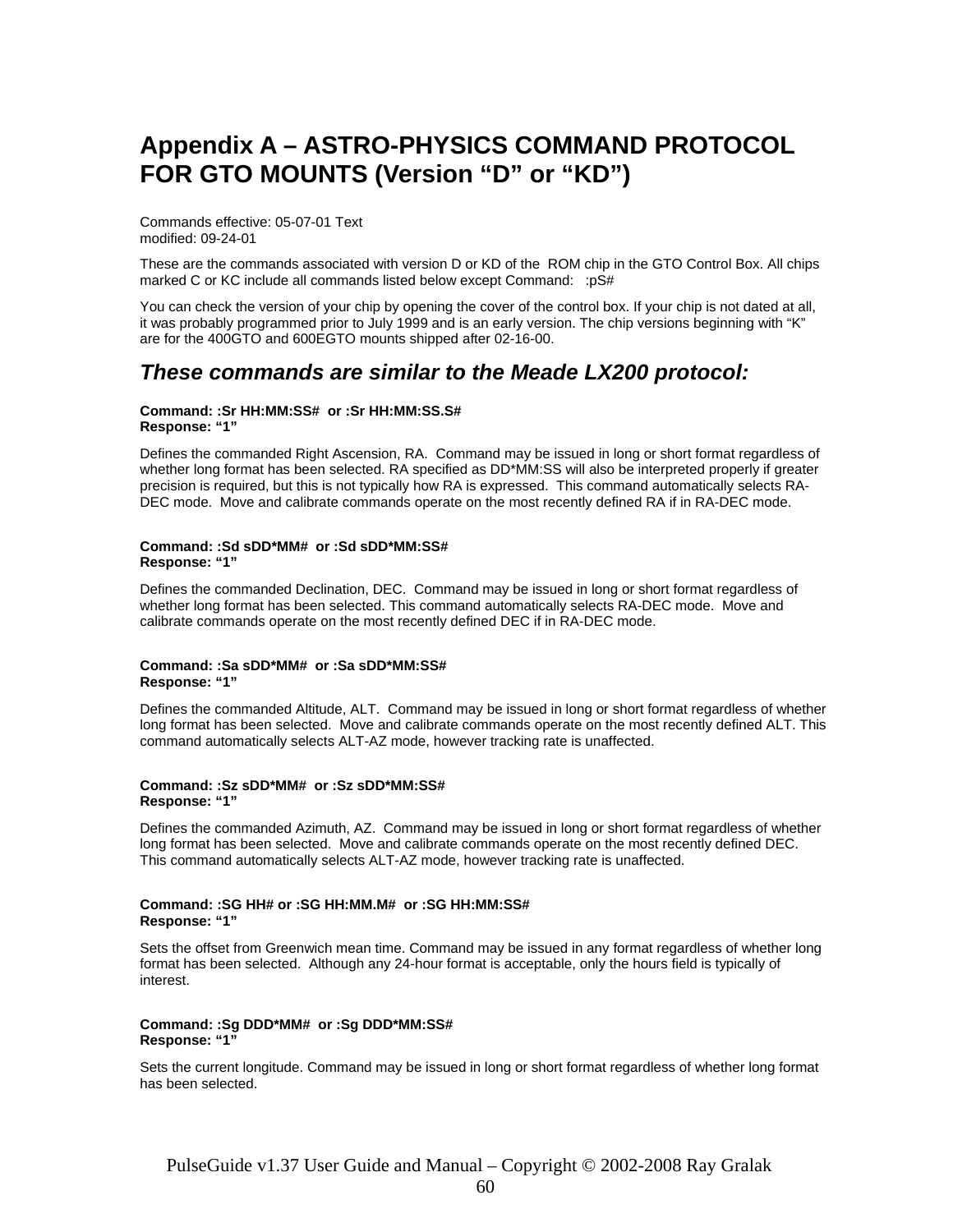#### **Command: :St sDD\*MM# or :St sDD\*MM:SS Response: "1"**

Sets the current latitude. Command may be issued in long or short format regardless of whether long format selected.

#### **Command: :SL HH:MM:SS# Response: "1"**

Sets the current local time. Command may be issued in long or short format regardless of whether long format selected.

#### **Command: :SC MM/DD/YY# Response 16 spaces followed by "#", followed by 16 spaces, followed by "#"**

Sets the current date. Note that year fields equal to or larger than 97 are assumed to be  $20<sup>th</sup>$  century, Year 97 are assumed to be 21<sup>st</sup> century.

**Command: :GG#** 

#### **Response: HH:MM.M# or HH:MM:SS.S# if long format**

Gets the offset from Greenwich mean time. Although typically only hours field is of interest, the return value will standard 24 hour format.

**Command: :Gg#** 

or +DDD\*MM:SS# if long format

Gets the current longitude.

**Command: :Gt#** 

**Response: sDD\*MM# or sDD\*MM:SS# if long format**

Gets the current latitude.

**Command: :GL#**  or HH:MM:SS.S# if long format Gets the current local time in 24 hr. format.

**Command: :GS# Response: HH:MM.M# or HH:MM:SS.S# if long format**

Gets the current sidereal time in 24 hr. format.

**Command: :GR#**  or HH:MM:SS.S# if long format

Gets the current Right Ascension.

**Command: :GD#** 

Response: sDD\*MM# or sDD\*MM:SS# if long format

Gets the current Declination.

**Command: :GA#** 

or sDD\*MM:SS# if long format

Gets the current Altitude.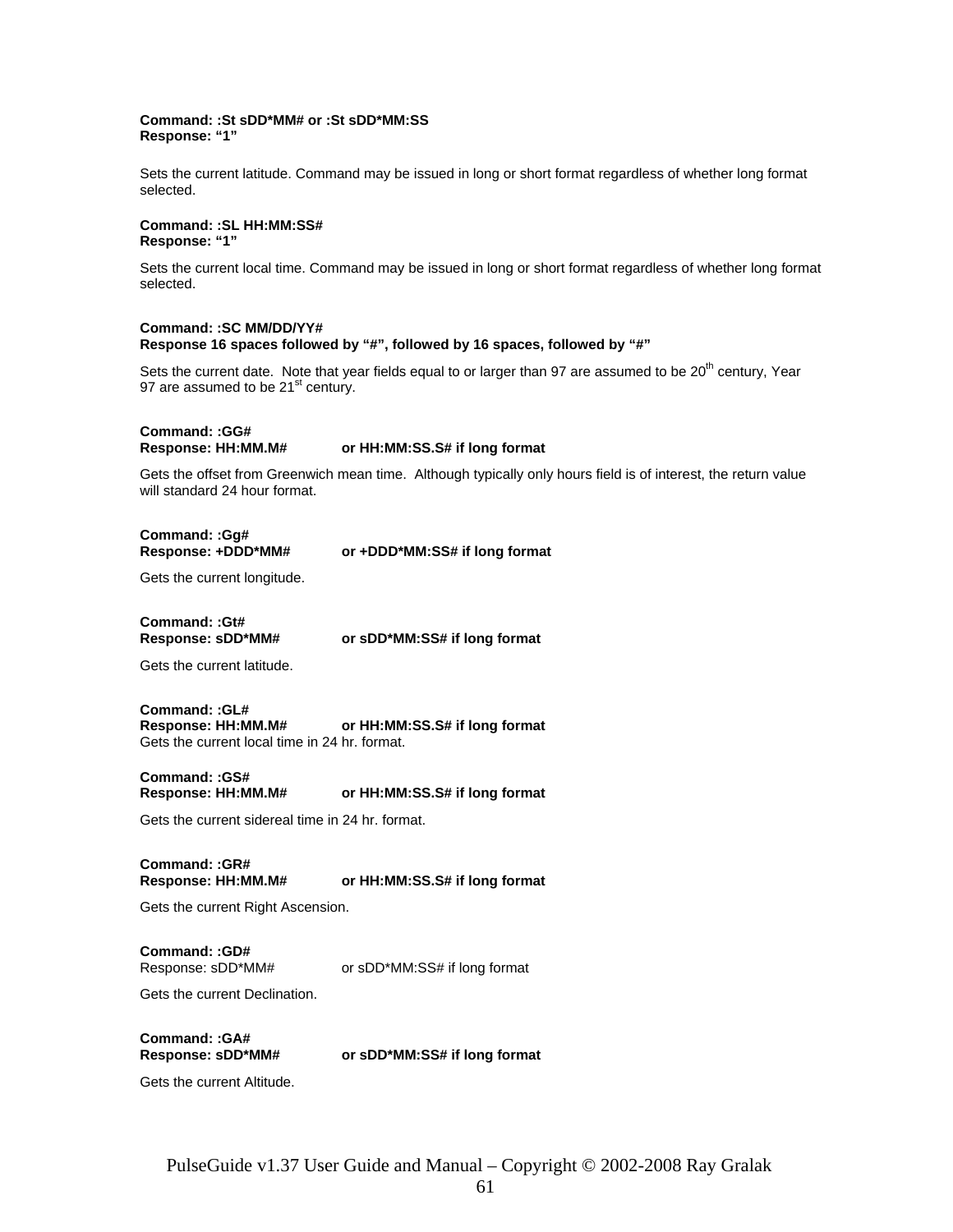**Command: :GZ#** 

**Response: sDD\*MM# or sDD\*MM:SS# if long format**

Gets the current Azimuth.

#### **Command: :CM# Response: "Coordinates matched. #" (there are 5 spaces between "Coordinates" and "matched", and 8 trailing spaces before the "#", the total response length is 32 character plus the "#".**

Calibrate mount. Current Right Ascension and Declination become the commanded Right Ascension and Declination respectively if in RA-DEC mode. If in ALT-AZ mode, then the commanded Altitude and Azimuth become the current. This command assumes that the mount has been manually positioned on the proper pier side for the calibration object. This command is ignored if slewing is in progress. This command should be used for initial calibration. It should not be used after the mount has been tracking unless it is known that it has not tracked across the meridian.

#### **Command: :Mn# :Ms# :Me# :Mw# Response: (none)**

Command motion in the direction specified (n=north, s=south, e=east, w=west) the currently selected guide or centering rate. Motion will continue until a quit command is issued.

#### **Command: :MS#**

**Response: "0" if command accepted, (none) if command not accepted, "1Object is below horizon #" if the horizon check is turned on, and the desired object is below 0 degrees altitude. (8 trailing spaces before "#", 32 total characters plus "#")** 

Slew to the most recently defined RA and DEC coordinates in RA-DEC mode, or most recently define ALT and AZ coordinates in ALT-AZ mode. Slewing is performed at the currently selected slew rate. If the horizon check is turned on, and the object is below the horizon, this will be stated, and no slewing will occur.

#### **Command: :Qn# :Qs# :Qe# :Qw# Response: (none)**

Stop motion in the specified axis. Note that :Qn# is identical to :Qs#, and :Qe# is identical to :Qw#. Motion is terminated only if it was not started by a slew (:MS#) command.

#### **Command: :Q# Response: (none)**

Motion in both axis is stopped, regardless of how the motion was invoked.

#### **Command: :U# Response: (none)**

Select long format, valid only for the communication port through which this command is issued, ports are controlled independently. Unlike the Meade definition, though, once long format has been selected it cannot be deselected without powering down the unit. Only the first occurrence of :U# acts upon the port in question. Long format only defines the format of the return strings, Input data (using the set command) will be recognized in any format whether or not long format has been selected.

#### **Command: :B+# :B-# Response: (none)**

Incrementally increases (B+) or decreases (B-) reticle brightness. Command to be sent over RS-232 each time a button is pressed to increase or decrease brightness. When the brightness is at the maximum, subsequent :B+# commands are ignored. When the brightness is at the minimum, subsequent :B-# commands are ignored. On power up, the brightness is at the minimum (off). The Meade commands :B0# :B1# :B2# :B3# are not implemented.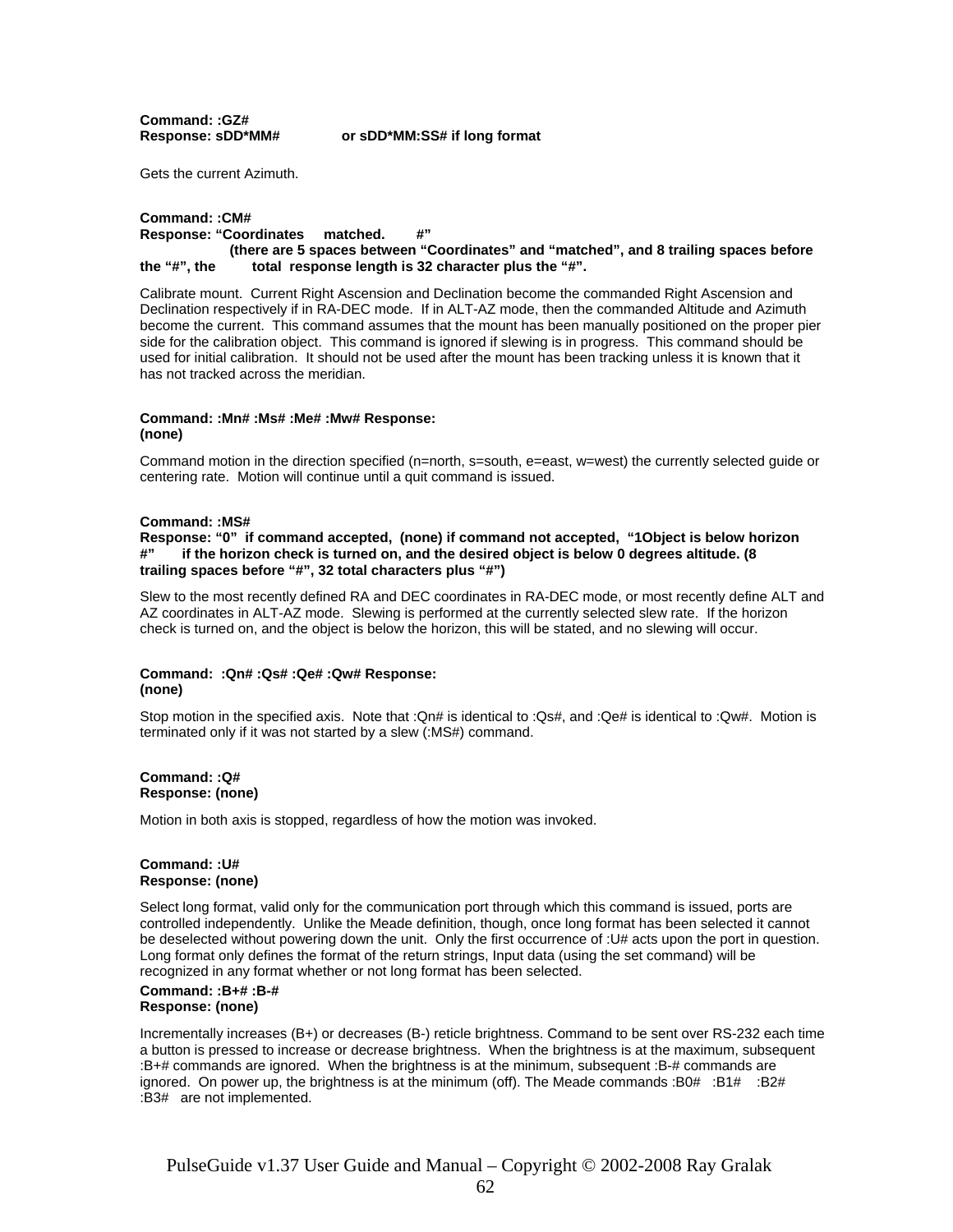**Command: :F+# :F-# :FF# :FS# :FQ#** 

#### **Response: (none)**

Advances (F+) or retracts (F-) focus adjust motor on the eyepiece. F+ or F- commands commence adjustment and :FQ# stops it. This works the same way the N-S-E-W keypad works (it may even be an operating mode of the same keys). If :FS# has been issued previously, then the focus adjustment will be slow. If the :FF# command has been issued, then the adjustment will be fast. If neither FF nor FS is specified, the powerup default of FS is assumed.

#### **Command: :RG# :RG0# :RG1# :RG2# Response: (none)**

Selects guide rate for the N-S-E-W buttons. Optionally selects 0.25x (:RG0#), 0.5x (:RG1#), or 1.0x (:RG2#). If no index is provided (:RG#), the previously selected guide rate will be used, else the power up default of 0.5x will be assumed by the motor drive. The indexes are extensions of the Meade protocol.

| Command: :RC# :RC0# | :RC1# | :RC2# | :RC3# |
|---------------------|-------|-------|-------|
| Response: (none)    |       |       |       |

Selects centering rate for the N-S-E-W buttons. Optionally selects a rate of 12x (:RC0#), 64x (:RC1#), 600x (:RC2#), or 1200x (:RC3#). If no index is provided (:RC#), then the previously selected speed will be used, else the power up default of 64x will be assumed by the motor drive. The indexes are extensions of the Meade protocol.

#### **Command: :RS# :RS0# :RS1# :RS2# Response: (none)**

Selects the slew speed used by the telescope move functions. This command has no effect on the use of the N-S-E-W buttons (therefore, :RS# has no effect). The default slew speed is 1200x. Slewing can be done at 1200x (:RS2#), 900x (:RS1#), or 600x (:RS0#). The indexes are extensions of the Meade protocol.

#### *Meade commands:*

**Command: # Response: (none)** 

Sending a # clears the input buffer. Advisable to do this before sending the very first command on power up.

#### **Command: :RT0# :RT1# :RT2# :RT9# Response: (none)**

This command selects the tracking rate. It selects lunar (:RT0#), solar (:RT1#), sidereal (:RT2#), or zero (:RT9#). The sidereal rate is assumed as a default by the motor drive if nothing is specified. This command has no effect on the use of the N-S-E-W buttons. This command is not in the Meade manual. Zero tracking rate is useful in ALT-AZ mode.

#### **Command: :NS# Response: (none)**

This command swaps the functions of the north and south buttons. Subsequent commands :Mn# and :Ms# are affected. This command is not in the Meade manual.

#### **Command: :EW# Response: (none)**

This command swaps the functions of the east and west buttons. Subsequent commands :Me# and :Mw# are affected. This command is not in the Meade manual.

PulseGuide v1.37 User Guide and Manual – Copyright © 2002-2008 Ray Gralak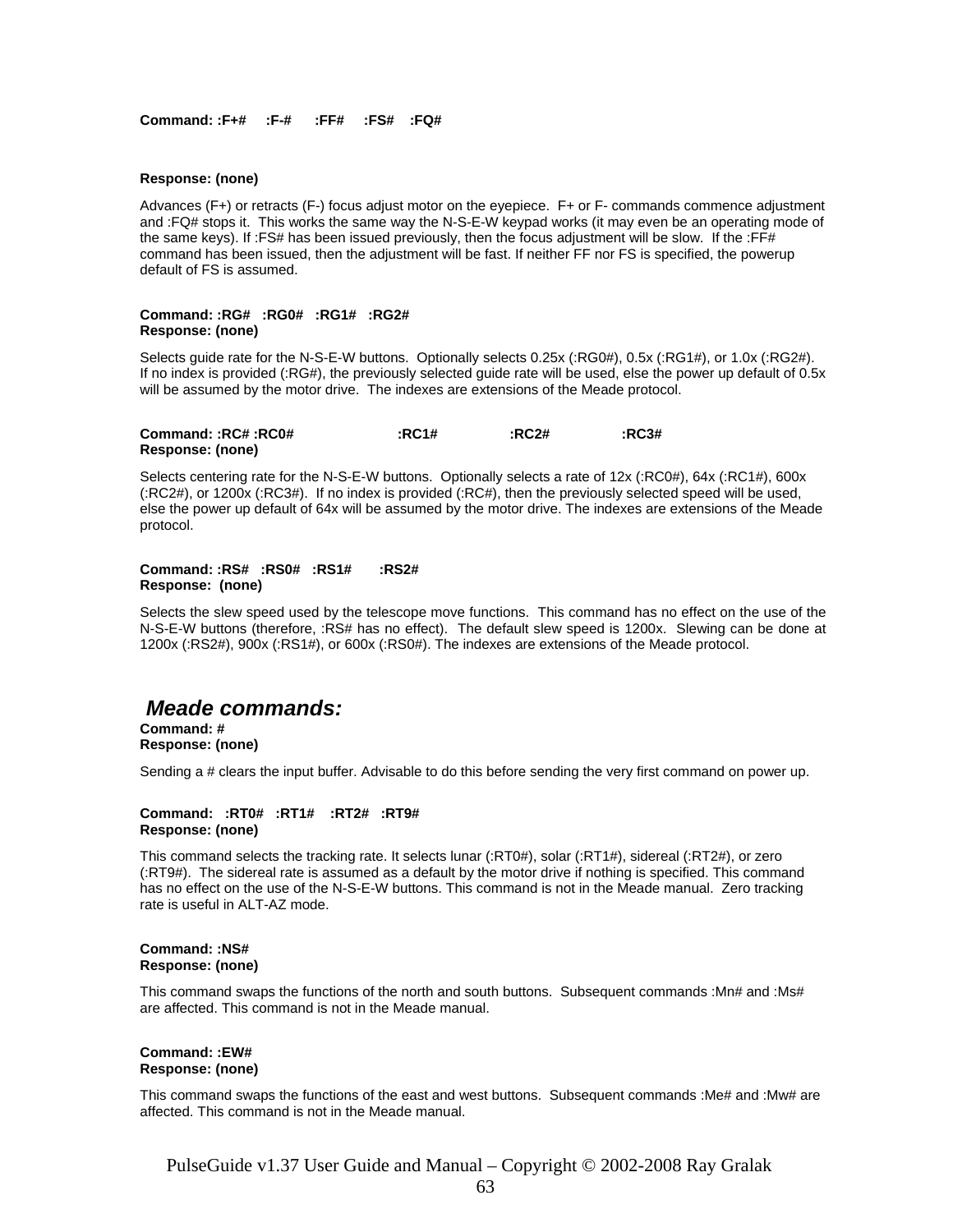#### **Command: :p# :pR# :pP# Response: (none)**

This command either invokes PEM record mode (:pR#), invokes PEM playback mode (:pP#), or turns playback off (:p#). The record function will remain active for one full revolution of the worm gear and cannot be terminated. If :p# or :pP# is received during record, it will be ignored. The time required for a record cycle depends upon which mount is used and how much correction is applied. Commands to slew will be ignored during record. Commands to select centering speed will become active only after the record cycle has been completed. When playback is selected, it remains active until turned off. Playback is also temporarily turned off when a command to slew is issued or any of the N-S-E-W buttons are pressed. It is automatically reinvoked when the commanded position has been reached and none of the N-S-E-W buttons are pressed. This command is not in the Meade manual.

#### **Command: :Bd DD\*MM:SS# :Br DD\*MM:SS# Response: "1"**

This command sets the amount of backlash compensation employed each time a servo motor axis reverses direction. Bd sets the backlash of the DEC axis, Br sets the backlash of the RA axis. Resolution of the backlash is in arc seconds. Typically, the degrees and minutes fields are zero to specify the amount of backlash only in seconds. Values of backlash above 00\*54:36 may be truncated, depending upon which mount is used (this is a ridiculously large value, typical values should be well under 00\*01:00). The default DEC backlash is 00\*00:00, the default RA backlash is 00:00:15 (same as 00\*03:50). Backlash in either axis will be properly interpreted whether expressed as DD\*MM:SS or HH:MM:SS. This command is not in the Meade manual.

#### **Command: :ho# :hq# Response: (none)**

This command turns on (:ho#) and off (:hq#) the horizon check. The horizon check, when turned on, is performed when a "go-to" (or :MS#) is issued. If the coordinates define a location below zero degrees altitude, then the string "1Object is below horizon. #" is returned instead of "0". No compensation of coordinates for atmospheric refraction is made. On power-up, the horizon check is off since it is currently performed in the handheld controller, Digital Sky Voice, and Software Bisque's TheSky.

#### **Command: :de# :dn# Response: (none)**

This command invokes the data feed through function between COM 1 and the handheld controller. The purpose is to allow software and database updates to the handheld controller, through the servo drive, without special connectors. For code downloads, :de# is used to provide transparent communications between COM 1 and the handheld unit with even parity. For database downloads, :dn# is used to provide transparent communications with no parity. Once either command is issued, normal operation (or parity change) can only be resumed by powering down the servo drive. COM 2 cannot be used in the transparent mode. Once the pound sign of the command has been received by the servo drive, all subsequent bytes received from COM 1 or the handheld are reflected to the other. Data received on COM 2 is ignored, and no data is transmitted from COM 2.

#### **Command: :CMR#**

**Response: "Coordinates matched. #"** 

 (there are 5 spaces between "Coordinates" and "matched", and 8 trailing spaces before the "#", the total response length is 32 character plus the "#".

This command performs a function very similar to the :CM# command with one exception. It does not assume that the user has manually positioned the mount on the proper pier side for the object in view. It assumes that the pier side has not changed since the most recent :CM# or :MS# commands. It allows re-calibration on known coordinates even if the mount has tracked across the meridian. This command should not be used to perform the initial calibration. This command is ignored if slewing is in progress.

**Command: :KA# Response: (none)**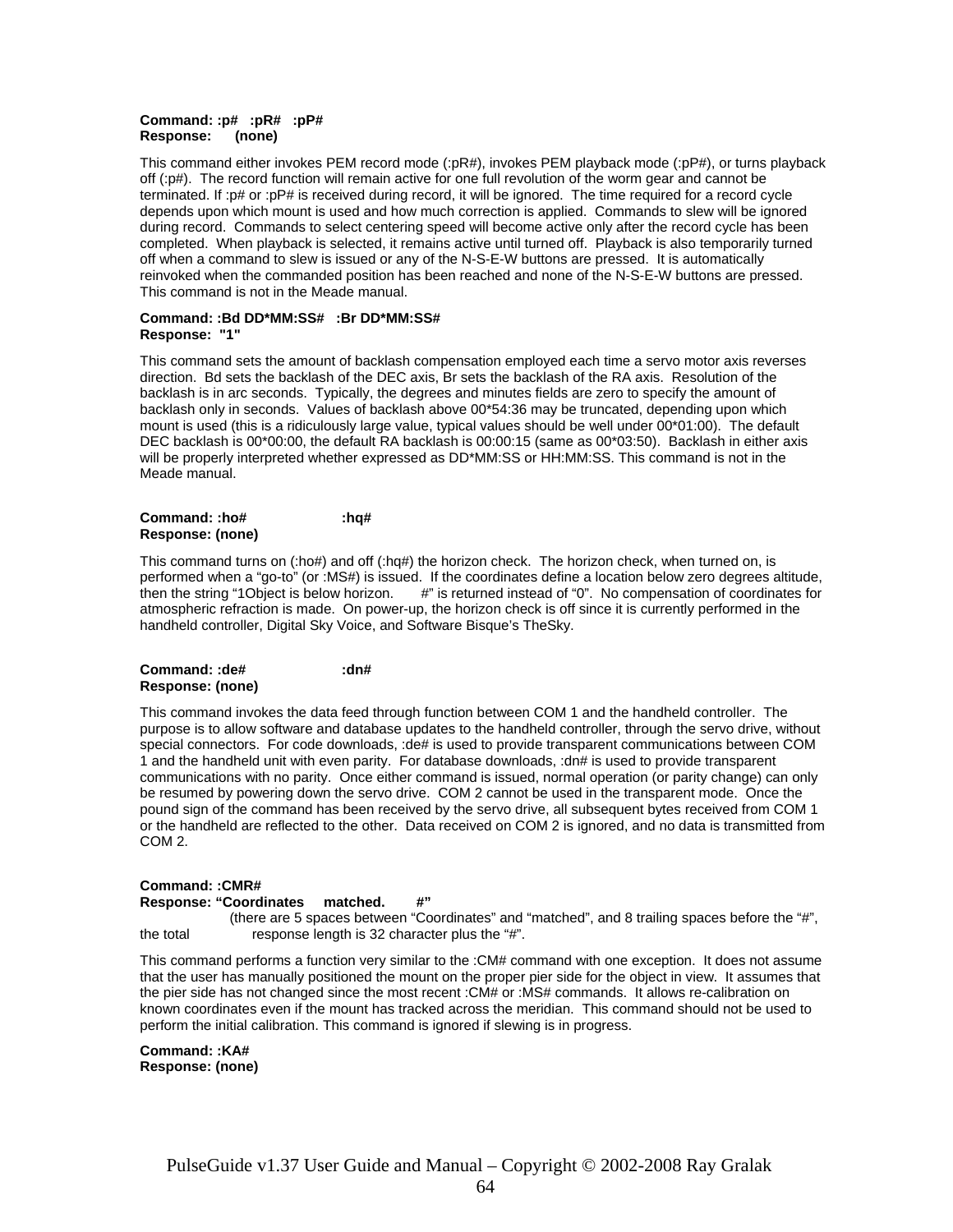This command invokes the parked mode. The tracking stops and the motors are de-energized when slewing has completed. The mount will remain parked, even if power is cycled, until a move, quit, calibrate, or park-off command is issued.

#### **Command: :PO# Response: (none)**

Park-off. This command un-parks the mount and also restores calibration. To restore proper calibration, the mount must receive date and time (:SC dd/mm/yy# and :SL hh:mm:ss#) prior to receiving the Park-off command. If park-off is received when the mount is not actually parked, calibration error will be introduced. A :CM# command can be used, however, to establish accurate calibration.

#### **Command: :V# Response: (current servo controller software version number)**

This command returns the current servo controller software version (followed by "#"). Software versions prior to B do not return anything since the version command is introduced in version B.

#### **Command: :pS# Response: "East#" or "West#"**

This command returns the side of the pier on which the telescope is currently positioned. It is useful for remote observatories where it is not possible for the viewer to see the mount. Initially, the mount must be manually positioned on the proper pier side for the calibration object and calibrated using the :CM# command. The correct pier side will be returned after subsequent move, recalibrate, park and unpark commands.

#### **RS-232 Port Settings:**

| Baud Rate: 9600    |   | Parity:          |  |
|--------------------|---|------------------|--|
|                    |   | none             |  |
| Data bits:         | 8 |                  |  |
| Flow Control:      |   | none or Xon/Xoff |  |
| <b>Start Bits:</b> |   | 1 Stop Bits:     |  |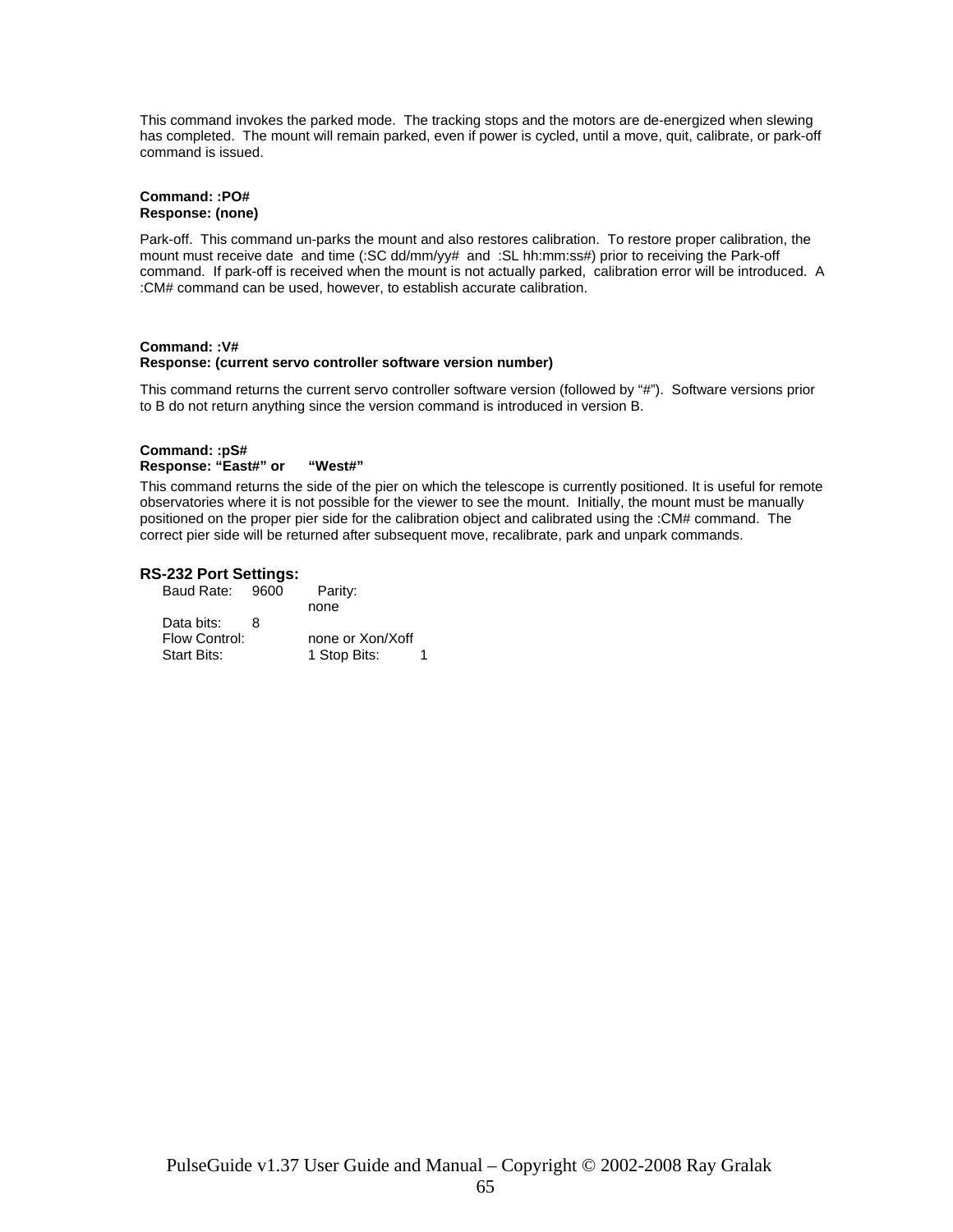# **Appendix B – AP Commands by Category**

|                 | <b>Right Ascension</b><br>Set (to Move)<br>Get       | Sr<br>GR             |
|-----------------|------------------------------------------------------|----------------------|
|                 | <b>Declination</b><br>Set(to Move)<br>Get            | Sd<br>GD             |
| <b>Altitude</b> | Set(to Move)<br>Get                                  | Sa<br>GA             |
| <b>Azimuth</b>  | Set(to Move)<br>Get                                  | <b>Sz</b><br>GZ      |
|                 | Move (slew)                                          | <b>MS</b>            |
|                 | <b>Offset from Greenwich Mean Time</b><br>Set<br>Get | SG<br>GG             |
|                 | <b>Mount Longitude</b><br>Set<br>Get                 | Sg<br>Gg             |
|                 | <b>Mount Latitude</b><br>Set<br>Get                  | St<br>Gt             |
|                 | <b>Local Time</b><br>Set<br>Get                      | <b>SL</b><br>GL      |
|                 | <b>Current Date</b><br>Set<br>Get                    | <b>SC</b><br>--N/A-- |
|                 | <b>Get Sidereal Time</b><br>Set<br>Get               | --N/A--<br>GS        |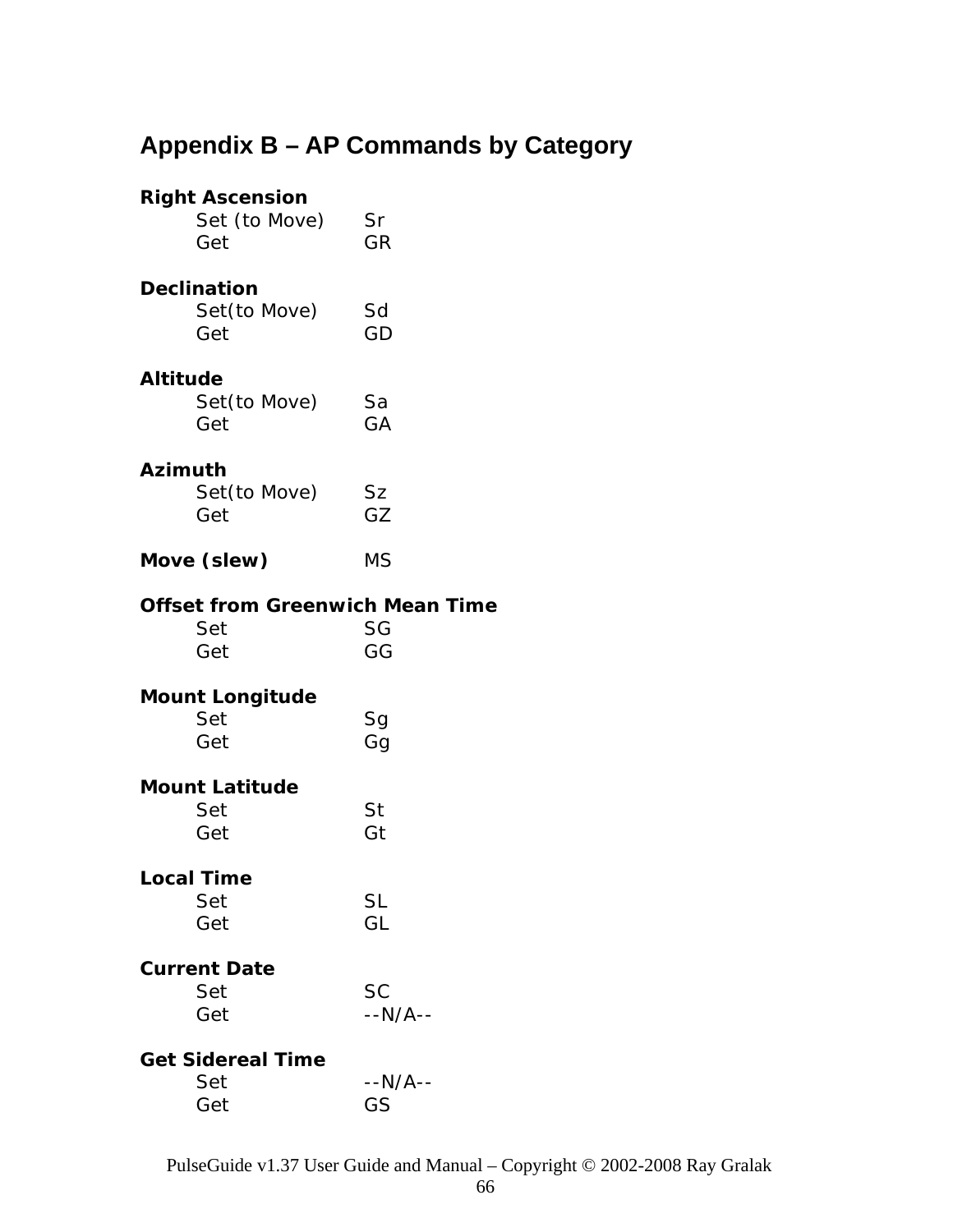#### **Motion**

| <b>North</b> | Mn |
|--------------|----|
| South        | Ms |
| East         | Мe |
| West         | Mw |

### **Stop Motion**

| North    | Qn |
|----------|----|
| South    | Os |
| East     | Оe |
| West     | Qw |
| Stop ALL | () |

**Select Long Format** U

### **Reticle Brightness**

| Increase | $B+$      |
|----------|-----------|
| Decrease | <b>B-</b> |

#### **Focus**

| <b>Start Advance</b> | F+ |
|----------------------|----|
| <b>Start Retract</b> | F- |
| Slow                 | FS |
| Fast                 | FF |
| <b>Stop Focus</b>    | FS |

#### **Guide Rate**

| 0.25x | RG0             |
|-------|-----------------|
| 0.50x | RG1             |
| 1.00x | RG <sub>2</sub> |

#### **Center Rate**

| 12X   | RCO             |
|-------|-----------------|
| 64X   | RC <sub>1</sub> |
| 600X  | RC <sub>2</sub> |
| 1200X | RC <sub>3</sub> |
|       |                 |

#### **Slew Rate**

| 600X  | R <sub>SO</sub> |
|-------|-----------------|
| 900X  | RS1             |
| 1200X | RS <sub>2</sub> |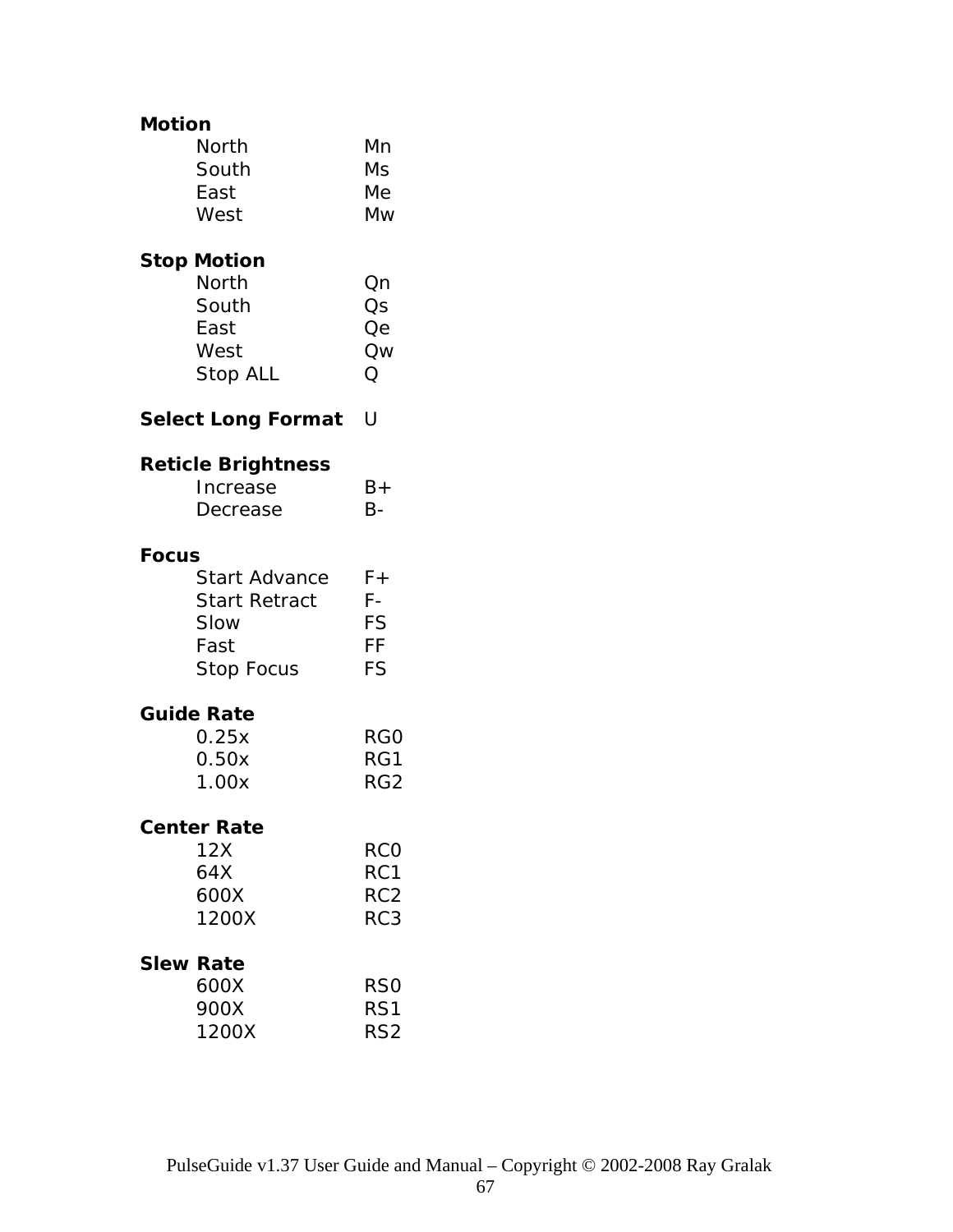|                        | <b>Tracking Rate</b>               |                                                         |  |  |
|------------------------|------------------------------------|---------------------------------------------------------|--|--|
|                        | Lunar<br>Solar<br>Sidereal<br>Zero | <b>RTO</b><br>RT <sub>1</sub><br>RT <sub>2</sub><br>RT9 |  |  |
|                        |                                    |                                                         |  |  |
|                        | <b>Swap Buttons</b><br>North/South |                                                         |  |  |
|                        | East/West                          | ΝS<br>EW                                                |  |  |
|                        | <b>Periodic Error Management</b>   |                                                         |  |  |
|                        | Record                             | pR                                                      |  |  |
|                        | Playback<br>Playback off           | рP<br>p                                                 |  |  |
| <b>Backlash</b>        |                                    |                                                         |  |  |
|                        | Dec                                | Bd                                                      |  |  |
|                        | <b>RA</b>                          | Br                                                      |  |  |
|                        | <b>Horizon check</b>               |                                                         |  |  |
|                        | On                                 | ho                                                      |  |  |
|                        | Off                                | hq                                                      |  |  |
| Data feed              |                                    |                                                         |  |  |
|                        | Even Parity                        | de                                                      |  |  |
|                        | No Parity                          | dn                                                      |  |  |
| <b>Calibrate Mount</b> |                                    |                                                         |  |  |
|                        | Pier correct                       | <b>CM</b>                                               |  |  |
|                        | Pier-side same                     | <b>CMR</b>                                              |  |  |
| Park                   |                                    |                                                         |  |  |
|                        | Park Mount                         | KА                                                      |  |  |
|                        | Unpark                             | PO                                                      |  |  |
| <b>Version</b>         |                                    | v                                                       |  |  |
| <b>Pier Side</b>       |                                    | pS                                                      |  |  |